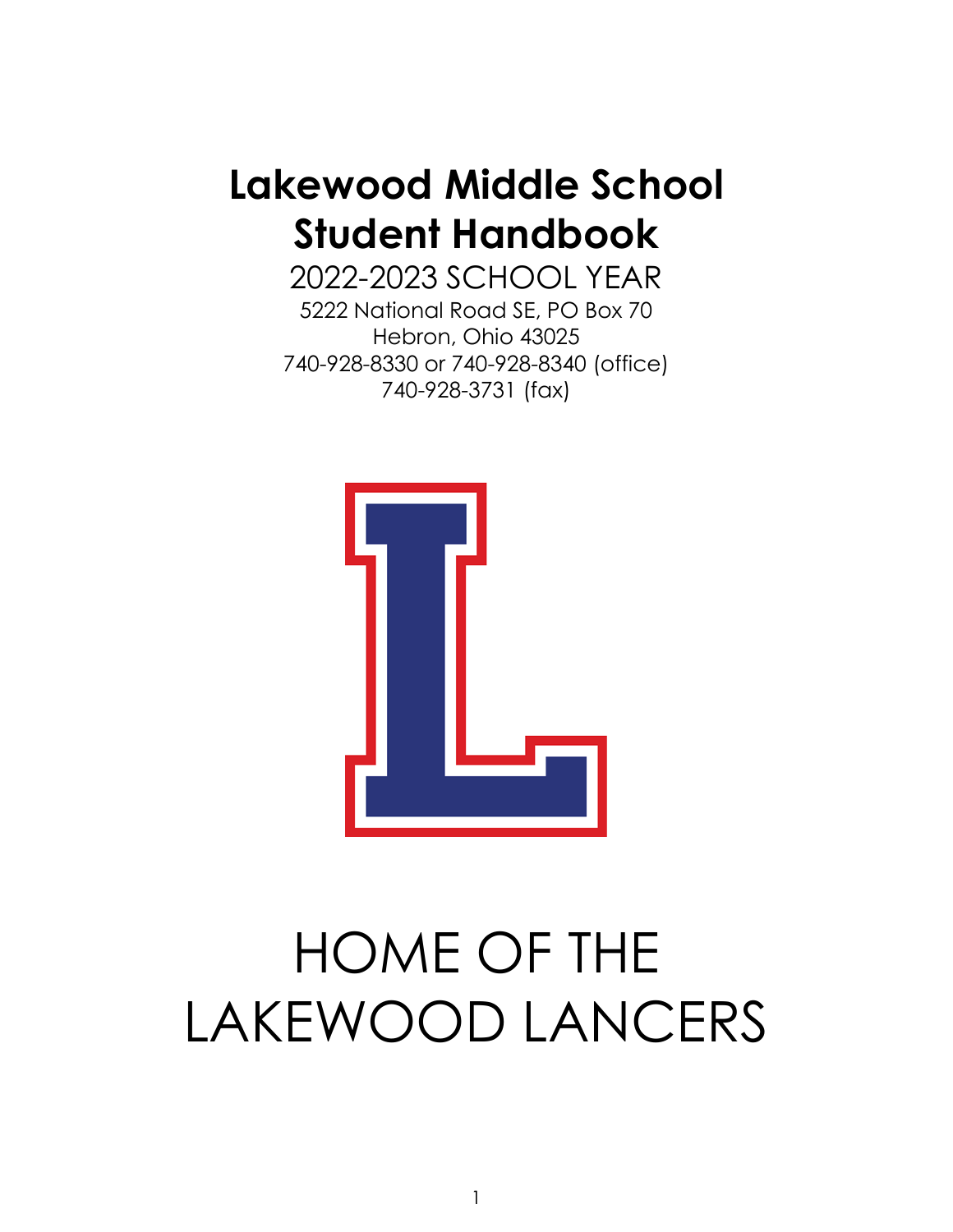| <b>TABLE OF CONTENTS</b>                                                                              | Page      |
|-------------------------------------------------------------------------------------------------------|-----------|
| Purpose, Mission, Vision, Core Values, Non-Discrimination Policy                                      | 4         |
| Principal's Message, Contact Information                                                              | 5         |
| <b>Bell Schedules / School Cancellations / Delays</b>                                                 | 6         |
| A. Academics                                                                                          | 7         |
| <b>Grading Scale</b>                                                                                  |           |
| <b>Parent Teacher Conferences</b>                                                                     |           |
| Principal's List and Honor Roll                                                                       |           |
| Schedules / Schedule Changes / Dropping a Class                                                       |           |
| <b>Instructional Materials</b>                                                                        |           |
| <b>B.</b> Attendance                                                                                  | $8 - 11$  |
| <b>Excused Absences and Tardies</b>                                                                   |           |
| Absence from School                                                                                   |           |
| <b>Excused Absences</b>                                                                               |           |
| <b>Unexcused Absences</b>                                                                             |           |
| <b>Excessive Absences</b>                                                                             |           |
| Habitual Truancy / Unexcused Absences<br>Tardy to School or Class                                     |           |
| Activities and Attendance                                                                             |           |
| <b>Early Dismissal</b>                                                                                |           |
| Homework Policy after Absence                                                                         |           |
| Credit Flex Program Attendance                                                                        |           |
| Work Completion / ICU at LMS                                                                          |           |
| Pre-Planned Absences & Vacations                                                                      |           |
| Attendance Appeals Committee                                                                          |           |
| Schools Right to Challenge Absenteeism                                                                |           |
| C. Discipline                                                                                         | $12 - 22$ |
| <b>Belief Statement</b>                                                                               |           |
| Assault / Battery                                                                                     |           |
| <b>Behavior at School Events</b>                                                                      |           |
| Cell Phones / Electronic Devices / Audio or Video Recording Devices                                   |           |
| Cheating                                                                                              |           |
| Compliance with Directions / Insubordination                                                          |           |
| Damage to Private Property                                                                            |           |
| Damage to School Property                                                                             |           |
| Dangerous Weapons and Instruments                                                                     |           |
| Degrading Acts                                                                                        |           |
| Disrespectful Comments / Action Toward Staff                                                          |           |
| Disruption of School                                                                                  |           |
| <b>False Information</b>                                                                              |           |
| Fighting/Unauthorized Touching                                                                        |           |
| Forgery                                                                                               |           |
| Hazing                                                                                                |           |
| Headphones / Earbuds / Air Pods                                                                       |           |
| Inappropriate Language / Gestures / Writing                                                           |           |
| Inducing Panic                                                                                        |           |
| Internet Use / Violation of AUP                                                                       |           |
| Narcotics, Alcoholic Beverages and Drugs (including counterfeit)<br>Offensive / Pornographic Material |           |
| Plagiarism                                                                                            |           |
| Public Display of Affection                                                                           |           |
| <b>Repeat Violations</b>                                                                              |           |
| Selling / Buying Items in School                                                                      |           |
| Setting or Attempting to Set a Fire                                                                   |           |
| Sexual Harassment                                                                                     |           |
| Taunting / Harassment / Bullying / Dating Violence                                                    |           |
| Theft and Vandalism                                                                                   |           |
| Threats / Menacing                                                                                    |           |
|                                                                                                       |           |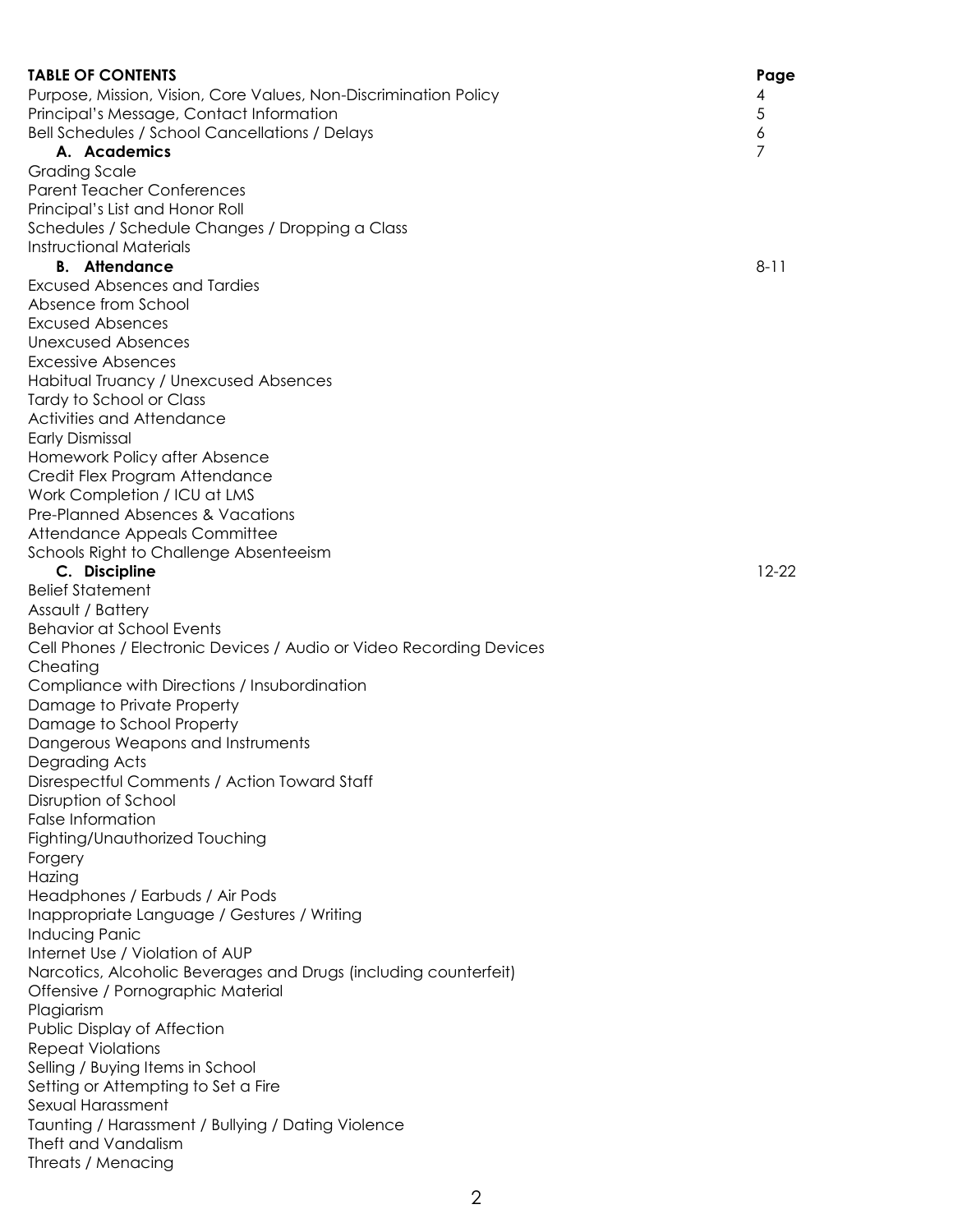3 **Tobacco** Use of Profane or Abusive Language Description of Disciplinary Actions **Detentions** Restitution / Apology Saturday School Social Probation / Loss of Privileges In School Detention Emergency Removal Out of School Suspension Expulsion Suspension / Expulsion – Due Process **D. Medical** Clinic / School Nurse Information Emergency Medical / Prescription Release Forms Emergency Medical Information Head Lice Illness at School **Immunizations** Insurance Prescription / Over the Counter Medicines **E. General Information** Acceptable Use Policy / Internet Use Assemblies / Pep Rallies Bus Passes Bus Rules and Procedures Dress Code Drones (UAV) Equal Education Opportunity Family Educational Rights and Privacy Act (FERPA) Fees Field Trips Hall Passes **Guidance** Individuals with Disabilities Lost and Found Lunch / Cafeteria Parent Pick Up / Drop Off Procedures Public Records Policy Safety Drills School Closings / Delays School Lockers Search and Seizure Student Personal Property Video Surveillance Visitors Wellness Policy **F. Extracurricular Activities** Athletic Eligibility Extracurricular Membership National Junior Honor Society Physical Exams for Athletes Random Urine Drug Testing Program Student Attendance at Extracurricular Activities Student Council **G. Important Dates: 202 2 -202 3** 34 **H. Notice of Parents Right -To -Know** 35 **I. School -Parent Compact** 36

2 2 -23

2 4 - 3 1

3 1 - 3 3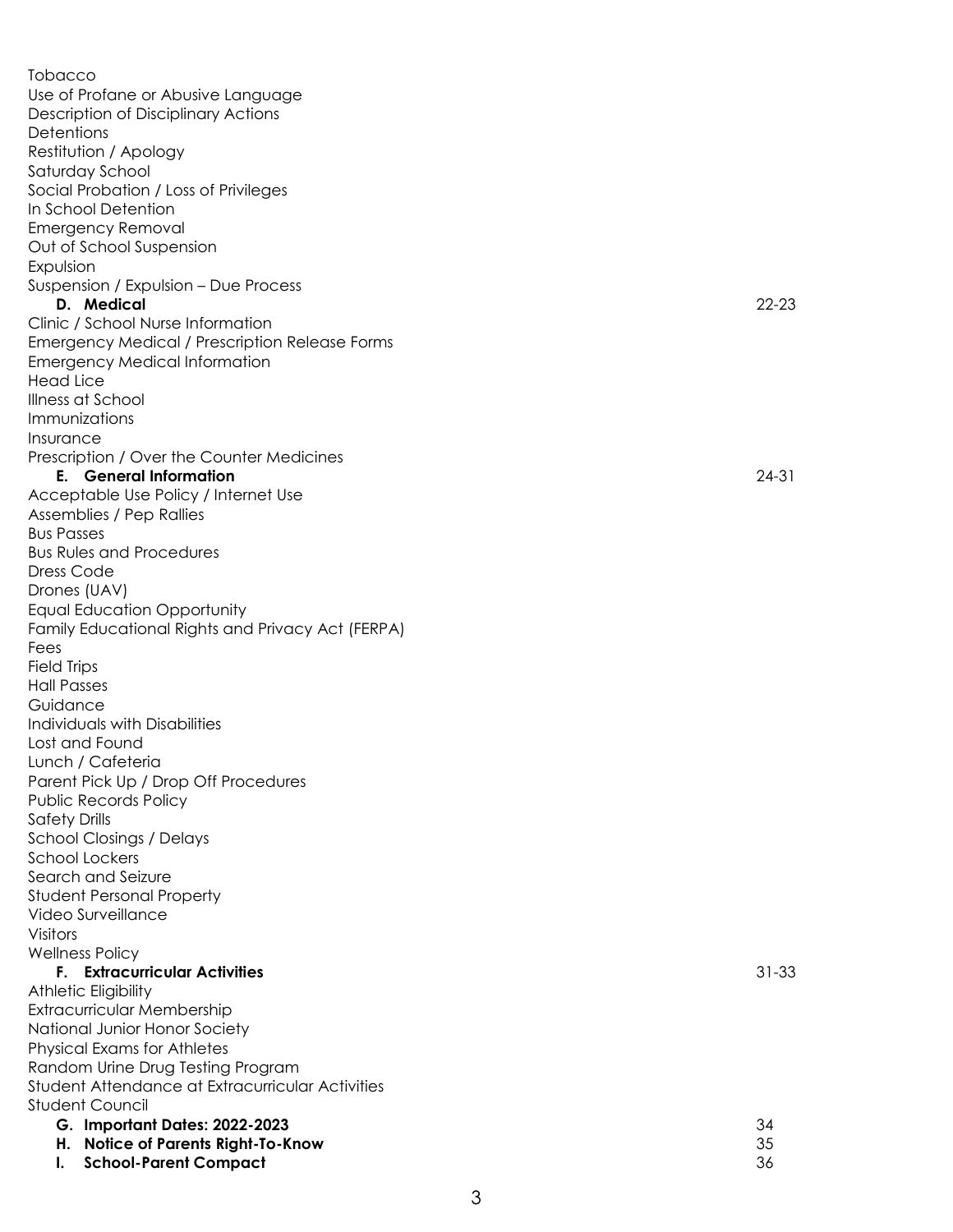# **PURPOSE**

This student handbook was developed to answer many questions commonly asked that students and parents may have during the school year. It also is developed to provide information related to Lakewood Local School District Board of Education policies and procedures.

This handbook contains important information. Please take time to become familiar with the information contained in the handbook. If you have questions that are not addressed in the handbook, you are encouraged to talk to teachers or the building principal.

This handbook replaces all prior handbooks and other written material on the same subjects. This handbook does not equate to an irrevocable contractual commitment to the student, but only reflects the status of the board's policies and the school's rules as of June 2022. If any policies or guidelines referenced herein are revised after June 2022, the language in the most current policy or administrative guidelines prevails. Current copies of all board policies are available online at [www.lakewoodlocal.k12.oh.us](http://www.lakewoodlocal.k12.oh.us/) and click on District/Board of Education.

# **MISSION STATEMENT**

We are a community of learners inspiring each student to explore, grow, and achieve.

# **VISION STATEMENT**

Lakewood…

- Integrity
- Passion
- Innovation
	- …Home

# **CORE VALUES**

The Lakewood Local Schools community values…

- The pursuit of excellence
- An unwavering belief in the potential of all students
- Partnerships among students, family, staff and community
- Trust and respect for all
- Honesty
- Safety and well-being

*The Lakewood Local School District does not discriminate on the basis of race, color, national origin, sex, religion, age or disability in employment or provision of services.*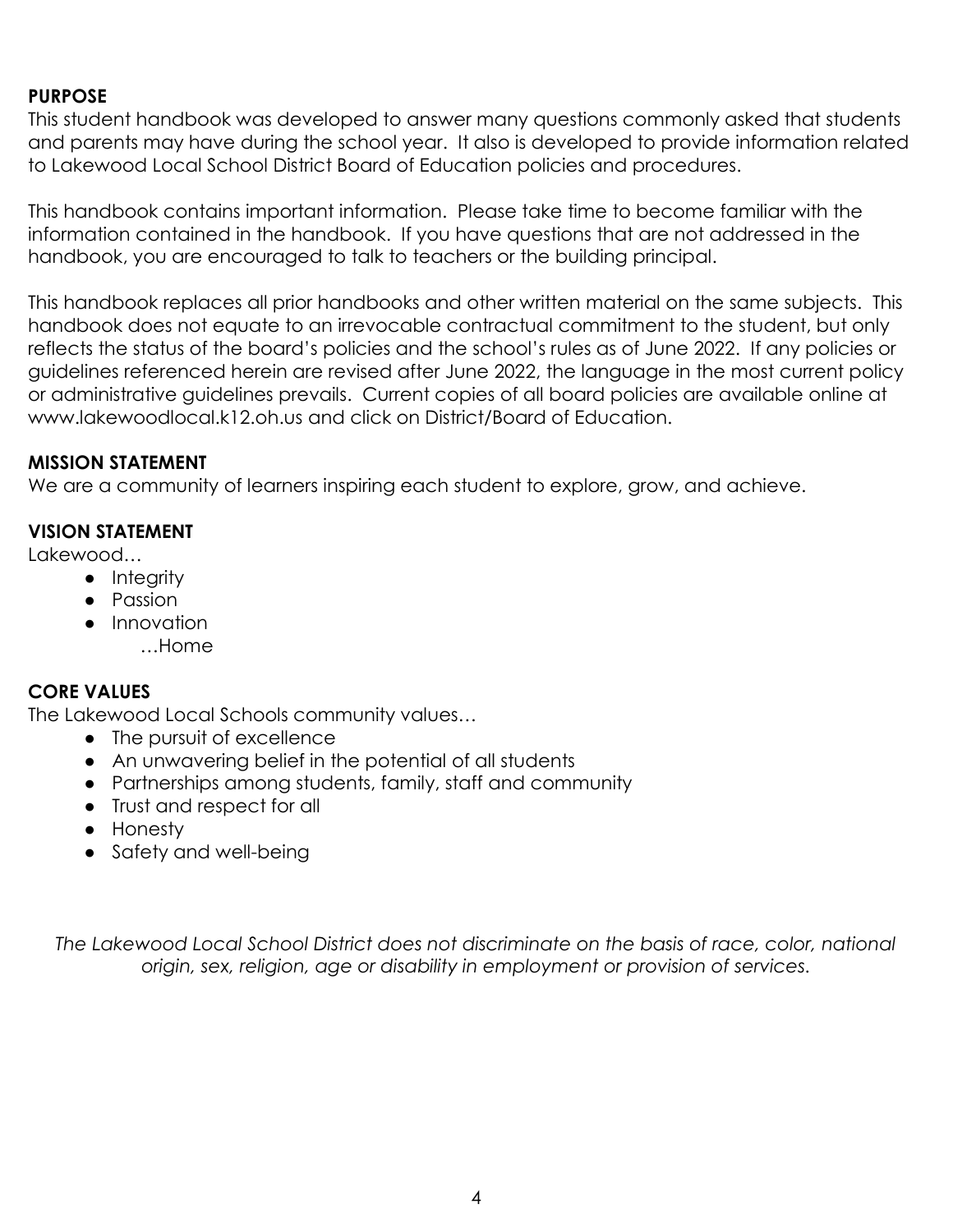Dear Lakewood Middle School families,

The excitement of a new school year is upon us and with it the promise of new teachers, returning friends, and new school supplies! Oh wait, is it just me that gets excited over a blank notebook and brand new pens? No worries, I am sure we can all find some excitement in sports, clubs, pep rallies, or school dances.

Students--the staff have spent the summer resting and preparing for you. They are excited to teach you new lessons but more importantly, they are excited to get to know each and every one of you. You will not find a more dedicated and caring staff, ready to guide you along your journey through middle school. Please take advantage of the opportunities you have here and the adults who are here to help you succeed.

Parents--we are a team and together we can help your child to be a success. Our teachers will be in touch with you, but always feel free to reach out to them when you have questions or concerns. Communication is key to this partnership and we look forward to working together.

Anytime you have a question, suggestion, or just want to put a name to a face, please reach out by phone, email or in person! I am eager to get to know everyone here (and to break open those brand new pens)!

Warmly,

Jessica Corum Principal

# **CONTACT INFORMATION**

Office Hours: 7:30am – 3:00pm

Office Phone: 740-928-8330

Principal: Jessica Corum jcorum@lakewoodlocal.org

Assistant Principal: Jason Boland jboland@lakewoodlocal.org

Building Secretaries: Carmen Robinson [carobinson@lakewoodlocal.org](mailto:carobinson@lakewoodlocal.org)

> Marie Levier [mlevier@lakewoodlocal.org](mailto:mlevier@lakewoodlocal.org)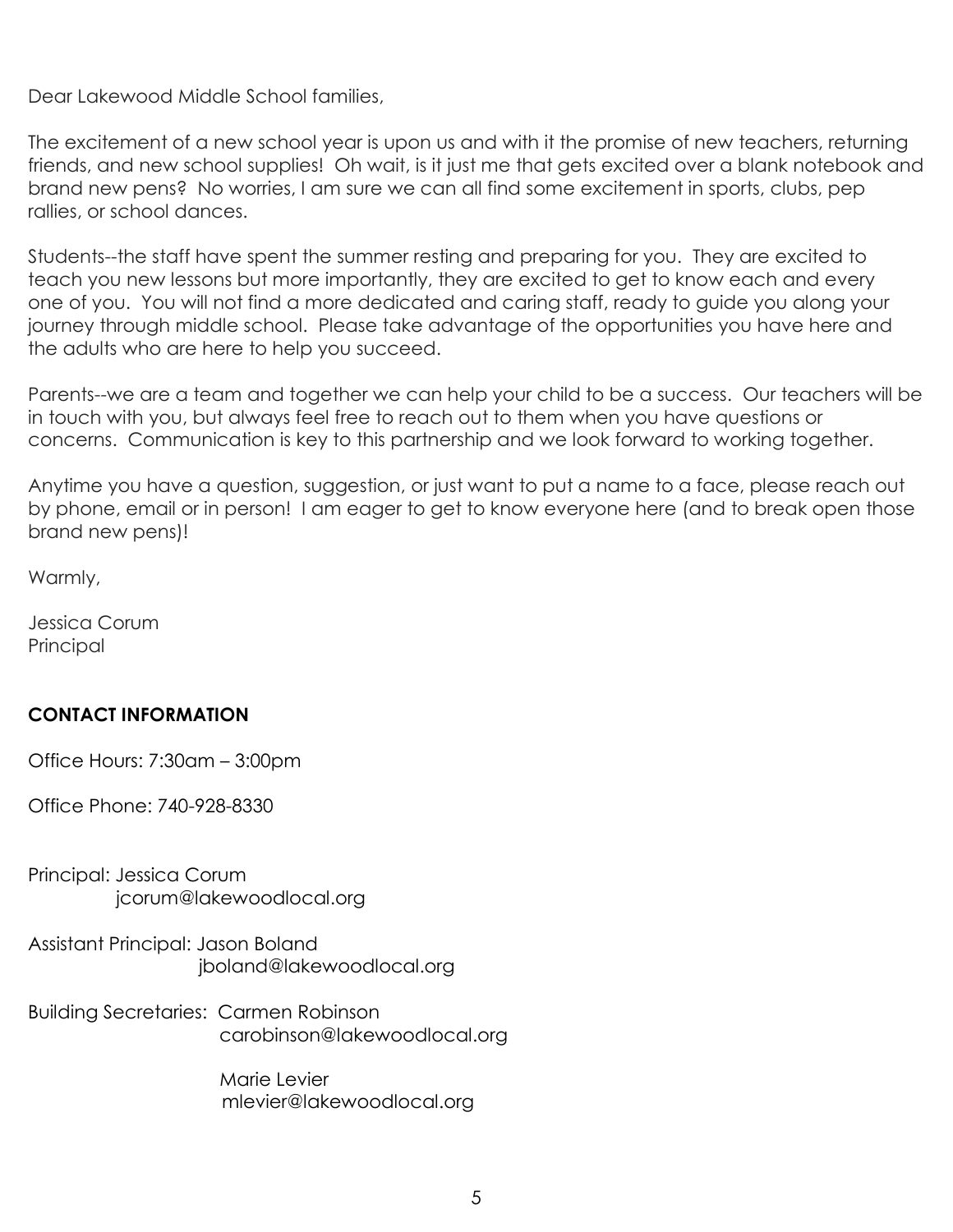# **BELL SCHEDULES**

| 7:15            | LMS doors open         |                                                                                           |
|-----------------|------------------------|-------------------------------------------------------------------------------------------|
| 7:25            | 1st Bell.              |                                                                                           |
| 7:30            |                        | Tardy Bell (Students must be in their seat on this bell or they will be marked as tardy). |
| 7:30-7:57       |                        | Announcements and Lakewood Leaders and Learners Time                                      |
| 8:00-8:46       | 1 <sup>st</sup> period |                                                                                           |
| 8:49-9:35       | 2 <sup>nd</sup> period |                                                                                           |
|                 | 2A                     | $8:49-9:11$                                                                               |
|                 | 2B                     | $9:13-9:35$                                                                               |
| 9:38-10:24      | 3 <sup>rd</sup> period |                                                                                           |
| $10:27 - 11:13$ | 4 <sup>th</sup> period | 7 <sup>th</sup> grade lunch                                                               |
| 11:16-12:01     | 5 <sup>th</sup> period | 6 <sup>th</sup> grade lunch                                                               |
| 12:04-12:49     | 6 <sup>th</sup> period | 8 <sup>th</sup> grade lunch                                                               |
| 12:52-1:38      | 7 <sup>th</sup> period |                                                                                           |
|                 | 7A                     | $12:52-1:14$                                                                              |
|                 | 7B                     | $1:16-1:38$                                                                               |
| $1:41-2:30$     | 8 <sup>th</sup> period |                                                                                           |
|                 |                        | 6 <sup>th</sup> and 8 <sup>th</sup> grade dismissed at 2:28                               |
|                 |                        | 7 <sup>th</sup> grade dismissed at 2:30                                                   |

#### **ALTERNATE BELL SCHEDULES**

#### **TWO HOUR DELAY**

| 9:15         | LMS doors open         |                                                                                           |
|--------------|------------------------|-------------------------------------------------------------------------------------------|
| 9:25         | 1st Bell.              |                                                                                           |
| 9:30         |                        | Tardy Bell (Students must be in their seat on this bell or they will be marked as tardy). |
| 9:30-9:35    |                        | Attendance and Announcements                                                              |
| 9:38-10:12   | 1 <sup>st</sup> period |                                                                                           |
| 10:15-10:49  | 2 <sup>nd</sup> period |                                                                                           |
|              | 2Α                     | 10:15-10:31                                                                               |
|              | 2B                     | 10:33-10:49                                                                               |
| 10:52-11:26  | 3 <sup>rd</sup> period |                                                                                           |
| 11:29-12:03  | 4 <sup>th</sup> period | 7 <sup>th</sup> grade lunch                                                               |
| 12:06-12:37  | 5 <sup>th</sup> period | 6 <sup>th</sup> grade lunch                                                               |
| $12:40-1:14$ | 6 <sup>th</sup> period | 8 <sup>th</sup> grade lunch                                                               |
| $1:17-1:51$  | 7 <sup>th</sup> period |                                                                                           |
|              | 7A                     | $1:17-1:33$                                                                               |
|              | 7B                     | $1:35-1:51$                                                                               |
| $1:54-2:30$  | 8 <sup>th</sup> period |                                                                                           |
|              |                        | 6 <sup>th</sup> and 8 <sup>th</sup> grade dismissed at 2:28                               |
|              |                        | 7 <sup>th</sup> grade dismissed at 2:30                                                   |

\*\*There will be no Leaders and Learners Time or Homeroom on these days.

#### **SCHOOL CANCELLATIONS /DELAYS**

In the event that school is canceled / or delayed, the district will notify parents using Final Forms and social media. Please be sure to update contact information during your annual registration in Final Forms or as the need arises.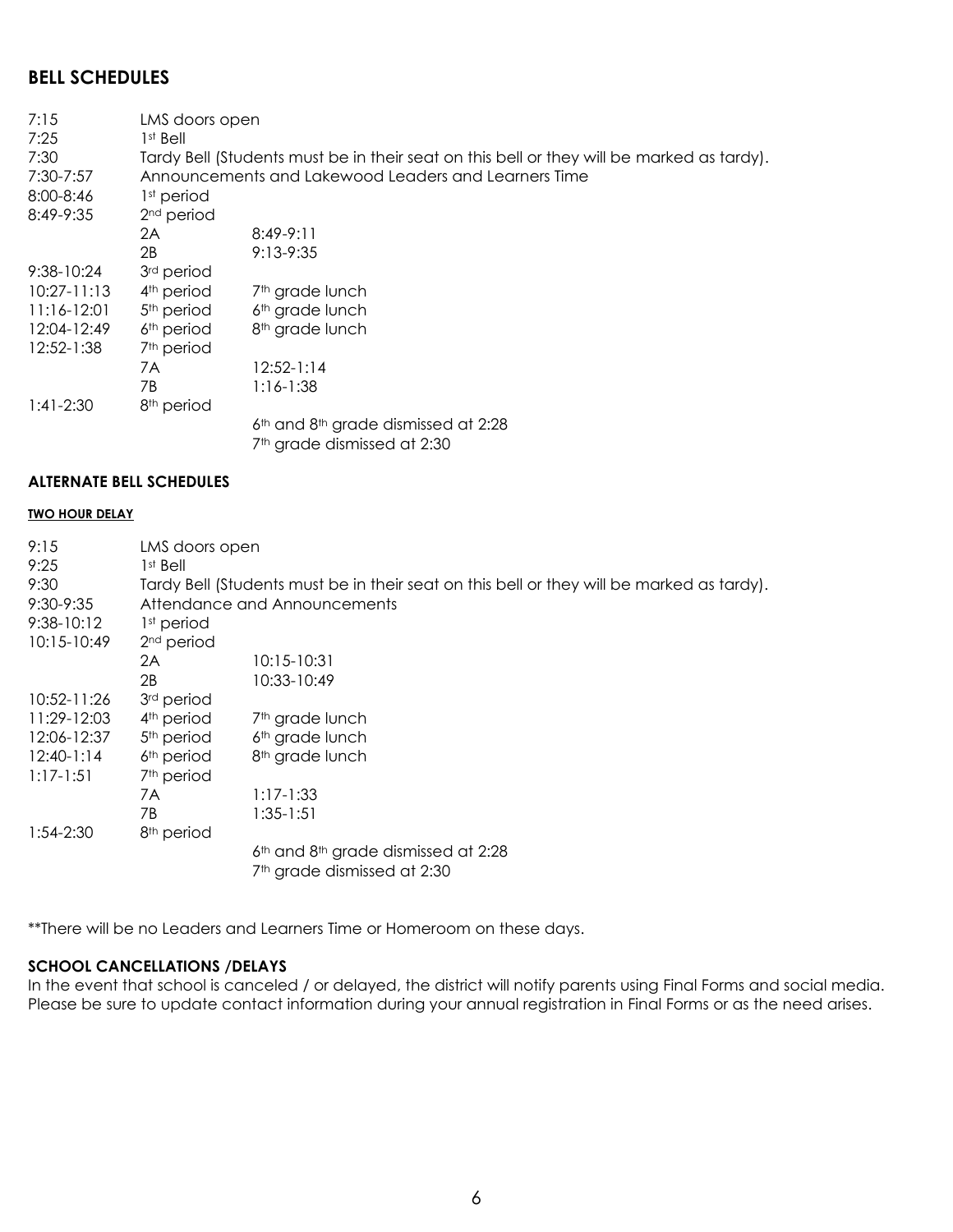# **A. ACADEMICS**

#### **GRADING SCALE**

Each student will receive a grade card at the conclusion of each nine-week grading period. The grading periods are as follows:

| First Nine Weeks Concludes on  | October 13, 2022  |
|--------------------------------|-------------------|
| Second Nine Weeks Concludes on | December 16, 2022 |
| Third Nine Weeks Concludes on  | March 17, 2023    |
| Fourth Nine Weeks Concludes on | May 25, 2023      |

#### Lakewood Local Schools **District Grading Scale**

| A+ | 100-98   | Α  | 97-93     |                |  |
|----|----------|----|-----------|----------------|--|
| A- | 92-90    | B+ | 89-87     |                |  |
| B  | 86-83    | B- | 82-80     |                |  |
| C+ | 79-77    | C  | 76-73     |                |  |
| C- | 72-70    | D+ | 69-67     |                |  |
| D  | 66-63    | D- | $62 - 60$ |                |  |
| F  | $59 - 0$ |    |           | Adopted 2/8/99 |  |
|    |          |    |           |                |  |

Two nine-week periods equal a semester. The two nine week grades are averaged for a semester grade. There are **no** semester or final exams at the middle school level. (Exceptions to this may be any class that receives high school credit: Algebra, IT, or Spanish).

#### **PARENT-TEACHER CONFERENCES**

We will hold teacher/student led conferences highlighting individual student data. We have found that the data provides a comprehensive report of your child's progress.

#### **Scheduled Parent / Teacher Conference Dates**

| 2:45 pm- 6:00 pm   |
|--------------------|
| 2:45 pm- 6:00 pm   |
| $2:45$ pm- 6:00 pm |
|                    |

*Note: Feel free to call your child's teachers anytime during the school year if you see a need to have a special conference.*

#### **PRINCIPAL'S LIST & HONOR ROLL**

After each grading period, the Principal's List and Honor Roll is announced. Students qualify for the Principal's List with all A's. The Honor Roll is all A's and B's. If a student receives a "U" (unsatisfactory) or an "I" (incomplete) in any class the student will not qualify for either list.

#### **SCHEDULES / SCHEDULE CHANGES / DROPPING A CLASS**

Each student will be given a schedule when the school year starts. Your schedule will have the full year's listing of subjects, teachers' names, room numbers and your locker number. If you do not understand the schedule, check with your homeroom teacher. Unified Arts courses are not considered for schedule change requests. Student schedule change requests will be considered for "broken" schedules only. Examples of a "broken" schedule include, but are not limited to, enrollment in a duplicate class within the same school year, or a class missing from a schedule.

#### **INSTRUCTIONAL MATERIALS**

All student instructional materials (e.g. laptops, classroom/library books, textbooks) are loaned to students for appropriate use during the school year and are to be handled with care per staff directions. If lost or damaged, the student is responsible for the cost of replacing the item.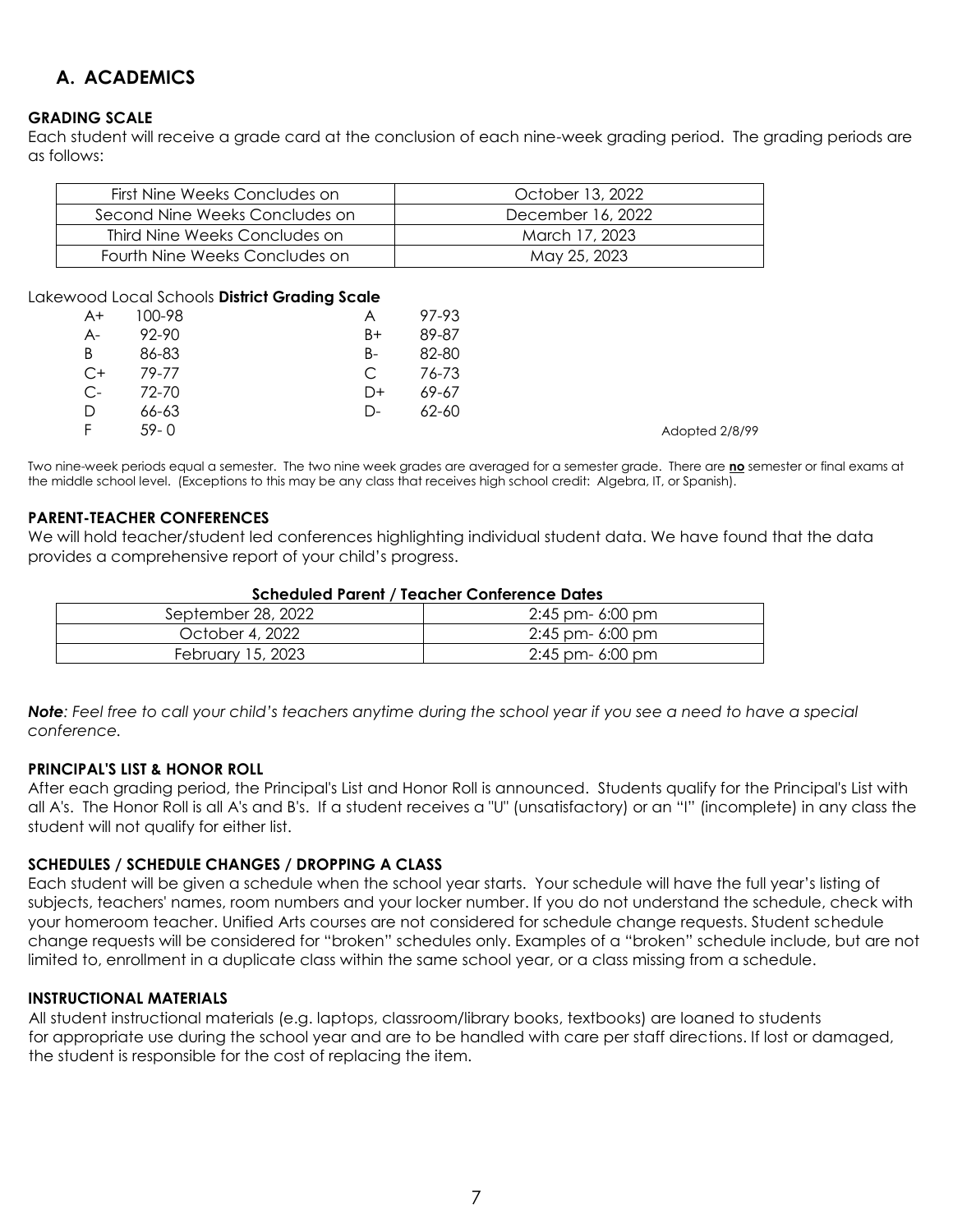# **B. ATTENDANCE**

The faculty and administration of Lakewood Middle School believe that school attendance is one of the best indicators of student success in school. Regardless of the reason for absence, each missed class diminishes a student's success. Our most successful students have perfect or nearly perfect attendance records. For those students and their families, staying home from school is something that happens only when actual medical appointments are necessary. These families know that approximately six hours of instruction are lost during a day of absence. Helping our children maintain good school attendance is the responsibility of every parent. It is also one of the greatest things parents can do for their children.

Students are required by law to attend school. Section 3321.04 of the Ohio Revised Code states that every parent, guardian, or other person having charge of any child of compulsory school age (between 6 and 18 years of age) must send such child to a school which conforms to the minimum standard prescribed by the state board of education for the full time the school attended is in session. Such attendance must begin within the first week of the school term, or within one week of the date on which the child begins to reside in the district. Schools are required to notify parents within two (2) hours of the start of school if their child was not marked in attendance.

# **EXCUSED ABSENCES AND TARDIES**

The statutes governing school attendance are very specific and leave specific guidelines to school authorities for regulation of student attendance. As outlined in the ORC the school can only excuse a student's absence and/or tardies for:

- 1. Personal illness
- 2. Appointment with a health care provider
- 3. Illness in the family necessitating the presence of the child
- 4. Quarantine of the home
- 5. Death of a relative
- 6. Work at home due to the absence or incapacity of a parent or guardian
- 7. Observance of a religious holiday
- 8. Out-of-state travel (up to a maximum twenty-four (24) hours per school year that the student's school is open for instruction) to participate in a District-approved enrichment or extracurricular activity
- 9. Such good cause as may be acceptable to the Superintendent
- 10. Service as a precinct officer at a primary, special, or general election in accordance with the program set forth in Policy 5725
- 11. College Visitation
- 12. Medically necessary leave (ordered by a doctor)
- 13. Absences due to a student's placement in foster care or change in foster care placement or any court proceedings related to their foster care status
- 14. Absences due to a student being homeless

In addition to these LMS will excuse student absence and/or tardiness from school for:

- 1. Approved field trips and school sponsored/related activities.
- 2. Pre-planned absences, which require advanced notification and approval of administrative authority (i.e. family trips). Pre-planned absence forms may be picked up in the office and, whenever possible, should be completed at least one week in advance of the absence.

# **ABSENT FROM SCHOOL**

On days that students are absent from school, parents should call the absentee phone number, 740-928-8330 or 740- 928-8340 to report a student's absence. When the student returns to school, a note is required to be sent with the child in order to properly code their reason for absence**.**

Contacting the Parent/Guardian of a Absent Student

When a parent, guardian, or other person having care of a student has failed to initiate a telephone call or other communication notifying the school building administration of the student's excused or unexcused absence within 120 minutes after the beginning of the school day, the attendance officer or designee for each school building shall make at least one (1) attempt to contact the parent, guardian, or other person having care of any student who is recorded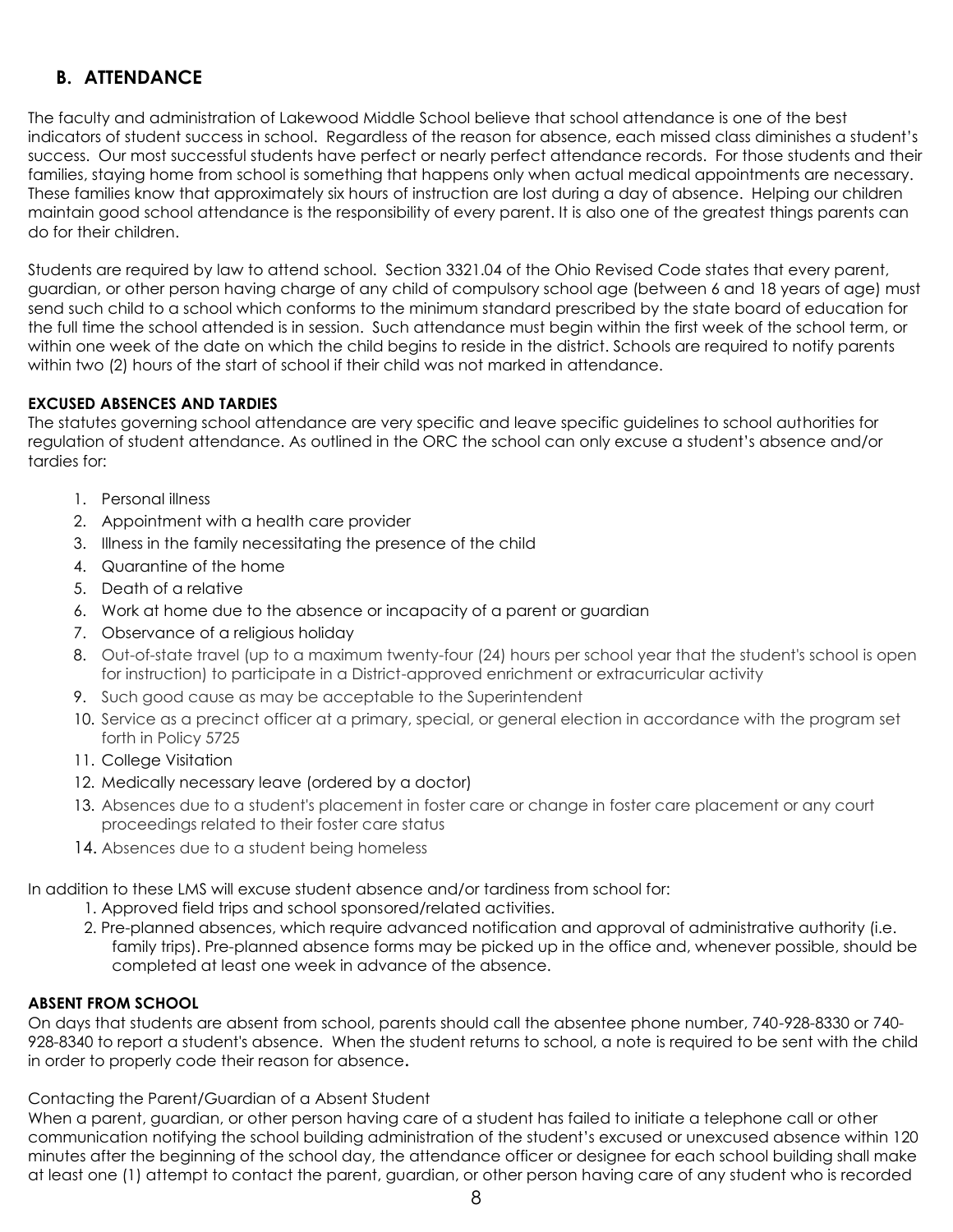as absent without legitimate excuse within 120 minutes after the beginning of each school day by a method designated by the Superintendent in accordance with Ohio law (see AG 5200).

Failure of the parent or guardian to provide a written or verbal notification to the school will result in the absence being classified as unexcused.

#### **EXCUSED ABSENCES**

The Ohio Revised Code gives the school the authority to challenge any and all absences, and require medical documentation for absences beyond what is deemed allowable. When a student reaches 65 hours of excused (not including medical/exempt) absences, medical/exempt documentation will be required for all future absences for the remainder of the school year. Parents/Guardians must provide acceptable written documentation within five school days following an absence. Failure to provide acceptable written documentation may result in the affected absence(s) being permanently recorded as unexcused.

#### **UNEXCUSED ABSENCES**

Any time a student is absent from school for a reason other than those listed above for excused or medical/exempt absences, the absence will be considered unexcused. Failure to report your student absent and provide a parent note (within 5 school days) for otherwise excused absences will also result in those absences being permanently recorded as unexcused.

#### **EXCESSIVE ABSENCES**

When a student of compulsory school age is absent from school with combined nonmedical excused absences and unexcused absences in excess of thirty-eight (38) or more hours in one (1) school month or sixty-five (65) or more hours in a school year, that student is considered excessively absent from school.

The following "medical excuses" will not count toward a student's excessive absence hours: (1) personal illness; (2) illness in the family necessitating the presence of the child; (3) quarantine of the home; (4) health care provider appointments (doctor, dentist, mental health provider, etc.); (5) medically necessary leave for a pregnant student in accordance with Policy 5751; (6) death in the family; or (7) other set of circumstances the Superintendent deems on a case-by-case basis to be a good and sufficient cause for medical absence from school.

A medically excused absence occurs any time a student is out of school due to illness or medical visit (physician, dentist, mental health, etc.). A medical excuse for personal illness will be accepted in the form of a doctor's note within five (5) school days of the absence or parent call-in on the day of the absence due to illness or doctor's visit. A student may have up to ten (10) medically excused absences without a doctor's note but with a phone call from a parent/guardian. This policy will be extended beyond ten (10) days if the student or someone in the student's family is in quarantine due to a recognized pandemic/epidemic (i.e., COVID-19) or experiencing symptoms of the pandemic/epidemic.

# **HABITUAL TRUANCY / UNEXCUSED ABSENCES**

Truancy is an absence involving willful violation of the state's school attendance law. A student who is habitually truant or absent will be subject to disciplinary action which can include a referral to juvenile court. Parents can also be held responsible by the court for truancy or habitual absenteeism. A student will be considered "habitually truant" under state law if the student is absent without a legitimate excuse for thirty (30) or more consecutive hours, for forty- two (42) or more hours in one (1) school month, or for seventy-two (72) or more hours in one (1) school year. Once a student has met this criteria, the truancy officer will make three (3) good faith attempts to contact the **parent** and schedule an absence intervention plan. The plan can be implemented whether or not the parent is present. Once the plan is implemented, a sixty (60) day period will start. If during that 60 days the student misses thirty (30) consecutive hours, or forty-two (42) hours in a school month, the truancy officer can file a complaint with juvenile court. When a student of compulsory school age is absent from school with combined non-medical excused school absences and unexcused absences in excess of thirty-eight (38) or more hours in one (1) school month, or sixty-five (65) or more hours in a school year, that student is considered "excessively absent" from school.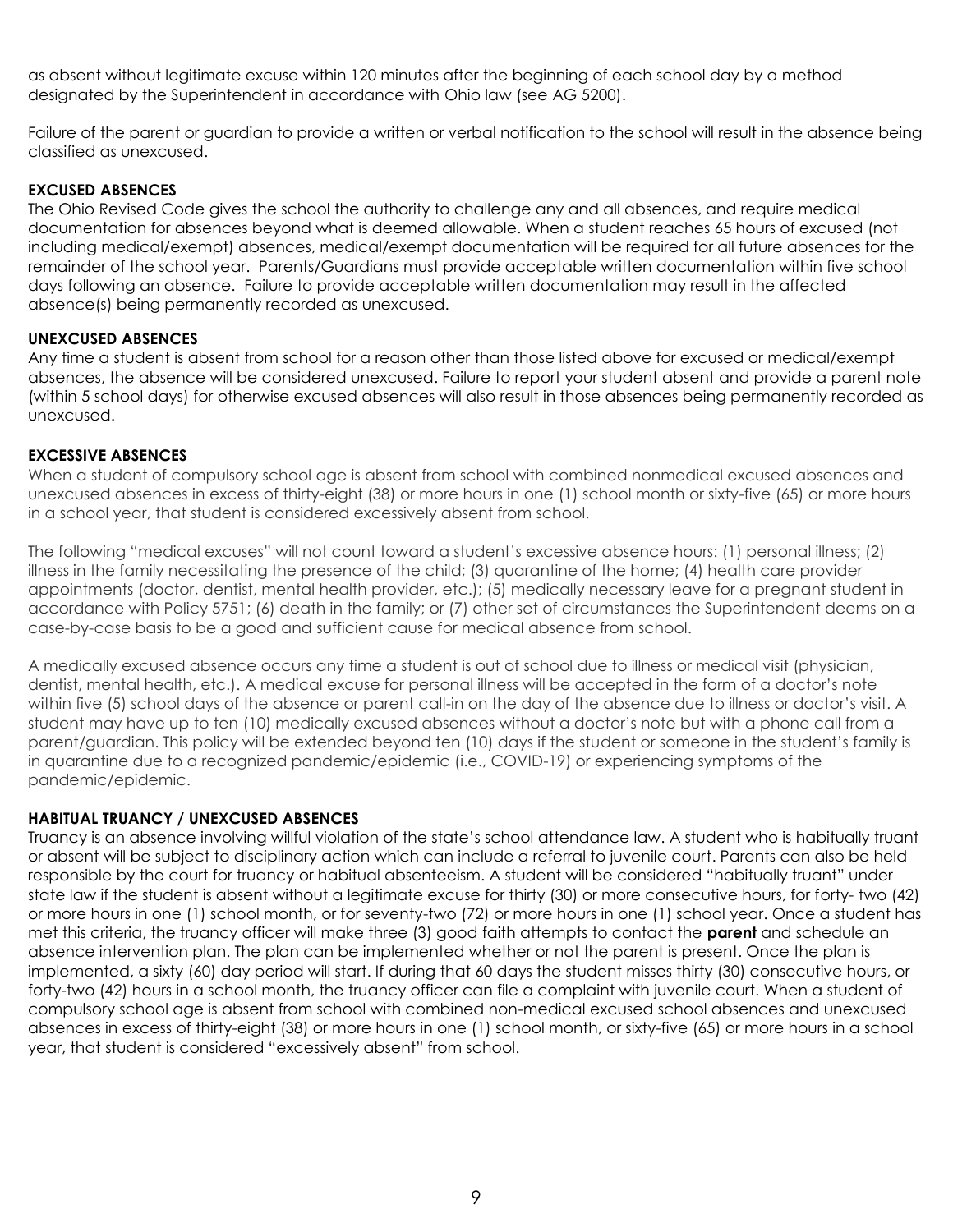#### **TARDY TO SCHOOL OR CLASS**

Students who are not in their Leaders & Learners class on the 7:30 bell are considered tardy. Students who are unexcused may be subject to disciplinary action. Please see **EXCUSED ABSENCES AND TARDIES**. The following policy will be used to correct tardiness to school or class:

| 1st Offense:<br>2 <sup>nd</sup> Offense:<br>3rd Offense:<br>4 <sup>th</sup> Offense:<br>5 <sup>th</sup> Offense:<br>6 <sup>th</sup> Offense:<br>7 <sup>th</sup> Offense | Warning Letter<br><b>Warning Letter</b><br>Lunch Detention<br>Lunch Detention<br>After School Detention<br>After School Detention<br>Parent/Administrator Conference<br>Office referral for a 2 hour Saturday School |
|-------------------------------------------------------------------------------------------------------------------------------------------------------------------------|----------------------------------------------------------------------------------------------------------------------------------------------------------------------------------------------------------------------|
| 8 <sup>th</sup> Offense:<br>9 <sup>th</sup> Offense:<br>10 <sup>th</sup> Offense:                                                                                       | Office referral for a 4 hour Saturday School<br>In School Detention                                                                                                                                                  |

#### **(Students get a fresh start each 9 weeks.)**

Students who are tardy to school must report to the office upon their arrival (before going to class) to sign in. The student will be issued an excused or unexcused tardy based on the circumstances surrounding the tardy. Students who do not report to the office upon their arrival to school should not be admitted to class, and may be subject to disciplinary action.

#### **ACTIVITIES AND ATTENDANCE**

Students participating in extracurricular activities must attend school during the day of the activity in order to participate in the activity. In order to participate on game day a student must be in school for at least half of the day (arrive before 11:00 am) or have a documented excuse (i.e. doctor's appointment) pre-approved by a principal. Students who have an unexcused absence the day following a school sponsored event may miss 50% of the next contest. This will be at the discretion of the coach.

#### **Students serving In School Detention on the day of an after school activity may not participate in the activity that day.**

#### **EARLY DISMISSAL POLICY**

No student is permitted to leave school without the permission from a custodial parent and the school office. **Students are required to use the office phone when calling home**. **Communication via cell phone or text during the school day is a violation of school rules and will be disciplined accordingly.** Students should turn in their early dismissal notes to the attendance secretary before going to their Leaders & Learners class. Parents or those authorized by the parent must sign the student out in the office before leaving school. If a student returns to school the same day after an appointment, they must report to the office upon reentering. If the student has a documented excuse it should be turned in at this time. It is important to understand that all missed time from school counts toward the assigned attendance designation listed in H.B. 410.

#### **HOMEWORK POLICY AFTER ABSENCE**

Following an absence a student is allowed to complete and receive credit for work or assignments missed during the absence. Generally, a student will have an amount of time equal to the number of days absent to make up the work missed (this does not apply to prearranged absences). Teacher discretion may be used to extend this time if appropriate. It is the student's responsibility to find out what school work was missed and to make the necessary arrangements to complete it with the individual teacher. Students who miss 2 or more consecutive days of school may wish to contact the office and/or contact the teachers in order to have the assignments sent home. The office will not process requests for homework assignments for a student who is absent for one day.

#### **CREDIT FLEX PROGRAM & ATTENDANCE**

Students have flexibility to log on during the day; however, there will be days when students are asked to Zoom or talk with teachers at specific times. Exact Zoom times will be determined by each course. To maintain good attendance, students should log on and engage in the curriculum every day and establish a structure and routine for learning. The expectation is that students stay on pace with their lessons by following the due dates listed in Edmentum. Attendance will be tracked through online work completion in each assigned course and through attendance in Zoom meetings. If students are missing work, this equates to missed time in their attendance. If students are experiencing difficulty in the Credit Flex Program, an Academic Support Plan will be created. As part of that plan, students will be required to come into the building for set days/times to work on their courses and get additional support. This in person support will also count towards their attendance. If a student is not doing his/her work and/or is not experiencing success in the virtual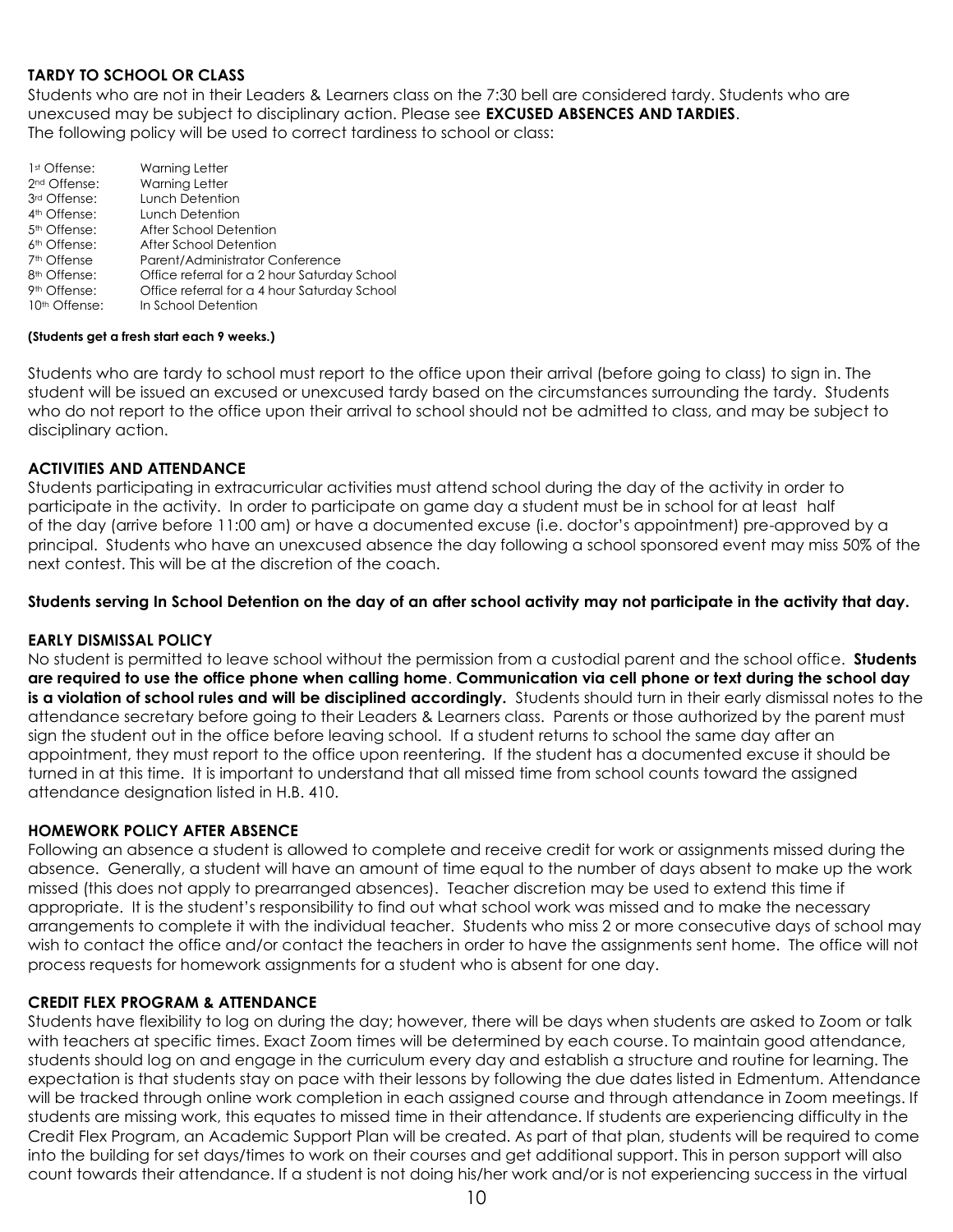environment, students will need to return to the building at the end of the 9 weeks. If a child is sick, or there is a situation where the student will be "absent" for more than a day, parents are expected to email the school. The student will be responsible for completing work missed. Credit Flex students will follow the same Lakewood Local guidelines for excused and medical absences.

#### Credit Flex Attendance-How will it be tracked?

Attendance in the Credit Flex Program is based on assignment/assessment completion and student progress in the course. Students are expected to be "on pace" at the end of each week. This is indicated by a green bar in the Edmentum program. This means that students have completed all tutorials, assignments and tests by the required dates. *Missing assignments will result in missed time for student attendance.*

Attendance at Zoom meetings will also count towards attendance. If a student misses the meeting, the length of time of the meeting would be docked from attendance. Ex. 40 minutes missed meeting on Monday would be entered in attendance as 40 minutes of school missed on Monday.

# **WORK COMPLETION / ICU at LMS**

#### **What is ICU?**

ICU stands for Intensive Care Unit, just like in a hospital. ICU is an academic support system for students as well as a communication tool for teachers and parents. The foundation of this system is built on the importance of all students completing all assignments. ICU utilizes a database list to track missing assignments. Assignments that need additional attention may also be added to the database list. The database alerts parents if their student is added to the ICU database list via text and email. The ICU database is secure and only accessible to LMS staff members, so parents can be confident that contact information remains only within the parameters of school staff, just as it is currently via Progress Book. *ICU is a system of support and practice, not a system that is punitive or related to school discipline.* **How does ICU work?**

Every LMS staff member will support every student in assignment completion. Each staff member has access to the ICU List and will engage students by asking:

"Who do you owe?" or "What's on your ICU List?" "What do you need (to complete assignments on the list)?" "How can I help?"

Students with missing practice assignments or assignments that need additional practice/additional time spent will be placed on the ICU List.

Students will be given an opportunity to complete the assignment(s) on their own.

If the work remains unfinished or continues to need attention, additional arrangements will be made for students to complete the practice assignment(s), thereby ensuring that students have the time they need to complete a high quality product.

Additional time to complete assignments may take place before school, during lunch, after school, etc.

# **LMS: Committed to Practice by Completing Every Assignment!**

#### **PRE-PLANNED ABSENCES & VACATIONS**

The scheduling of vacations while school is in session is discouraged and normally will be recorded as an unexcused absence. However, the administration is aware that in some cases extenuating circumstances arise, and consequently, might approve one (1) vacation request up to five (5) days on a case-by-case basis if the vacation request is made in writing and submitted to the consideration of the Middle School administration five (5) days prior to the expected student absences. The District will only approve a student's absence for a vacation when he/she will be in the company of his/her own parent/legal guardian. The District may not approve the vacation if the absence will result in the student reaching an attendance or truancy threshold.

#### **ATTENDANCE APPEALS COMMITTEE**

An attendance committee will be formed and will consist of teachers and administrators for litigating purposes. In the event of an exceptional circumstance, a student may obtain a form from the office and "appeal" his or her attendance situation. This committee will meet once a month to discuss individual cases. Note: The administration has final discretion on attendance.

#### **SCHOOL'S RIGHT TO CHALLENGE EXCESSIVE ABSENTEEISM**

The Board of Education and/or its representative reserves the right to verify such statements and to investigate the cause of each single absence. (Lakewood Board of Education Policy 5200).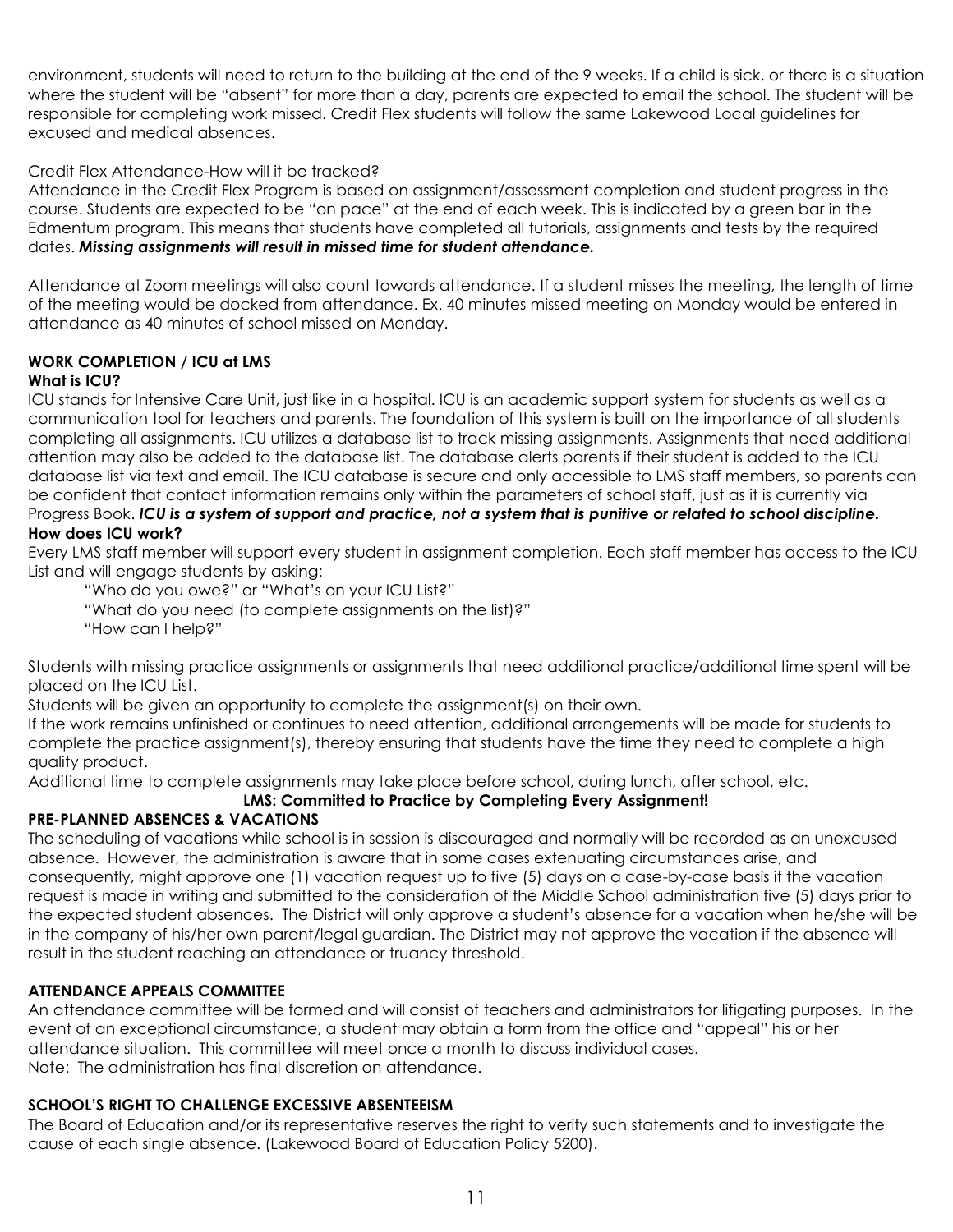# **C. DISCIPLINE**

#### **BELIEF STATEMENT**

The Lakewood Middle School Administration and Staff believe all discipline, whether administered from principals, teachers, or parents, ultimately leads to the final goal of self-discipline. Self-discipline is having the ability to do what needs done, and act as one is expected to act without having to be told to do so. It is this characteristic that will help each student at LMS make the transition from child to successful adult. At LMS, high standards of conduct are expected and will be enforced. Appropriate behavior will be rewarded and inappropriate behavior will be identified and corrected.

It is expected that every LMS student should: be where they are scheduled to be, when they are scheduled to be there, be dressed appropriately, be prepared for class, treat others with respect, and conduct themselves in a manner that will maximize their learning opportunities**.** Students who are successful in achieving these goals will have no issues with school discipline and have the greatest opportunities for academic success.

Students who violate school rules or procedures may be disciplined according to the severity of the act. The School District will have no tolerance for violent, disruptive, disrespectful, or inappropriate behavior. If /When a students has disciplinary issues a parent / guardian will be notified by a teacher or administrator. Other intervention strategies, which are available, are listed in the following pages.

This Code of Conduct is in effect while students are under the authority of school personnel or involved in any school activity. This includes but is not limited to school buses and property under the control of school authorities, and while at interscholastic competitions, extracurricular events, or other school activities or programs. In addition, this Code of Conduct includes

- 1. Misconduct by a student that occurs off school district property but is connected to activities or incidents that have occurred on school property; and
- 2. Misconduct by a student that, regardless of where it occurs, is directed at a district official or employee or the property of an official or employee.

Violation of the Code of Conduct may result in a verbal or written warning, referral to guidance counselor, parental contact or conference, loss of privileges, restitution, confiscation, time for time (community service), lunch or after school detention, Saturday school or equivalent, in-school detention, emergency removal, out of school suspension, referral to law enforcement agencies, or expulsion. Repeat violations of the Code of Conduct may lead to progressive discipline. Violations of the Lakewood Middle School Code of Conduct will be separated into a major or minor violation. Listed below are some examples:

| <b>MINOR VIOLATIONS</b>                  | <b>MAJOR VIOLATIONS</b>                                              |
|------------------------------------------|----------------------------------------------------------------------|
| Cell Phones                              | Assault / Battery                                                    |
| Cheating                                 | Dangerous Weapons and Instruments                                    |
| <b>Dress Code Violation</b>              | Degrading Acts                                                       |
| Electronic Devices / Media               | Disruption of School                                                 |
| Hallway, Cafeteria, Assembly Disruption  | Fighting / Unauthorized Touching                                     |
| Misuse of a hall pass                    | Forgery                                                              |
| Profanity                                | Taunting / Harassment / Intimidation / Bullying / Dating<br>Violence |
| Public Display of Affection              | Hazing                                                               |
| Skipping a Class 1st Violation           | Inducing Panic                                                       |
| Sleeping in Class                        | Insubordination / Failure to Comply                                  |
| <b>Tardiness</b>                         | Narcotics, Alcoholic Beverages, and Drugs                            |
| Being in unauthorized area of school     | Plagiarism                                                           |
| Bringing in unauthorized items to school | Disrespect or Profanity directed toward Staff                        |
| Inappropriate Attitude                   | Setting or Attempting to Set a Fire                                  |
| Inappropriate Comments / Acts            | Sexual Harassment                                                    |
| <b>Unpreparedness</b>                    | <b>Theft</b>                                                         |
| Missing / Incomplete Homework            | <b>Threats</b>                                                       |
| Out of assigned area                     | Tobacco / Vape                                                       |
| Throwing Objects in class / hall / café  | Truancy                                                              |
| Incomplete or no work                    | Vandalism                                                            |

**Major violations may be subject to suspension and repeated minor violations could result in suspension**.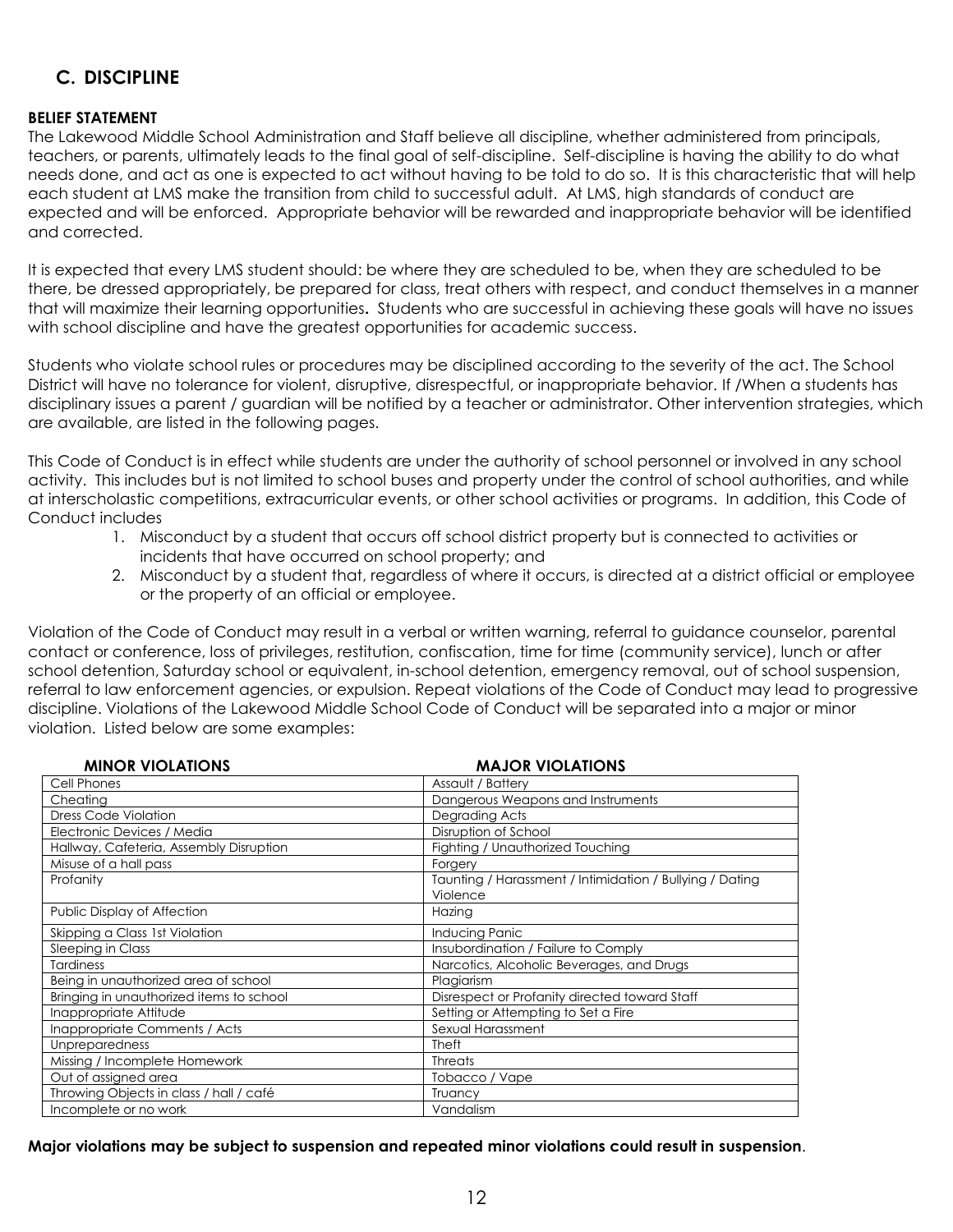The following violations may result in disciplinary action. Violations are **NOT** limited to these examples:

#### **ASSAULT / BATTERY**

A student shall not behave in such a way as could cause physical injury to any other person at the school or school activities. Acts deemed to be vicious and physically unprovoked may be turned over to the Sheriff's Department for possible charges.

#### **BEHAVIOR AT SCHOOL EVENTS**

Students are expected to conduct themselves in a mature, sportsmanlike manner while attending school events, including assemblies, dances and extra-curricular activities. Failure to do so may result in disciplinary action. Students are not permitted to leave the building or facility during these events. Those who leave will not be permitted re-entry.

#### **CELL PHONES / ELECTRONIC DEVICES / AUDIO OR VIDEO RECORDING DEVICES**

Cell phones, electronic devices and audio or video recording devices are permitted on school grounds, but must **NOT** be turned on or visible and be stored in the student's book bag during the school day between the hours of 7:15 and 2:30 unless for an educational purpose that has been pre-approved by a staff member. Upon entering the building, all cell phones and/or electronic devices are to be turned off and placed in the student's book bag. Upon exiting LMS after the dismissal bell, students may take out and turn on their cell phone and/or electronic device. While these devices are permitted on school grounds, the administration assumes no responsibility if a cellular phone or any other electronic device is lost, stolen, or damaged. Students are advised to either secure their belongings in lockers with working locks, or alternatively, to leave cellular phones and all electronic devices at home. They should not be used to make calls, take photos/video, or send/receive text messages during school hours. Phones or devices that are visible or audible during the school day are considered to be "in use." Failure to relinquish phones or electronic devices to staff upon request may result in a suspension for failure to comply. Confiscated items may be released only to parents if deemed a repeat violation. Additionally, the administration reserves the right to examine any student's cell phone/picture phone for violations of the Code of Conduct, board policy, or the Ohio Revised Code. Students who convey cell phones/picture phones to school should entertain no expectation of privacy concerning his/her cell phone/picture phone. Due to the disruptive nature of actual cell phone calls or text messages, all communication with parents/guardians is to be made in the office with permission from office personnel.

Using a cell phone or electronic device in an unauthorized manner or in violation of Board Policy **[5136](http://www.neola.com/lakewoodlsd-oh/search/policies/po5136.htm)** or this guideline may result in loss of this privilege, additional disciplinary action (e.g. warnings, parental notification and conferences, suspension, expulsion), confiscation of the device (in which case, the device will only be released/returned to the student's parent/guardian after the student complies with any other disciplinary consequences that are imposed), and/or referral to law enforcement if the violation involves an illegal activity (e.g. child pornography). A person who discovers a student in possession of or using a cell phone or electronic device in violation of this guideline is required to report the violation to the building principal. If a school teacher or administrator observes a violation of this guideline, he/she is required to confiscate the device and bring it to the building principal's office and provide the name of the student from whom the device was taken. The device will be stored in a secure location until it is retrieved by the student's parent/guardian. Students whose cell phones or electronic devices are confiscated may be required to contact their parents/guardians to inform them that the item was confiscated and that it will only be returned to the parents/guardians. Confiscated devices will not be searched or otherwise tampered with except in exceptional circumstances (i.e. school officials reasonably suspect that the search is required to discover evidence of a violation of law or other school rules).

Students are prohibited from using cell phones or other electronic devices to capture, record, or transmit the words (i.e. audio) and/or images (i.e., pictures/video) of any student, staff member, or other person in the school or while attending a school-related activity, without express prior notice and explicit consent for the capture, recording, or transmission of such words or images. Using a cell phone or electronic device to take or transmit audio and/or pictures/video of an individual without his/her consent is considered an invasion of privacy and is not permitted, unless authorized by the building principal. Students who violate this provision and/or use a cell phone or electronic device to violate the privacy rights of another person may have their cell phone or electronic device confiscated and held until the end of the school year. (Taken from Board Policy 5136)

#### **CHEATING**

Presenting someone else's work as one's own in order to obtain a grade or credit is considered to be cheating. This includes, but is not limited to, copying others assignments and quiz or test answers. If a student is discovered cheating, the teacher will confer with him/her privately to determine the reason for the behavior and work with the student to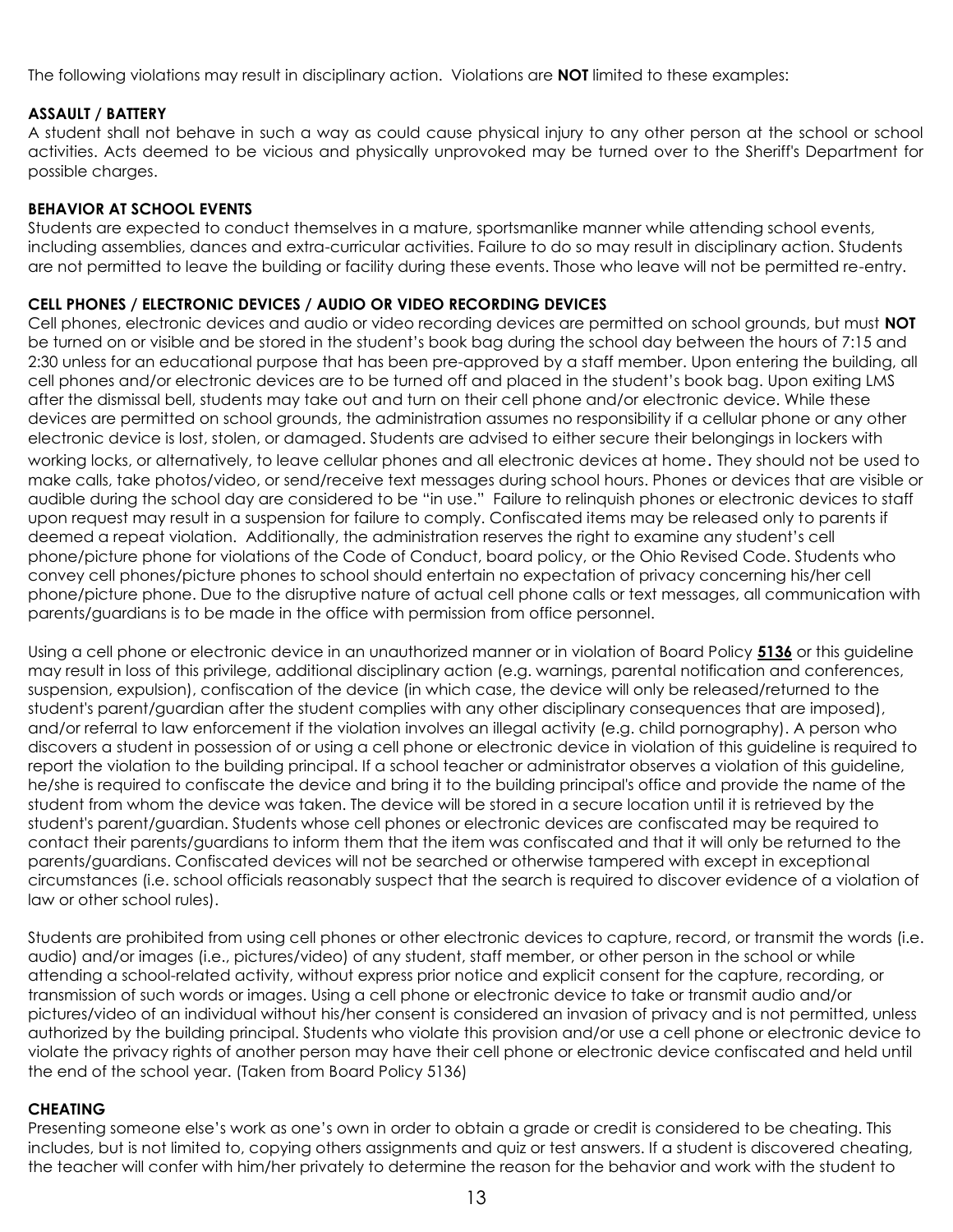redo that assignment or an alternate assignment as well as teach the student ways to avoid cheating in the future. The teacher will inform the parent of the incident. Cheating may also result in disciplinary action.

#### **COMPLIANCE WITH DIRECTIONS / INSUBORDINATION**

Students shall obey all lawful and/or reasonable instructions of administrators, teachers, substitute teachers, teacher aides, bus drivers, and all other school personnel who are authorized to give such instructions during any specified period of time when the students are subject to the authority of such personnel. The Ohio Revised Code 2151.022 defines an unruly child as any child who does not submit to the reasonable control of the child's parents, teachers, guardian, or custodian, by reason of being habitually disobedient. Failure to comply with directives from staff members is illegal and will be viewed as a major violation of the Code of Conduct, and may result in suspension, expulsion and possible referral to law enforcement agencies.

#### **DAMAGE TO PRIVATE PROPERTY**

A student shall not knowingly or with reckless disregard cause or attempt to cause damage to private property while such student is on school premises, under school authority (including buses) or while at any school-sponsored activity, function, or event. This includes deleting or altering a student's saved work on a school or personal device.

#### **DAMAGE TO SCHOOL PROPERTY**

A student shall not knowingly or with reckless disregard cause or attempt to cause damage to school property including but not limited to buildings, ground, equipment or materials. In accordance with state law, parents may be liable for payment for the cost of repair or replacement of any such property damage caused by the acts of their children.

#### **DANGEROUS WEAPONS AND INSTRUMENTS**

No persons shall knowingly convey, attempt to convey, or possess any deadly weapon or dangerous ordinance onto or on any property owned by or controlled by, or to any activity held under the auspices of LMS. This prohibition includes chemicals, firearms, explosives, or fireworks or the possession or use of an object that is indistinguishable from a firearm or other weapon of any type. Section 2923.122 of the Ohio Revised Code makes it a felony for any person to knowingly convey, attempt to convey, or possess any deadly weapon or dangerous ordinance onto or on any property owned or controlled by, or to any activity held under the auspices of a school. No weapon or dangerous ordinance of any sort is to be brought to or possessed in school (buses included) or any school event. Suspension or expulsion from school may result in any violation of these codes. Law enforcement authorities and Juvenile Court will also be contacted. (Reference-Lakewood Board Policy 5772.)

#### **DEGRADING ACTS**

A student shall not engage in an act, which degrades himself/herself or others at the school or school activities. Obscene gestures, actions, words, possession or circulation of pictures, writing, or publications, etc., which are degrading or obscene are prohibited.

#### **DISRESPECTFUL COMMENTS / ACTIONS TOWARD STAFF**

Students shall recognize the authority of each staff member employed by the Board of Education by treating and responding to them respectfully, and complying with their reasonable and lawful directives. Failure to treat staff members with respect may result in disciplinary action.

#### **DISRUPTION OF SCHOOL**

A student shall not by use of force, violence, coercion, threat, or other means, cause a disruption or obstruction of the regular operation of the school or school activities.

#### **FALSE INFORMATION**

A student shall not give or assist in giving false or fictitious information to any police department, fire department, school official, or any other person acting in an official and lawful capacity.

#### **FIGHTING / UNAUTHORIZED TOUCHING**

Students involved in fighting, hitting, slapping, punching, inciting/instigating a fight, making menacing threats, or engage in unauthorized touching in school or at school sponsored events or activities may be assigned in-school detention or suspended from school based on the severity of the act. Acts deemed to be vicious and physically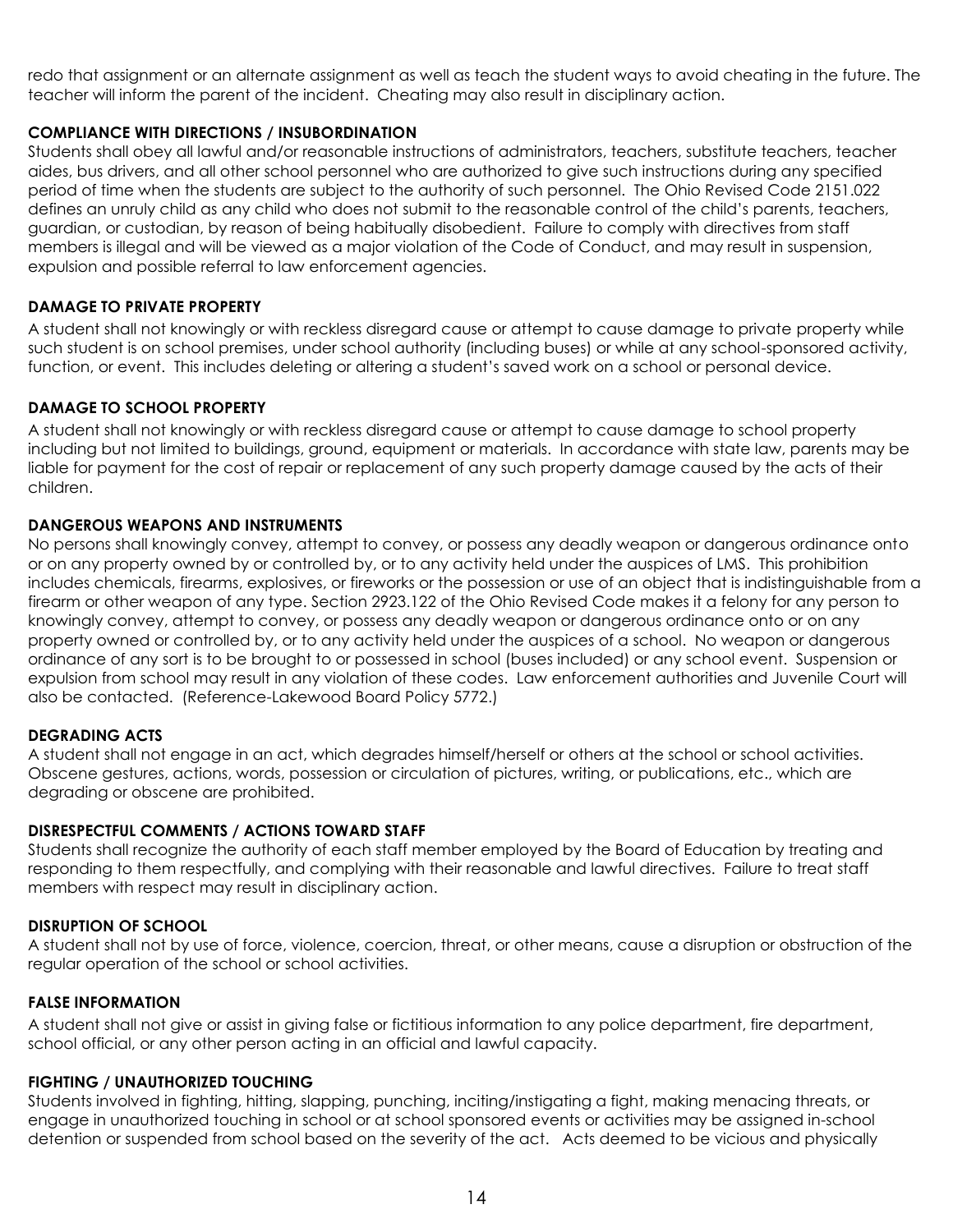unprovoked may be turned over to the Sheriff's Department for possible charges. Throwing a punch may result in a 3 day suspension.

#### **FORGERY**

An act of providing school officials with inaccurate information by making or altering a document (attendance notes, doctor's slips, etc.).

#### **HAZING**

No student or group of students shall take part in an act done to haze by way of initiation, or to harass by ridicule, criticism, derogatory or racial comment.

#### **HEADPHONES / EARBUDS / AIR PODS**

For safety purposes, headphones and earbuds are not allowed to be worn in the hallways. Students may use headphones and ear buds in the classroom for educational purposes with the approval of the classroom teacher. For safety and security purposes, air pods are not permitted at LMS.

# **INAPPROPRIATE LANGUAGE / GESTURES / WRITING**

The use of improper, socially unacceptable, profane or lewd language, gestures and inappropriate inferences in school or at school activities is strongly prohibited. Offenders may be excluded from classes, events, and/or be subject to other disciplinary action. The same behavior expressed in written form is also prohibited and carries the same consequences as if it were spoken.

#### **INDUCING PANIC**

Inducing panic in school, such as falsely engaging alarms or making bomb threats is a felony. Ohio Revised Code provides 18 months in prison and up to a \$2,500 fine. If damage of \$5,000 or more is caused or injury occurs, the penalty increases to one to five years in prison. If damages exceed \$100,000; penalty increases to two to eight years in prison.

#### **INTERNET USE / VIOLATION OF AUP**

Students at LMS may have access to the internet and the World Wide Web to support research that is relevant to educational and school projects. Before this is possible, each parent and student must read, sign, and agree to adhere to the Acceptable Use Policy (AUP) agreement. Misuse or abuse of this policy is considered a major infraction, which may result in the loss of internet access, as well as disciplinary and/or legal action.

#### **NARCOTICS, ALCOHOLIC BEVERAGES & DRUGS (INCLUDING COUNTERFEIT)**

The Lakewood Local Board of Education recognizes that the misuse of drugs is a serious problem with legal, physical, and social implications for the whole school community. ( Board Policy 5530)

If a student violates the school regulation regarding drugs and alcohol or if it appears that chemical dependency exists, the school recognizes that it must share these concerns with the family and student involved. 1) Students shall not possess, use, transmit, receive, sell, conceal or consume any alcoholic beverage or intoxicant, any unlabeled or unknown substance, or any of the drugs of abuse. This provision shall be applicable to any conduct on school grounds, during and immediately before or after school hours; on school grounds at any other time when the school is being used by a group; off school grounds at a school sponsored activity, function or event; on a school bus or conveyance; or at any other time during the same calendar day when the student is or will be subject to the authority of the school.

Moreover, the student shall not exhibit evidence of consumption of any alcoholic beverages or intoxicants or drugs of abuse at any time before the student's arrival at school or at a school-sponsored or related event or activity. Examples of drugs of abuse include, but are not limited to narcotic drugs, hallucinogenic drugs, generic drugs, amphetamines, steroids, barbiturates, marijuana, glue, cocaine, as well as look-alikes, synthetics, or other substances that could modify behavior.

\*Use of drugs in accordance with medical prescription from a licensed physician shall not be considered in violation of this rule. **HOWEVER, ALL SUCH DRUGS MUST BE MAINTAINED IN THEIR ORIGINAL CONTAINER AND SECURED IN THE OFFICE.**

2) Students shall not possess, receive, use, transmit, sell or conceal any drug of abuse instrument or paraphernalia (for example hypodermic needle, syringe, pipe, and water pipe, rolling papers, lighter, roach clip, or vape pen).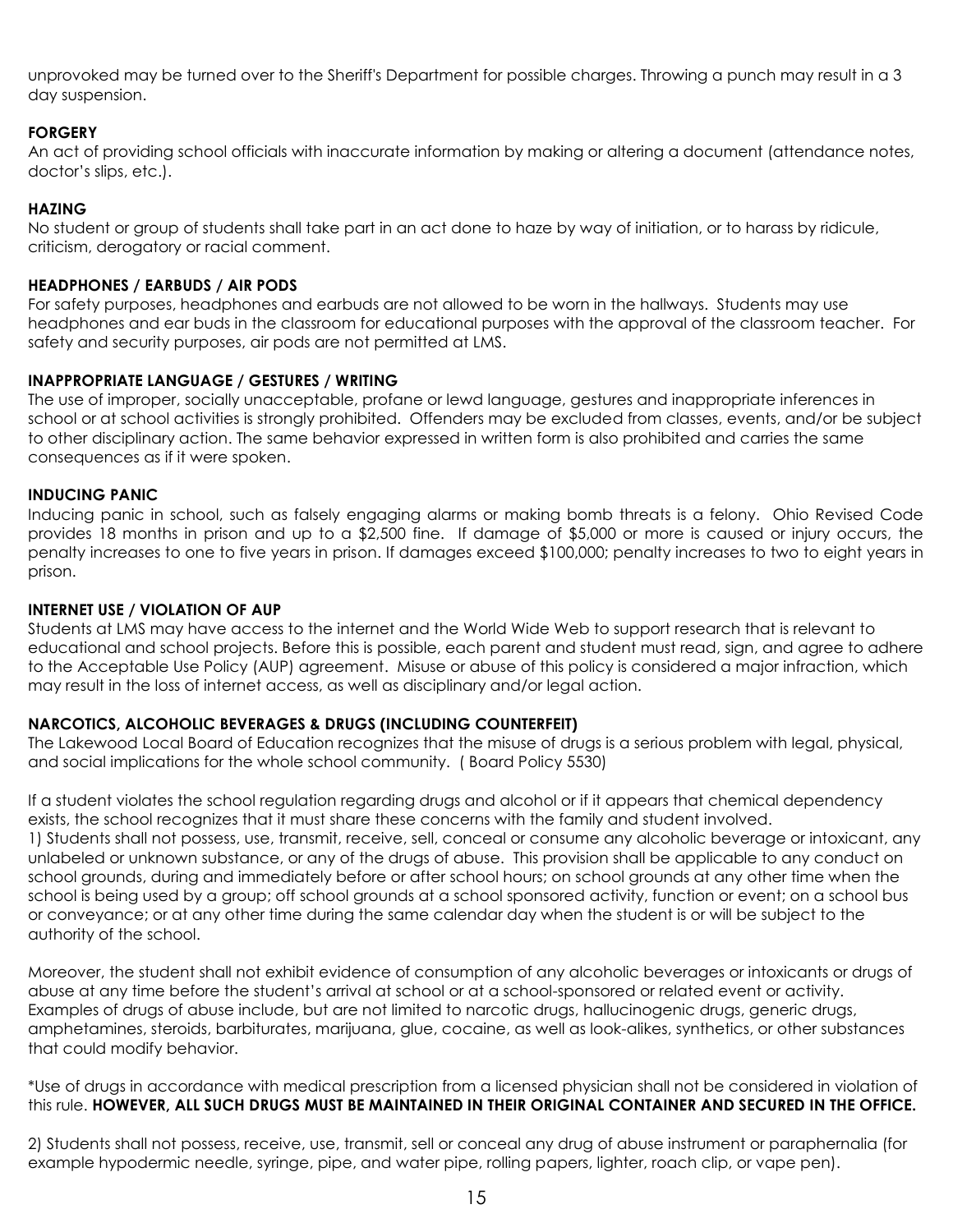#### **Penalties for Making, Selling, & Possession of Drugs**

Students who possess, receive, use, conceal or exhibit evidence of consumption of any alcoholic beverage or intoxicant or any of the drugs of abuse, (including huffing) may be suspended from school for ten (10) school days and be referred to the Sheriff's Department and Juvenile Court. On the second incident the student will be recommended to the Superintendent for expulsion from school (up to 80 school days). The same penalties apply to drug-of-abuse instruments or paraphernalia.

\*Students who **transmit** or **sell** any alcoholic beverage or intoxicant or any of the drugs of abuse shall be turned over to the Sheriff's Department and Juvenile Court authorities. The student will also be recommended to the Superintendent for expulsion from school (up to 80 school days).

#### **Counterfeit Drugs**

Amended Ohio House Bill 535 prohibits making, selling and possessing counterfeit drugs. A counterfeit controlled substance means the following:

1) A drug that bears trademark, trade name or any other identifying mark used without permission from owner of such. 2) An unmarked or unlabeled substance that is represented to be something that it is not. No person shall knowingly possess or sell, or offer to sell, any counterfeit controlled substance.

#### **Penalties for Making, Selling, & Possession of Counterfeit Drugs**

Possession of a counterfeit controlled substance is a criminal offense, with the possibility of a felony charge. Making, selling, offering to sell or delivering any known counterfeit controlled substance; making, possessing, selling, offering to sell or delivering any device that is known to be used to print or reproduce a trademark upon a counterfeit drug (trafficking in counterfeit controlled substances) is a felony of the second degree for subsequent offenses. Selling, offering to sell, giving or delivering any counterfeit controlled substance to a person under eighteen (aggravated trafficking) is a felony of the third degree, and a felony of the second degree for subsequent offenses. Representing a counterfeit controlled substance as a controlled substance by describing its effects as if it were a controlled substance (promoting and encouraging drug abuse) is a felony of the third degree, and a felony of the second degree for subsequent offenses. Falsely representing or advertising a counterfeit controlled substance as a controlled substance (fraudulent drug advertising) is a felony of the fourth degree, and a felony of the third degree for subsequent offenses.

This is considered a major violation of the Lakewood Middle School Code of Conduct. Anyone violating any provision of the Counterfeit Drug Bill may be subject to suspension or expulsion from school. Offenders may be turned over to the Sheriff's Department and Juvenile Court. See ORC 2925.

#### **Over-The-Counter Medications and Nutritional Supplements**

Possession or distribution of over-the-counter (OTC) medications and nutritional supplements is prohibited at school. All medications for student use must be secured in the office and must be accompanied by an Authorization to Administer Medication form, complete with physician's signature. Violations of this rule can result in disciplinary action including suspension or expulsion.

#### **OFFENSIVE / PORNOGRAPHIC MATERIAL**

Possession of offensive or pornographic materials, whether in written, digital or picture form, is absolutely forbidden at school. Never bring any magazines, cell phones, iPods, or MP3 players that contain nudity / pornography. Possession of these materials may result in disciplinary action.

#### **PLAGIARISM**

Plagiarism is defined as "using someone else's ideas or phrasing and representing those ideas or phrasing as your own, either on purpose or through carelessness." Plagiarism may result in academic and disciplinary actions. Plagiarism may result in the redoing of the assignment and disciplinary action. Additional offenses may result in failure of the assignment and failure of the quarter as well as additional disciplinary action.

#### **PUBLIC DISPLAY OF AFFECTION**

Lakewood Middle School is not the appropriate place to display public affection. (Holding hands, hugging, kissing, close contact, etc.) This also includes after school events. This may result in disciplinary action.

#### **REPEAT VIOLATIONS**

Multiple violations of the same provisions in the Student Code of Conduct may result in progressive discipline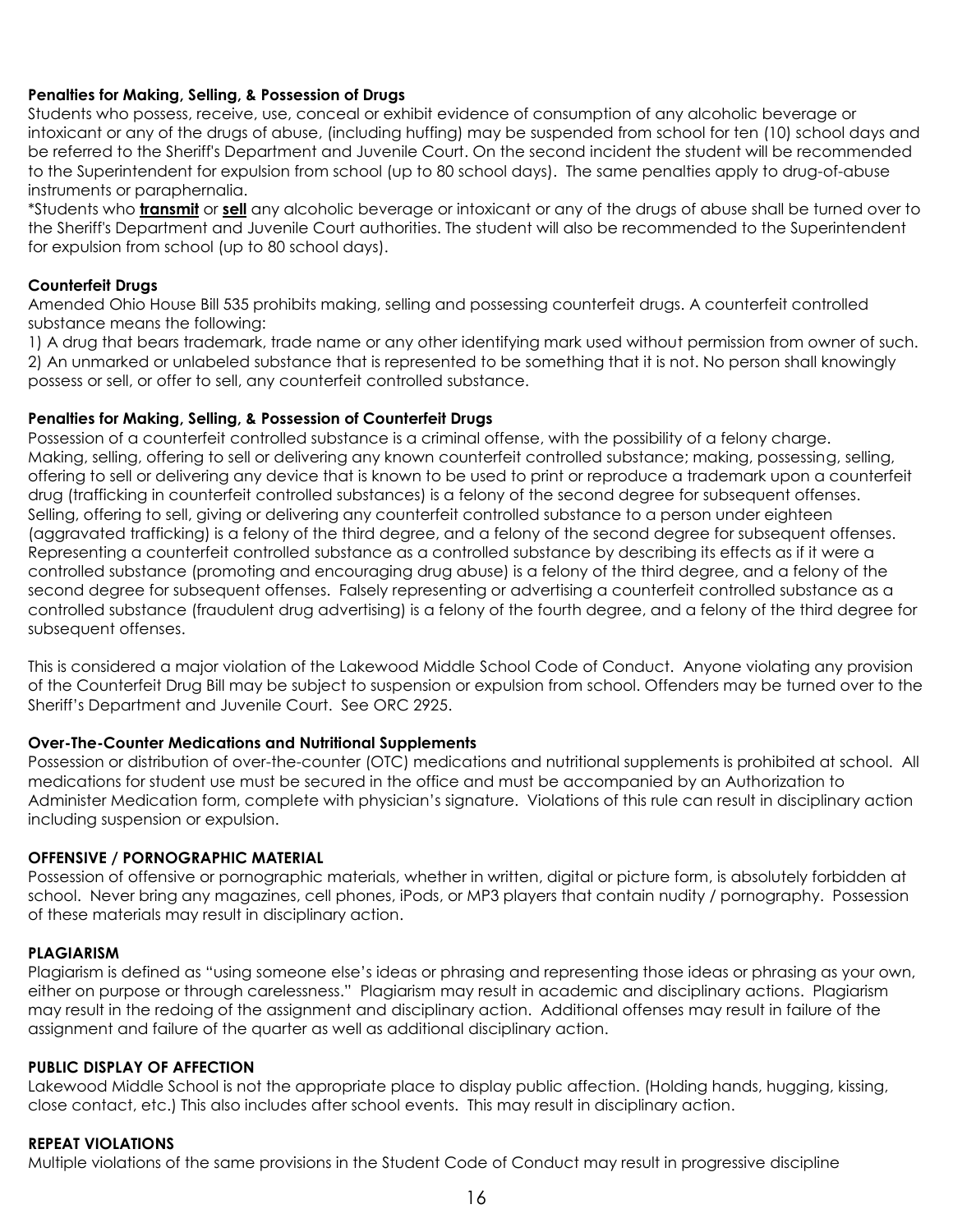#### action.

# **SELLING / BUYING ITEMS IN SCHOOL**

Students are not to sell (or buy) any items at school for personal profit or for any other non-sanctioned group. The selling of gum, candy and trading cards are examples of items not to be sold. Any violation of this provision may result in the confiscation of the item and disciplinary action.

#### **SETTING OR ATTEMPTING TO SET A FIRE**

The intentional attempt to set a fire or the intentional setting of a fire on school property or at a school sponsored activity is not permitted and may result in suspension or expulsion and the filing of appropriate legal charges.

#### **SEXUAL HARASSMENT**

The students of the Lakewood Local School District have a right to learn in an environment free of sexual harassment. Sexual harassment includes unwelcome sexual advances, request for sexual favors, and other verbal, physical, or written conduct of a sexual nature. Sexual harassment is to include improper conduct of sexual behavior between staff and students, or student to student. For further explanation and clarification of the adopted board policy number 5517 concerning sexual harassment, you may refer to the Board of Education's policy book. Sexual harassment is not only a major violation of the Code of Conduct, but is also a violation of the law.

#### **TAUNTING/ HARASSMENT/ INTIMIDATION/ BULLYING/ DATING VIOLENCE**

Harassment, intimidation, or bullying of any student on school property (including school buses) or at school-sponsored events is strictly prohibited in accordance with HB116**. Harassment, intimidation, and bullying are defined as: Any intentional written, verbal, cyber, or physical act that a student has exhibited toward another particular student more than once and the behavior both causes mental or physical harm to the other student, and is sufficiently severe, persistent, or pervasive that it creates an intimidating, threatening, or abusive educational environment for the other student**. As this is a serious matter, consequences for infractions in this category include suspension, expulsion, or possible referral to Law Enforcement. Suspected or alleged violations of this policy or incidents of dating violence must be reported to the Principal or Assistant Principal in person or in writing (signed or anonymous) as soon as possible. Bullying incidents may be reported from the student drop down menu at [http://www.lakewoodlocal.k12.oh.us](http://www.lakewoodlocal.k12.oh.us/) or by phone at 740-928-6616. Making false reports to principals is considered grounds for disciplinary action.

#### **THEFT AND VANDALISM**

The acts of theft, unauthorized possession of school or personal property or damage to property are violations of the law. Damaging school property or school personnel's private property is prohibited. Such behavior is cause for restitution and additional disciplinary action. Students participating in this behavior may be referred to the Sheriff's Department and Juvenile Court.

#### **THREATS / MENACING**

No student shall intentionally, through written or verbal means, threaten another student, obtain money or property by violence, threat of violence, or force someone to do something against his/her will by force or threat of force. Threats of any kind cannot and will not be tolerated. This includes attempts at humor, verbal, written or actions (gestures) which can be construed as hurtful or vindictive. Making threats to someone may result in disciplinary action.

#### **TOBACCO**

A student shall not show evidence of use, attempt to use, or have in possession, or distribute tobacco of any type or paraphernalia (i.e. matches, lighters, rolled paper etc.) at school, school activities, or on the school bus. E-cigarettes and vape pens/juuls will be considered as tobacco products/paraphernalia and will be treated as such under the Student Handbook Code of Conduct. Students also may be referred to the County Prosecutor's Office under a new statute, Section 2151.87(B) of the Ohio Revised Code.

#### **USE OF PROFANE OR ABUSIVE LANGUAGE**

A student shall not use any profane or abusive language or gestures during school hours or at school sponsored activities. A violation will be considered especially serious if it involves racially insensitive or similar verbiage, or is directed toward a staff member. No student shall threaten, intimidate, or use obscene or profane language to a member of the staff. Staff is interpreted to be any employee of the Lakewood Local Board of Education. •**ANY OTHER ACTION(S) DEEMED HARMFUL OR DISRUPTIVE TO THE EDUCATIONAL PROCESS WILL BE DEALT WITH ON AN INDIVIDUAL BASIS.**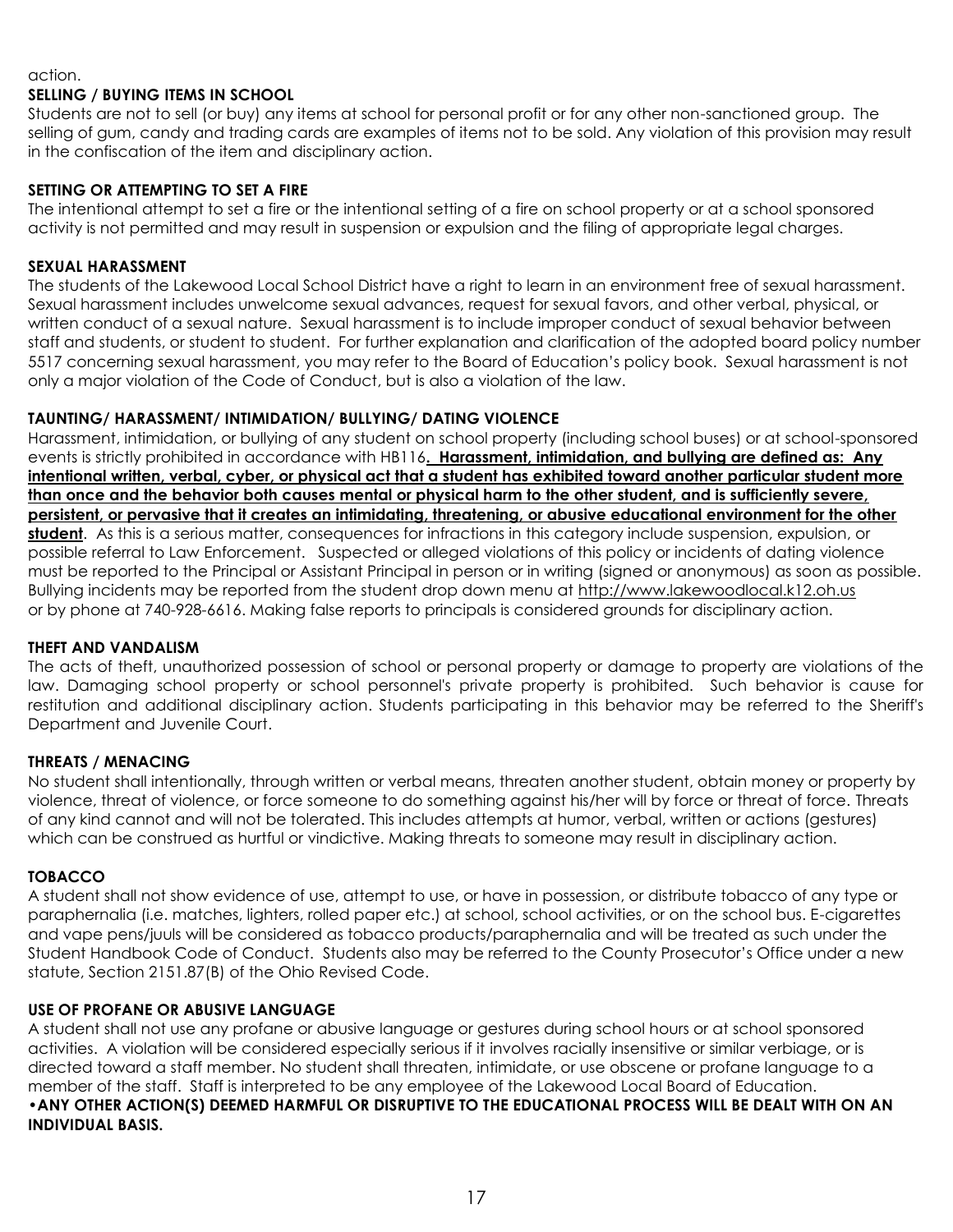#### **DESCRIPTION OF DISCIPLINARY ACTIONS**

Inappropriate behavior will be addressed by all staff whenever observed. Students who violate school rules or procedures will be disciplined according to the severity of the act. A parent will be notified whenever a teacher or administrator feels it is appropriate. Other intervention strategies, which are available, are listed.

As the Administration recognizes that not all forms of disruption can be covered in this handbook, the Administration retains the right to add or detract penalties that may have or have not been covered in this code. Our objective is to provide a safe and challenging atmosphere for your son or daughter in which to learn.

The building principal is charged with the proper enforcement of discipline in the total school setting. He/She has the discretionary authority to apply or authorize other certificated personnel to use the following disciplinary measures to correct pupil behavior:

- 1. Assign detentions
- 2. Assign Saturday School
- 3. Arrange student conference
- 4. Arrange In-School-Detention
- 5. Suspend
- 6. Remove student from school premises
- 7. Recommend to the Superintendent for Expulsion
- 8. Cite to Juvenile Court
- 9. Call juvenile authorities and/or notify police
- 10. Prohibit students from attending extracurricular activities
- 11. Prescribe other acceptable disciplinary measures

#### **DETENTIONS**

A student may be assigned a morning, lunch*,* or after school detention. When assigned, after school detentions are from 2:30 to 3:20. When an after school detention is assigned, advanced notice is given and parents must make arrangements for transportation home. Teachers may also assign and monitor their own detentions. The teacher will give advanced notice. Failure to attend may result in additional disciplinary action. Student work schedules, athletic events and transportation problems are not acceptable excuses to miss detention.

*Lunch Detention -* On occasion, a teacher may issue a lunch detention. Lunch detention is to be served during the student's 30 minute lunch period. Failure to serve a lunch detention may result in additional disciplinary action by the administration.

#### **RESTITUTION / APOLOGY**

Restitution involves allowing a student to perform some service that corrects or makes amends for undesirable behavior. This intervention is focused on the child making up for the wrong he/she has committed. They must physically make up for the wrong, as in restitution by paying for vandalism, or apologize to the one whom a wrong has been perpetrated.

#### **SATURDAY SCHOOL**

Saturday School is used for those students who violate school rules and regulations. It is an alternative to Out of School Suspension. It may be held at the middle school or high school. The hours are 8:00 AM to 12:00 Noon. The student must be on time and bring enough school work to keep busy the entire four-hour period. Rides should be at the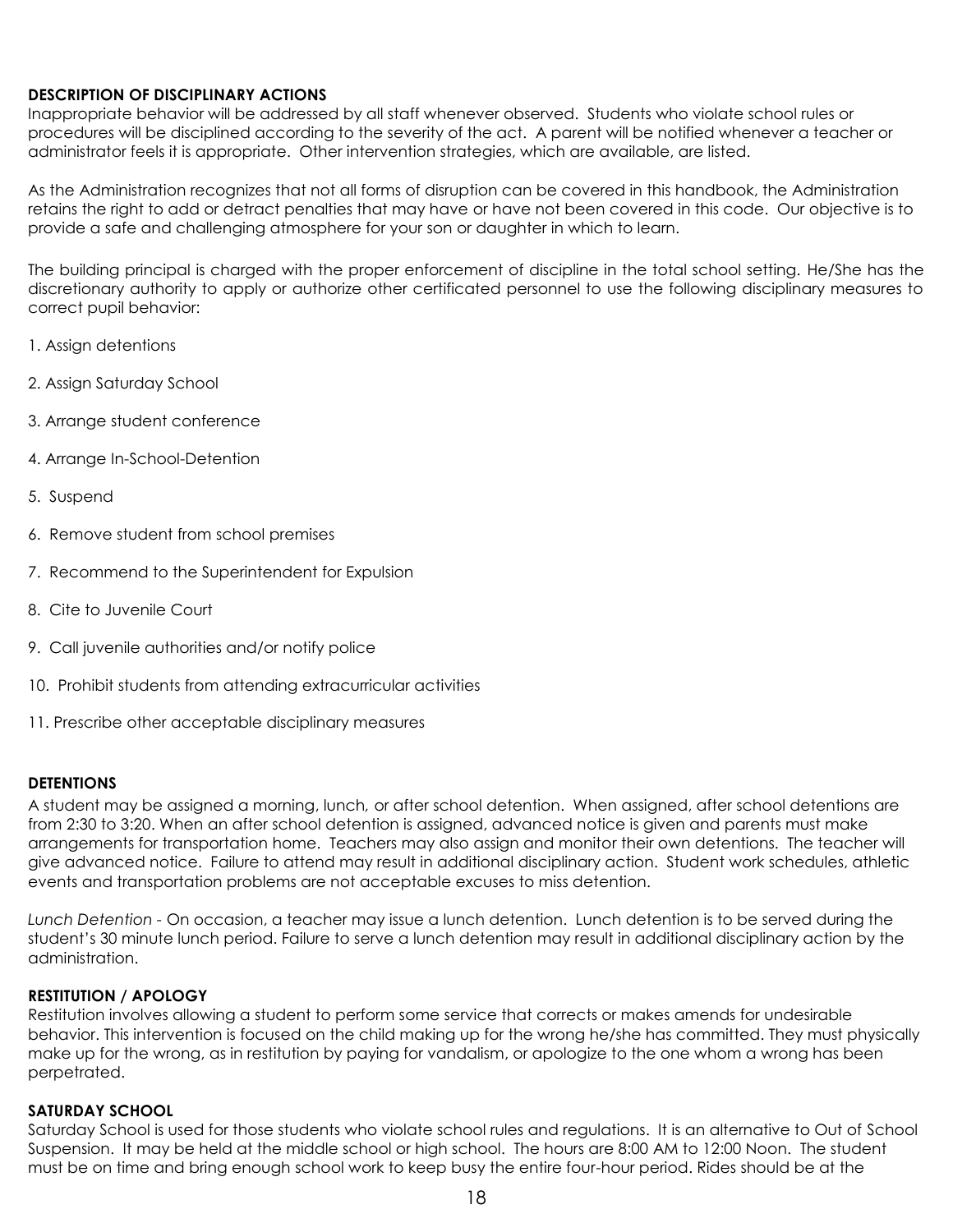assigned school promptly at 12 Noon. Bring a library book to read when assignments are complete. Failure to attend an assigned Saturday School or any violation of school rules while at Saturday School may result in suspension from school. If school is cancelled the Friday before Saturday School, it will be postponed and reassigned for a later date. Failure to serve an assigned Saturday School without a valid excuse will result in 1 day of In School Detention. An excused absence will be rescheduled for the next available Saturday School that will be in session.

#### **SOCIAL PROBATION / LOSS OF PRIVILEGES**

Any student can be denied the privilege to attend any or all of the school's social events, (such as assemblies, extracurricular activities, dances, etc.) as a means of discipline.

#### **IN SCHOOL DETENTION (ISD)**

ISD is offered as an alternative to Out of School Suspension when appropriate. ISD is a highly structured environment, and student work completed while in ISD is accepted for credit. Classes missed due to days assigned to ISD are not counted as absences. Students who are disruptive in ISD may be assigned additional days of ISD or be suspended/expelled from school and/or be referred to law enforcement for possible charges. The hours of operation for ISD are the same as a regular school day. There is no appeal process with regard to In School Detention. Students will not be allowed to participate in extracurricular or after school activities any day they are serving In School Detention.

In School Detention Rules

- 1. Students will remain busy on assigned work throughout the day.
- 2. Students will remain quiet. Talking or distracting noises will not be tolerated.
- 3. Students will raise their hand in order to be acknowledged by the monitor.
- 4. Students will remain in their assigned seats.
- 5. Students will remain awake throughout the day.

\*\*\* Failure to comply with the monitor's requests will be grounds to have the consequence extended.

#### **EMERGENCY REMOVAL**

A student whose presence poses a continuing danger to persons or property or an ongoing threat of disrupting the academics process, may be immediately removed from the class, activity, or premises without notice or hearing by the assistant principal, principal, superintendent, or his/her representative.

As soon as possible after the removal, the student shall be given written notice of an informal hearing to be held before the assistant principal, principal, superintendent, or his/her representative not more than 24 hours following the time of the removal.

The principal or superintendent may reinstate a removed student prior to the hearing, but must, upon request give reasons in writing to the teacher ordering the removal. The teacher cannot refuse to reinstate.

The hearing shall be conducted in accordance with the intended disciplinary action, either suspension or expulsion except that the expulsion hearing must be held within 24 hours of the removal. The person ordering the removal must be present at the hearing.

Under an emergency removal, a student may be kept from attending school, class or school activities until the matter of his/her misconduct is resolved by suspension, expulsion, or reinstatement.

A teacher may remove a student from a curricular (classroom, study hall, etc.) or from an extracurricular activity under his/her supervision, but not from the premises. The teacher shall submit written reasons for the removal to the principal as soon as possible.

Temporary Disciplinary Removal of students from curricula or extracurricular activities which are for periods of less than 24 hours are not subject to the notice and hearing requirements of suspension and expulsion. The student is prevented from attending school or school activities for a specified period (over 10) days by the superintendent.

#### **OUT OF SCHOOL SUSPENSION (OSS)**

The student is to be at home during the entire school day and is not to attend any school activities or be on school property during the period of suspension. Should school be closed for any reason during a suspension, those days will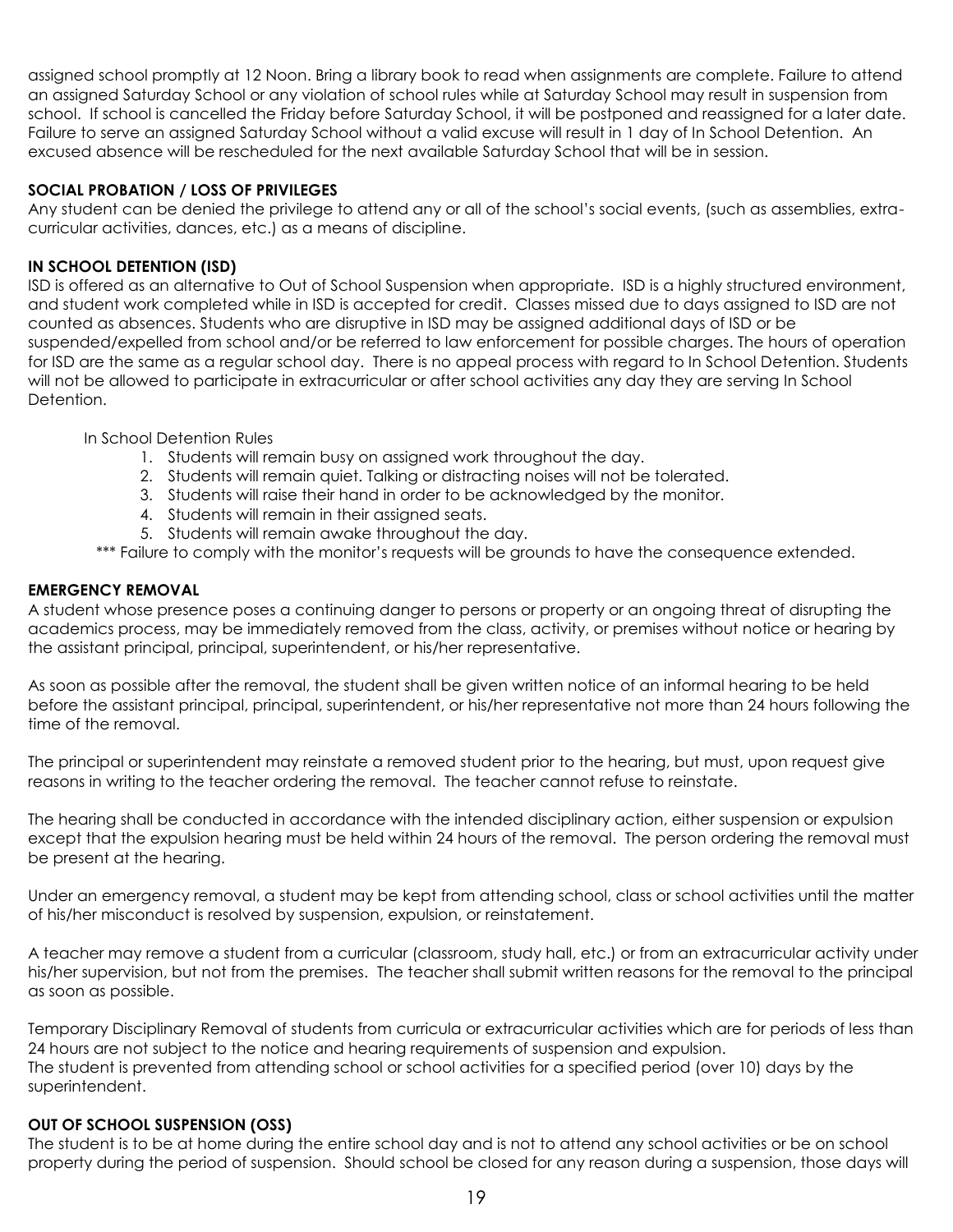not count as days of the suspension. Days of school missed due to out of school suspension count as days of absence toward the attendance policy. Consequently, class work will be collected and the student will be required to complete the missed class work upon his/her return from the out of school suspension.

A student who is suspended from school may not participate in or attend any school activities (including weekend activities) until they are eligible to return to school. If a suspension ends on the day prior to a school vacation the date of eligibility may be adjusted by the administration.

When a suspension is issued the student shall be given written notice of the intention to suspend including the reasons for the intended suspension.

The student shall have the opportunity to appear at an informal hearing before the assistant principal, principal, superintendent or his/her representative. The student has the right to explain his/her actions and to give reasons against the intended suspension. The hearing may take place immediately after the intention notice is presented to the student.

The principal or assistant principal shall make the final decision to suspend. The principal or assistant principal may suspend a student from school for a period of up to ten (10) days for violation of the Code of Conduct.

Within 24 hours of the beginning of the suspension period, a letter shall be sent to the parent, guardian, or custodian of the student and the clerk of the Board of Education, notifying them of the suspension, stating the reasons for it and advising them of their right to be represented at a hearing before the Superintendent in executive session if so requested. The request must be made not more than seventy-two (72) hours following the issuance of suspension.

#### **STUDENTS WHO ACCUMULATE 15 OR MORE DAYS OF SUSPENSION (OSS) DURING THE SCHOOL YEAR MAY BE RECOMMENDED FOR EXPULSION.**

#### **EXPULSION**

The superintendent of Lakewood Local Schools, for extreme, serious violation or disregard of school policies, may expel a student from school. An expulsion may be for a maximum of eighty (80) school days and may carry into a new grading period/school year.

*Exception: weapons are a one year expulsion.*

#### **SUSPENSION AND EXPULSION – Due Process**

The following policies and procedures for the suspension and expulsion of students is hereby adopted in accordance with HB 421 of the Ohio Revised Code:

- Suspension before a student is suspended for ten (10) school days or less, the following procedures must occur:
	- The student shall have the opportunity to appear at an informal hearing before the assistant principal, principal, superintendent or his representative. The student has the right to explain his/her actions and to give reasons against the intended suspension. The hearing may take place immediately after the intention notice is presented to the student.
	- The superintendent, principal or designee must give the pupil actual written notice of the intention to suspend.
	- The superintendent or superintendent designee will be the hearing officer if an appeal is made from the parent.
	- If the administrator determines, as a result of the hearing, that the pupil should be suspended, then within twenty-four hours of the suspension, the parent, guardian or custodian of the student must be notified in writing. The notice must include reasons for the suspension and the right of the pupil, parent, guardian or custodian to appeal the action to the Board of Education or its designee, the right to be represented in the appeal, and the right to request that the hearing be held in executive session.
	- The required notice, hearing and right to appeal need to be given only when suspension is contemplated. In the case of "normal disciplinary procedures" in which a pupil is removed from a curricular or extracurricular activity for a period of less than twenty-four hours and is not subject to suspension or expulsion, the due process requirements do not apply. Presumably, the administrator can conduct an investigation of a particular incident and give written notice and a hearing when he or she has concluded that a suspension or expulsion may be warranted. Care should be exercised in utilizing the "normal disciplinary procedures" provision.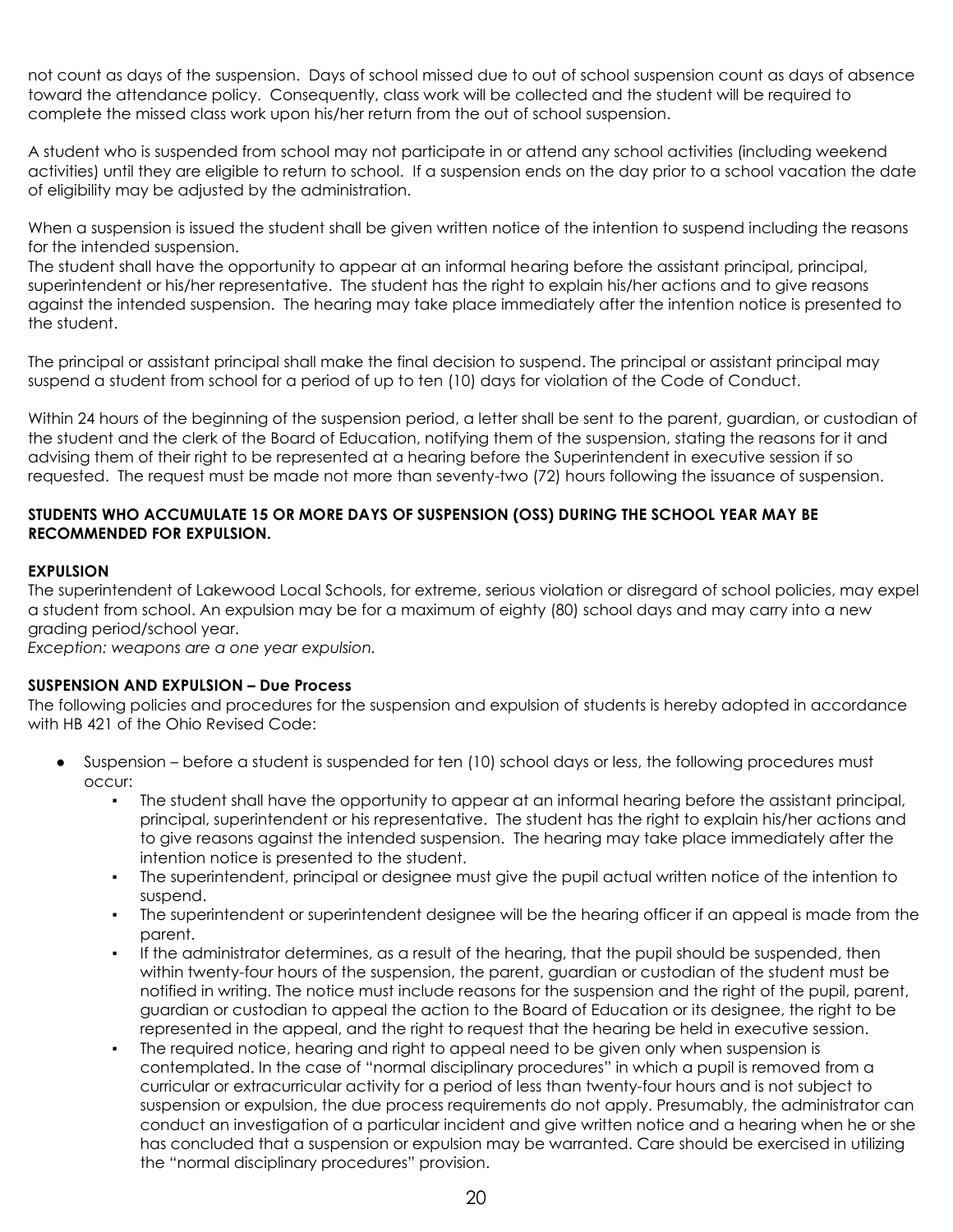- No particular procedure need be followed in conducting a hearing. The student must be given an opportunity to read the written specification of charges and then to respond. If the pupil denies the charges and other students were involved in or observed the incident or series of events that can either corroborate or refute the student's explanation of his conduct, then fairness would suggest these persons be questioned. The same would apply to members of the staff who may have observed the student's actions. There is no requirement, however, that the student be permitted to confront such persons directly. Local administration regulation or the circumstances of the case may indicate that all persons associated with a potential suspension be interviewed as a group.
- The administrative officer suspending a pupil should be sure that the written reasons are the real reasons for the intended suspension. The informal hearing should relate to the written reasons given to the student.
- Emergency Removal The notice and hearing requirements can be temporarily waived in an emergency. If the student's presence "poses a continuing danger to persons or property or is an ongoing threat of disrupting the academic process either within a classroom or elsewhere on the school premises" then:
	- The superintendent, principal or administrative officer may remove the student from curricular or extracurricular activities or from the school premises.
	- A teacher may remove the pupil from curricular or extracurricular activities under his supervision but not from the school premises altogether.
	- If a teacher makes an emergency removal, the reasons for the removal must be submitted to the principal as soon as possible.
	- The principal or superintendent may reinstate a removed student prior to the hearing but must, upon request, give reasons in writing to the teacher ordering the removal. The teacher cannot refuse to reinstate.
	- As soon as possible after the removal, the student shall be given written notice of an informal hearing to be held before the principal, superintendent, or administrative representative not more than 24 hours following the time of the removal.
	- The hearing shall be conducted in accordance with the intended disciplinary action, either suspension or expulsion except that the expulsion hearing must be held within 24 hours of the removal. The person ordering the removal must be present at the hearing.

Under an emergency removal, a student may be kept from attending school, class or school activities until the matter of his/her misconduct is resolved by suspension, expulsion, or reinstatement.

Temporary disciplinary removal of students from curricular or extracurricular activities which are for periods of less than 24 hours are not subject to the notice and hearing requirements of suspension and expulsion.

- Expulsion Only the superintendent may expel a student. When the superintendent wishes to expel a pupil, the following procedures must be utilized:
	- The superintendent must give written notice to the pupil and his parent, guardian or custodian. The notice must include the written reasons for the intended expulsion and that the pupil and his parent, guardian, custodian or representative has the opportunity to appear before the superintendent or his designee to challenge the expulsion or explain the pupil's action. The notice must state the time and place to appear which must be not less than three nor later than five days after the notice is given unless the superintendent grants an extension of time.
	- The pupil or his parent, guardian, custodian or representative may request an extension of time and the superintendent may grant the request. If an extension is granted, the superintendent is required to notify the pupil and his parent, guardian, custodian or representative of the new time and place.
	- A hearing is held before the superintendent or his designee at the appointed time and place. The pupil, his parent, guardian, custodian or representative is given the opportunity to defend against the charges.
	- Written notification of the decision and right to appeal to the Board of Education or its designee is required, as it is for a suspension. The notice must include the reasons for the expulsion, the right to be represented in the appeal and to request the hearing be held in executive session
- Appeals A student, his parent, guardian or custodian may appeal a suspension or expulsion to the Board of Education or its designee. The Board may either review the case itself or appoint a hearing officer to act in its place. As previously noted, the student has the right to "representation" at the hearing. At the request of the pupil, his parent, guardian, custodian or attorney, the Board or its designee may hold the hearing in executive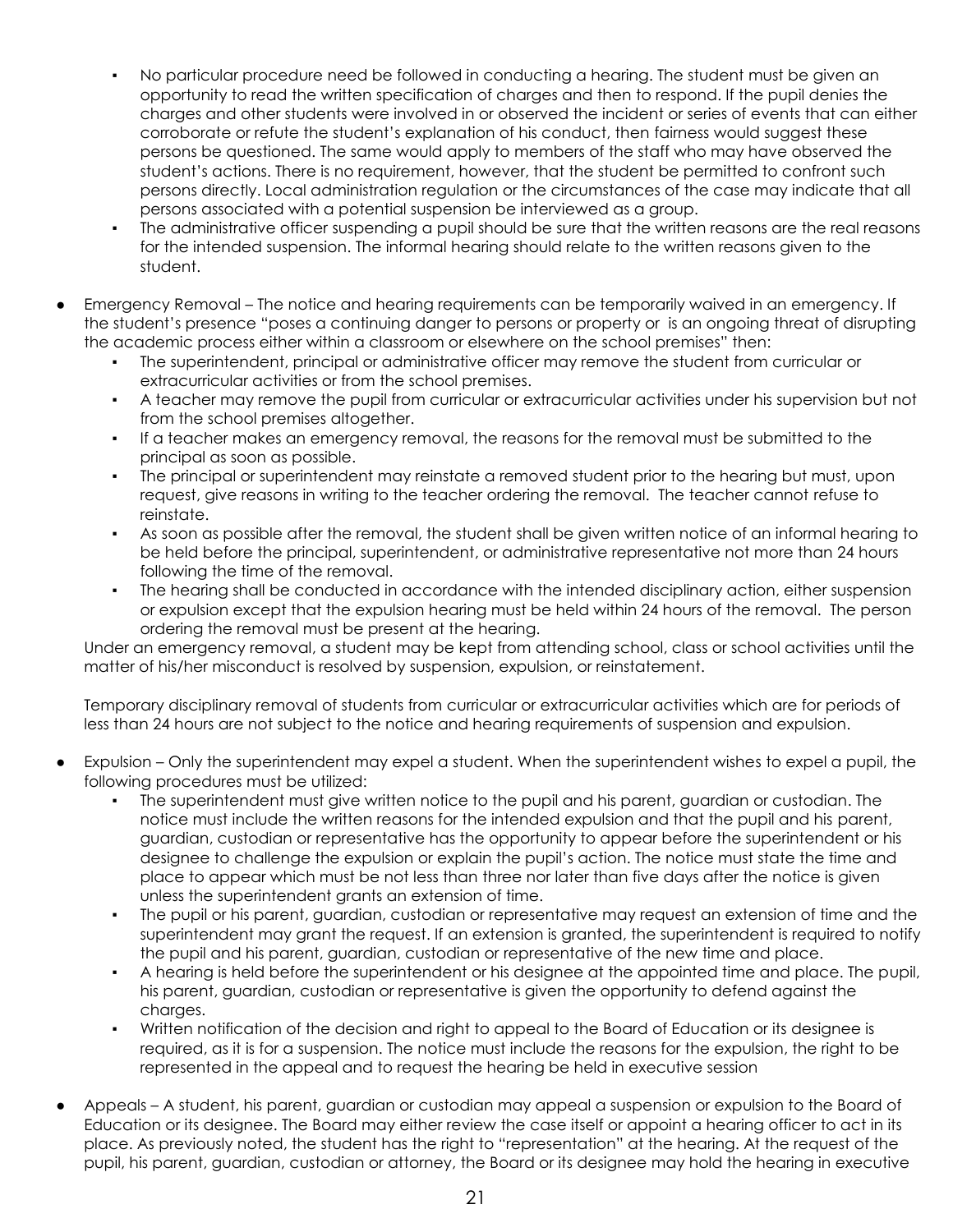session. Formal action on the appeal may only be taken in a public meeting. By a majority vote of the Board or by action of the Board's designee, the order of suspension or expulsion may be affirmed, the pupil may be reinstated, the action reversed, vacated or modified.

The Board or its designee must make a verbatim record of appeals hearings. The record need not be reduced to writing. As a practical matter, the record will not be reduced to writing until a Notice of Appeal has been filed with the Common Pleas Court.

A request for an appeals hearing before the Board or its designee must be made within twenty-four hours after the official notification of suspension or expulsion to the pupil, parent, guardian or custodian has been received.

#### **JUST CAUSES FOR SUSPENSION AND/OR EXPULSION**

Any of the following actions by students are just cause for suspension and/or expulsion:

- Disruption or interference with curricular or extracurricular activities
- Damage, destruction or theft of school property
- Damage or destruction of private property while under school jurisdiction or on school grounds
- Disregard of reasonable directions or commands by school authorities
- Possession of a deadly weapon or dangerous ordinance including chemicals, firearms, explosives, fireworks or any object indistinguishable from a weapon of any kind
- Possession or use of narcotics, alcoholic beverages and other dangerous drugs or counterfeit drugs
- Smoking
- Fighting or provoking a fight
- Assault on a school employee, student or other person on the school property, while in the custody and control of the school or in the course of a school-related activity
- Unauthorized presence on school property
- Improper or dangerous use of a vehicle on school property
- Any other action deemed harmful or disruptive to the educational process

Administrators are authorized to search student desks and lockers whenever there are reasonable grounds for the search WITHOUT a warrant or the pupil's permission.

If an administrator or teacher believes a student has a weapon of substance dangerous to persons or property, then the administrator or teacher has the right and duty to conduct an immediate search and seizure.

Lakewood Board of Education policy 5131.3 is in effect in accordance with House Bill 421 of the Ohio Revised Code in regards to due process. This information is available in the school office.

#### **SPECIAL SITUATIONS**

Disciplinary procedures for students with special needs will follow procedures defined in Rule 3301.51-01 of the Ohio Rules for the Education of Handicapped Children. Copies of the specific procedure may be obtained at any school office or from the special education coordinator.

*When students manage their behavior appropriately, both inside and outside of the classroom, the result is the best consequence of all: INCREASED LEARNING.* 

# **D. MEDICAL**

# **CLINIC / SCHOOL NURSE INFORMATION**

A student health clinic is in the office area of the school building. There is a school nurse who covers multiple buildings in the district. When the school nurse is not in the building, the building office staff will assist with student care. The clinic offers basic first aid, emergency care, and medication administration.

#### **EMERGENCY MEDICAL/PRESCRIPTION MEDICATION RELEASE FORMS**

On the first day of school you will receive an emergency medical authorization form. The purpose of this form is to enable parents to authorize emergency treatment for children who become ill or injured while under school authority, when parents cannot be reached. It is very important for you to complete this form and return it to your child's school as quickly as possible. If you do not receive one of these forms please call the school office. Students may lose certain privileges (Social Probation) if these forms are not signed and returned.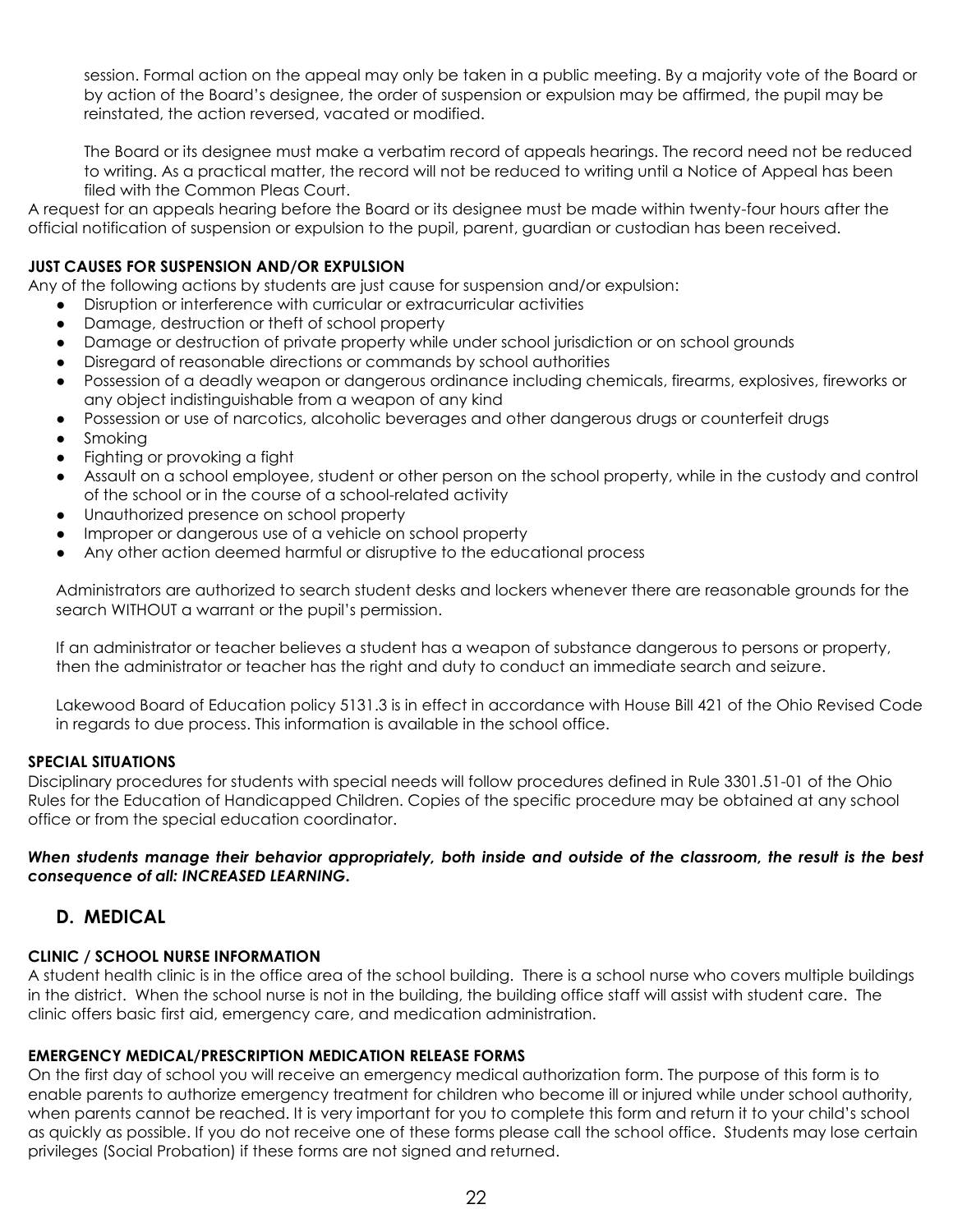#### **EMERGENCY MEDICAL INFORMATION**

The Emergency Medical form is part of the online registration. The purpose of this form is to enable parents to authorize emergency treatment for children who become ill or injured while under school authority, when parents cannot be reached. It is very important that parents/ guardians complete this online form as promptly as possible so that your child's medical contacts are current in case of an emergency. Information should be updated online if any changes are made during the school year. Students may lose certain privileges (field trips) if this form is not completed online. Be sure to complete and update emergency medical information in the Final Forms system promptly and correctly.

#### **HEAD LICE**

Head lice is a universal problem and is particularly prevalent among elementary school-age children. Control of lice infestation is best handled by adequate treatment of the infested person and his/her immediate household and other close personal contacts.

Communication from the school to parents directly and through parent and classroom education to the students will help increase awareness for both parents and children. Parents need to continually observe their child for this potential problem and treat adequately and appropriately as necessary.

If a child in the District is found to have lice, the child's parent will be contacted to have the child treated and to pick him/her up immediately. After treatment and upon returning to school, the child will be examined by the school health staff or principal. The District practices a policy of no live lice as the criteria for return to school. In instances where reoccurrences are prevalent, the principal or nurse, at his/her discretion, may determine that no nits are the criteria for return to school.

#### **ILLNESS AT SCHOOL**

When a student becomes ill or injured, the school will attempt to notify a parent or secondary contact. If an authorized person listed on the emergency medical form cannot be reached, the student may be taken to a doctor or hospital for treatment (if deemed necessary). Be sure to complete and update emergency medical information in the Final Forms system promptly and correctly.

Under normal circumstances, parents will be contacted and the student will be sent home if s/he vomits, has a fever or if a communicable illness/disease is suspected. It is important students not come to school with a fever or if they are vomiting. It is advisable to stay home until fever-free for twenty-four (24) hours.

#### **IMMUNIZATIONS**

The school nurse will check for proper immunizations as prescribed by state law. The required immunizations for students in 6<sup>th</sup>-8<sup>th</sup> grades are 4 DPT (Diphtheria, Pertussis, also called whooping cough, and Tetanus), 3 Polio (sometimes written as IPV), 2 MMR (Measles, Mumps and Rubella), and 3 Hepatitis B injections. *IN ADDITION TO THIS SCHEDULE, EFFECTIVE AUGUST, 2010, FOR ENTERING 7TH GRADERS*, one Dtap (Diphtheria, tetanus and acellular pertussis) will be required for entry to school. If the student has received a Td injection (without the pertussis as in the case of an injury), within 5 years of the first day of entering 7<sup>th</sup> grade, proof of this Td immunization will temporarily suffice for the Dtap requirement. Five years after the Td injection date, the student will need to be immunized with the Dtap injection. Documentation of the required immunizations must be provided by the parent/guardian, or a student may be excluded from school after the  $14<sup>th</sup>$  day of entering the  $7<sup>th</sup>$  grade, per the Ohio Revised Code.

#### **INSURANCE**

Accident insurance is available for pupils on a voluntary basis. Two plans are available: school time coverage and 24 hour coverage. Insurance forms may be requested at the beginning of the school year.

#### **PRESCRIPTION / OVER THE COUNTER MEDICATIONS**

Before any prescribed medication is administered during school hours, the Authorization to Administer or Assist with Medication or Treatment form (5330F1) must be completed by both the parent and licensed health professional. Before any over the counter medication may be administered during school hours, form 5330F1 must be completed by parent and, if necessary, a licensed health professional.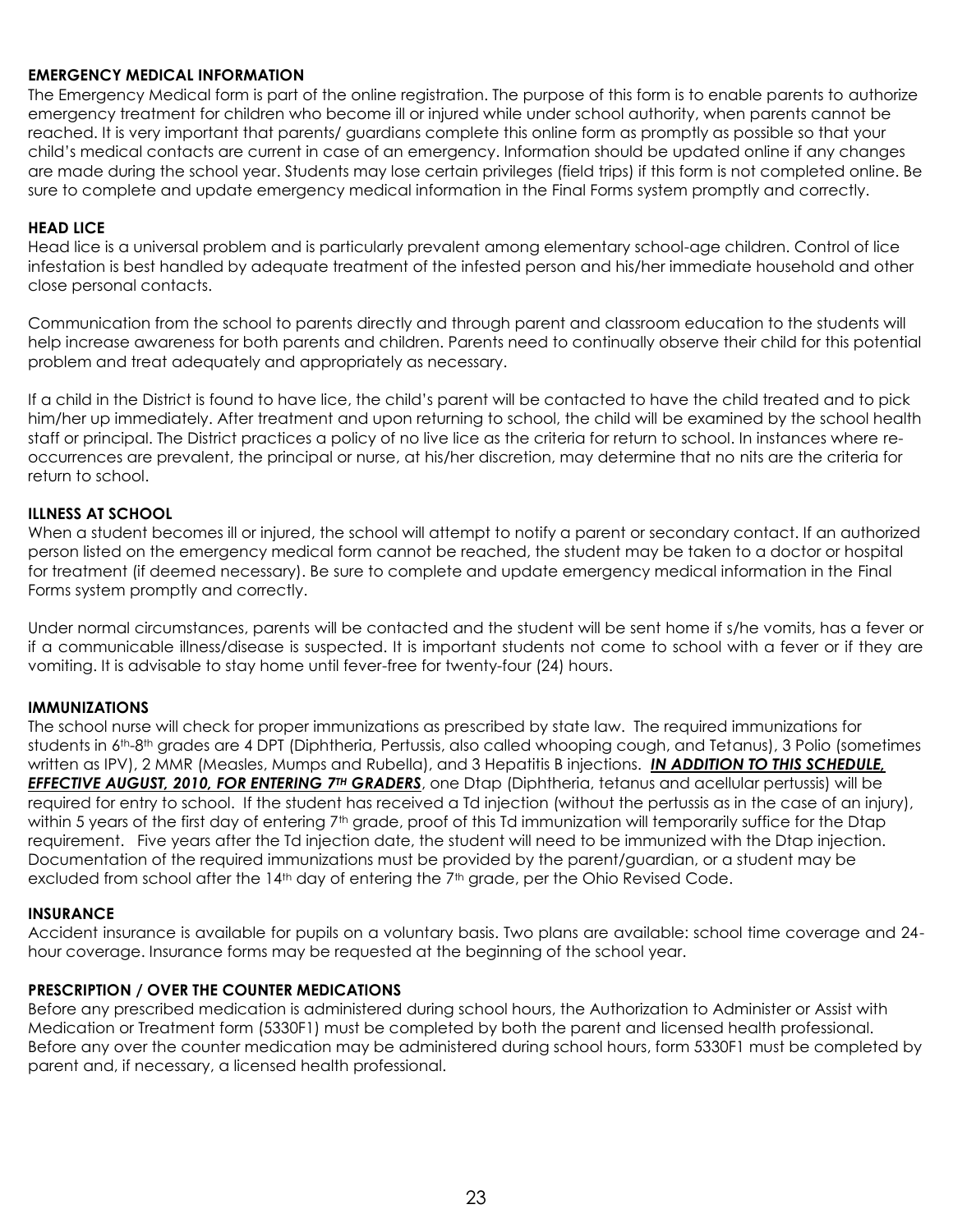# **E. GENERAL INFORMATION**

#### **ACCEPTABLE USE POLICY (AUP) / INTERNET USE**

Lakewood Middle School students may have access to the Internet to support research that is relevant to educational and school projects. Before this is possible each parent and student must read, sign and agree to adhere to the AUP Agreement. Violations of this policy may lead to Internet privileges being revoked at Lakewood Middle School.

#### **ASSEMBLIES / PEP RALLIES**

Throughout the school year we will have school wide assemblies and pep rallies in order to showcase, recognize or support our students here at LHS. Students are expected to attend these events. Early dismissals for students on these days will only be accepted before school begins for the day with a parent note. The office will not accept, phone calls, email or text messages asking that students be released early from school.

#### **BUS PASSES**

Students wishing to ride a different bus other than the one assigned must have written permission from their Parent/Guardian. This permission slip must be turned into the office by the beginning of Leaders & Learners in order to obtain a bus pass. Failure to turn in the permission slip prior to Leaders & Learners may result in denial of a bus pass. In the event of a late arrival or on any other day where there is no Leaders & Learners class, students may turn in bus pass requests to the office during morning announcement time. In case of an emergency, the administration reserves the right to permit a child to ride home on a different bus.

#### **BUS RULES AND PROCEDURES (approved July 12, 2017) Please note the following rules. This list is not meant to be all inclusive. Rules based on Ohio Law 3301.83.08**

#### **Student Conduct at the Bus Stop**

- 1. Students are expected to be at their bus stop at least **five minutes** before the assigned arrival time of their bus. Drivers are not required to wait for children not at their bus stop on time; this makes each stop after that late.
- 2. All students in the A.M. must wait at their Point of Safety location as assigned by their driver. In the P.M. they must return to their Point of Safety and wait until the bus drives away before going home.
- 3. Students required to cross the street should do so at least ten feet (10 giant steps) in front of the school bus and after the driver has signaled the student that it is safe to do so.
- 4. Parents or responsible caregiver of preschool thru 3<sup>rd</sup> grade students shall be at the bus stop with their children making sure they wait in a safe and orderly manner.

#### **Student Conduct on the Bus**

- 5. Students are to cooperate, show respect and follow the instructions of the bus driver.
- 6. Remain in your assigned seat at all times except when loading or unloading the school bus.
- 7. Normal conversation will be permitted except total silence at railroad crossings.
- 8. No fighting, hitting, horseplay or teasing will be permitted.
- 9. Yelling, questionable language such as profanity, name calling etc. will not be tolerated.
- 10. Students are to keep hands, head and other objects inside the bus. Students shall not throw items inside of the bus or out of the bus windows.
- 11. Students are to keep the bus clean and not damage the bus. Any damage to the bus may result in students or parents being billed for repairs.
- 12. No drinking, eating including suckers/candy or chewing gum will be permitted on the bus.
- 13. No pets, explosives, glass, dangerous objects, guns, knives or likenesses of, will be permitted on the bus.
- 14. Check with the transportation office before transporting large class projects or musical instruments. All carry-on items must fit on a student's lap. Wheel type book-bags are not allowed on the bus.
- 15. No selling or soliciting on the bus.
- 16. Students will not be permitted to ride another bus other than their assigned bus without a written note signed by parent or legal guardian and approved by the principal, pending room on the bus.
- 17. Students must not tamper with or open a school bus emergency exit unless directed to do so by the bus driver.

#### **Departing the Bus**

- 18. Remain seated until the bus comes to a complete stop.
- 19. Walk carefully, quickly & quietly using the handrails while exiting the bus.
- 20. Depart at your scheduled stop or at a stop approved in writing by your parents and the principal.
- 21. At the bus stop, if crossing take ten (10) giant steps beyond the bumper of the bus. Look up to see the driver who will signal you with a drop of his/her hand. Check both ways for traffic before crossing.
- 22. Never go back to pick up anything you drop or forget.
- 23. Never cross the road in the rear of a stopped school bus.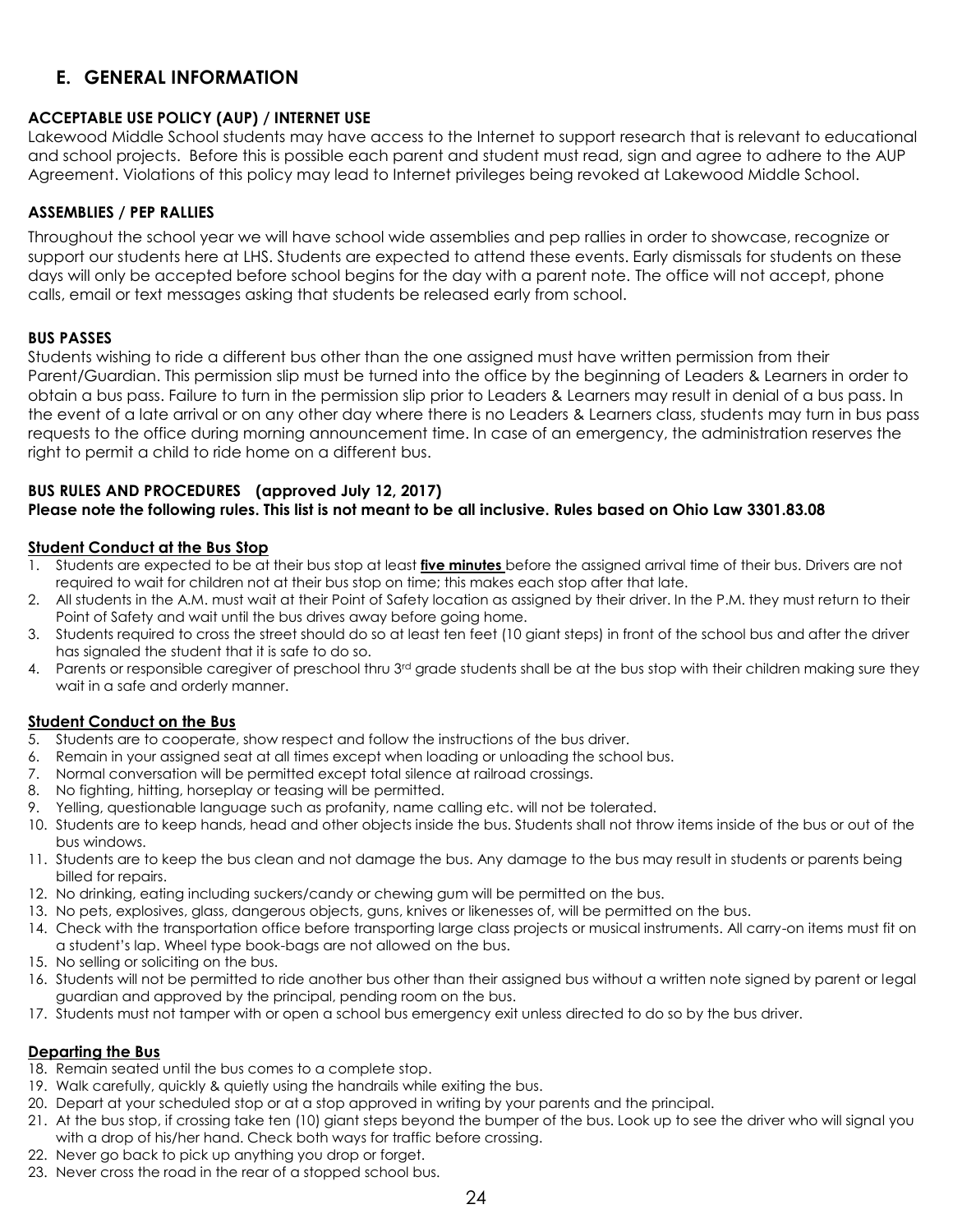24. Go directly to your point of safety; after the bus pulls away go straight home.

#### **Parent Reminders**

- 25. Any HS/MS student who misses the bus will not be repeatedly picked up on the elementary route and taken to the HS/MS at the end of that route. Bus transportation in this case is the parent's responsibility.
- 26. Parents are not allowed on the school bus. Wait off the bus to speak to the driver.
- 27. On days we are not in session and the vocational/parochial schools are, bus transportation will be provided from pick up points only, not in the form of individual homes. A schedule will be provided.
- 28. If you are going to be late meeting your student at the bus stop please call the Transportation Office at 740-928-8886 and let them know. Arrangements can be made for you to pick your student up at the Transportation office at 4291 National Rd. at the end of the bus route.

#### **Bus Transportation Discipline Procedures for Lakewood Students Pre-K- 12**

Parents, please be aware of the following consequences and take note that you will be responsible for student transportation to and from school when your student is suspended from the bus. This list is not intended to be all inclusive as it is impossible to cover all situations. These consequences follow verbal warnings already given by the driver:

#### Level 1 - Violations:

Offensive language – spoken, written, or gestures, disrespect to other students

Horseplay, excessive noise, loud talking, disruptive behavior

Not sitting in assigned seat

Eating or drinking on the bus

#### Level 1 - Consequences:

- 1 st offense Principal conference with student
- 2<sup>nd</sup> offense Parent notification and /or noon detention(s) after school or Saturday school
- 3<sup>rd</sup> offense Suspension of bus riding privileges for 1-3 school days
- 4<sup>th</sup> offense Suspension of bus riding privileges for 3-5 school days
- 5<sup>th</sup> offense Suspension of bus riding privileges for 5-10 school days or 5 school days plus after school detention for 5 days
- 6<sup>th</sup> offense Could result in suspension of bus riding privileges for the rest of the semester or recommendation of expulsion off the bus for the rest of the school year.

#### Level 2 - Violations:

Disrespect – to driver or school personnel, not following driver's instructions

Throwing objects

Fighting

 Arms, hands, head, feet or objects out of bus windows Standing or moving from seat to seat while bus is in motion Intimidation, harassing, sexual harassing Not following drivers signal to cross or not cross road Possession or use of tobacco products (including e-cigarettes/vapes), matches, lighters, etc. Tampering with emergency equipment, doors or windows

#### Level 2 – Consequences:

- 1<sup>st</sup> offense Suspension of bus riding privileges for 1-3 school days.
- 2<sup>nd</sup> offense Suspension of bus riding privileges for 3-5 school days.
- 3<sup>rd</sup> offense Suspension of bus riding privileges for 5 -10 school days or 5 school days plus after-school detention for 5 days.
- 4<sup>th</sup> offense Expulsion from the bus privileges if deemed appropriate by Superintendent. Conference (mandatory) as soon as possible with student, parent and principal.

#### Level 3- Violation & Consequence:

- Defacing or destruction of property of others and/or school property, i.e., school buses
- Payment for damage by parent & suspension or expulsion from bus riding privileges.
- Possession or use of illegal drugs, drug paraphernalia, or alcohol (alcohol may be determined by odor)
	- 1<sup>st</sup> offense 10 day out of school suspension and notification of appropriate law enforcement agency if applicable, 5 days may be suspended with counseling
	- 2<sup>nd</sup> offense Recommendation for expulsion from school and notification of appropriate law enforcement agency.
- Selling, or distributing illegal drugs or alcohol (alcohol may be determined by odor)
	- 1st offense 10 day suspension with recommendation of expulsion from school and notification of appropriate law enforcement agency.

Possession of Dangerous objects and weapons.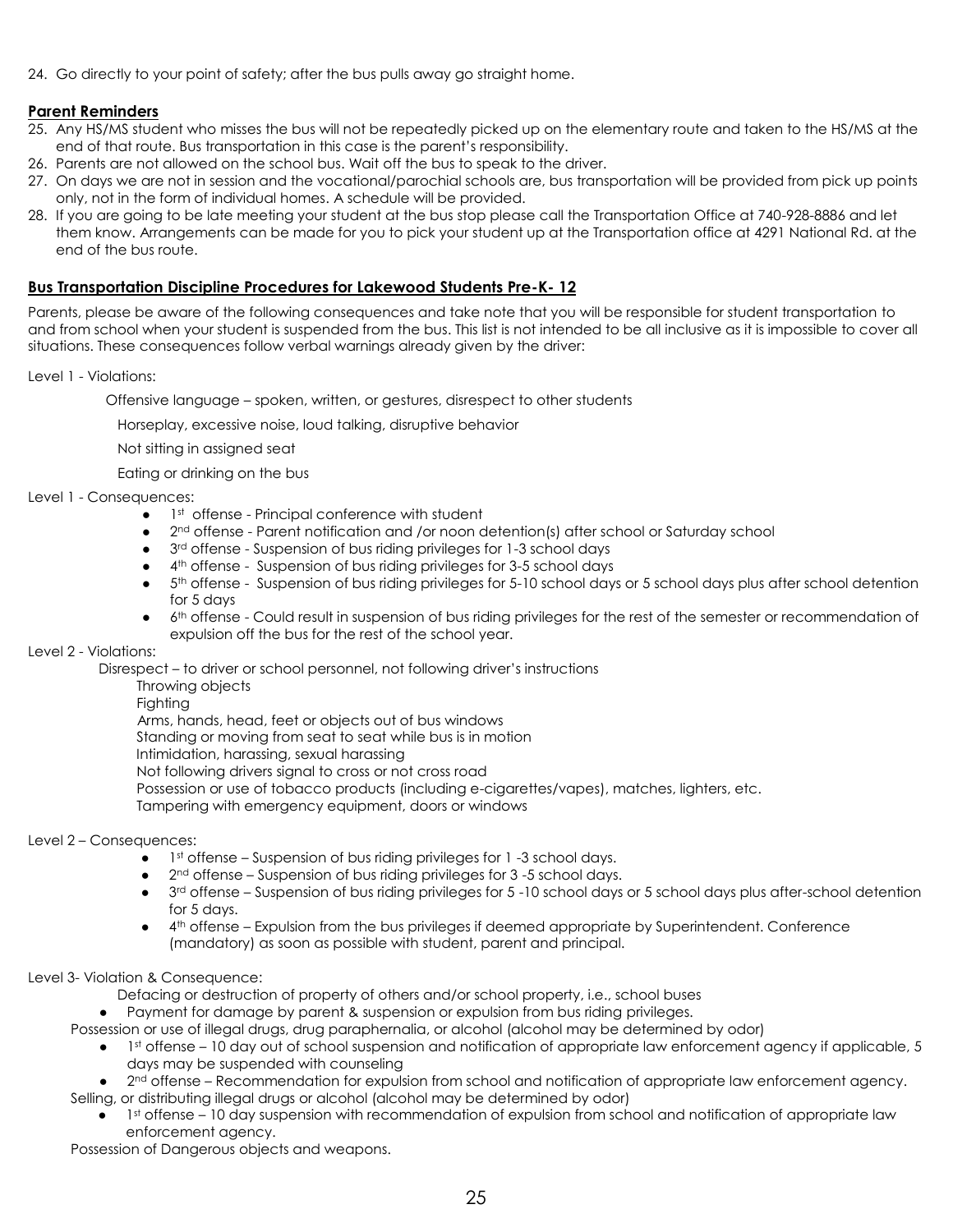#### **Procedures**

- **1.** Principals can request the bus driver and or bus supervisor to appear for a conference.
- **2.** Vocational School student information regarding any offense will be forwarded to the Lakewood High School Principal who will forward to C-Tec Principal.
- **3.** Parochial school student information regarding any offense will be forwarded to the Lakewood Director of Transportation who will forward to parochial schools.
- **4.** Suspension of special education students shall be in accordance with the law.
- **5.** Audio and video surveillance equipment may be used on school buses. **Parent and student confidentiality laws prevent parents from viewing videos**
- **6.** In all cases (preschool 12) listed above, when circumstances warrant, the principal has the option to select another level of punishment subject to review by the Lakewood Administrative Team.

#### **DRESS CODE**

The Lakewood Local School District is preparing students to be career and college ready.

Middle School students are expected to practice good personal hygiene and be dressed and groomed appropriately for the middle school setting. Any form of dress or appearance which is considered contrary to good personal hygiene, is distractive, disruptive, or otherwise deemed inappropriate by the administration for the school community, is strictly prohibited:

- Pajama pants
- Short tops (showing bare stomach), low cut tops, tank tops/muscle shirts, spaghetti straps (3 inches)
- Transparent clothing
- No jewelry with spikes (plastic or metal) or sharp edges
- Chains are not to be worn as an accessory to clothing
- Cut-off T-shirts are not permitted
- Fishnet jerseys should be worn only with a T-shirt underneath
- Advertising on clothing, such as alcohol, tobacco, or drugs is **NOT** permitted
- Clothing that contains sexual content, messages and/or innuendos
- Clothing that depicts violence or is associated with gang activity (including bandanas)
- Sun glasses
- Pants are not to be worn below the waist/no undergarments should be visible
- Any attire deemed inappropriate by administration

● Hats, bandanas and other non-religious head coverings including hoods are not permitted in the building

- Any attire that causes a disruption to the educational process
- No slippers or flip-flops
- Clothing should not have excessive tears or holes

Outdoor apparel (coats, vests and jackets) should be placed in the student's locker for the duration of the day. Students who consider the building to be cold should wear sweaters, sweatshirts, or an over shirt.

Students who violate the dress code will be referred to the Assistant Principal's office. Attempts to secure appropriate clothing from home or borrow from the office will be made. According to the administrator in charge, students dressed inappropriately may be subject to disciplinary action. Repeat violators may face more severe consequences.

# **DRONES (UAV's)**

The operation of unmanned aerial vehicles (UAV's), commonly known as drones, is prohibited on Lakewood Local School District premises during district sponsored contests (including scrimmages and previews), practices, and activities. District officials may deny admission or entry to anyone attempting to use a UAV until the event has been completed. Any exception to this regulation must be approved in advance by the Superintendent. (BOE resolution 10.14.15)

#### **EQUAL EDUCATION OPPORTUNITY**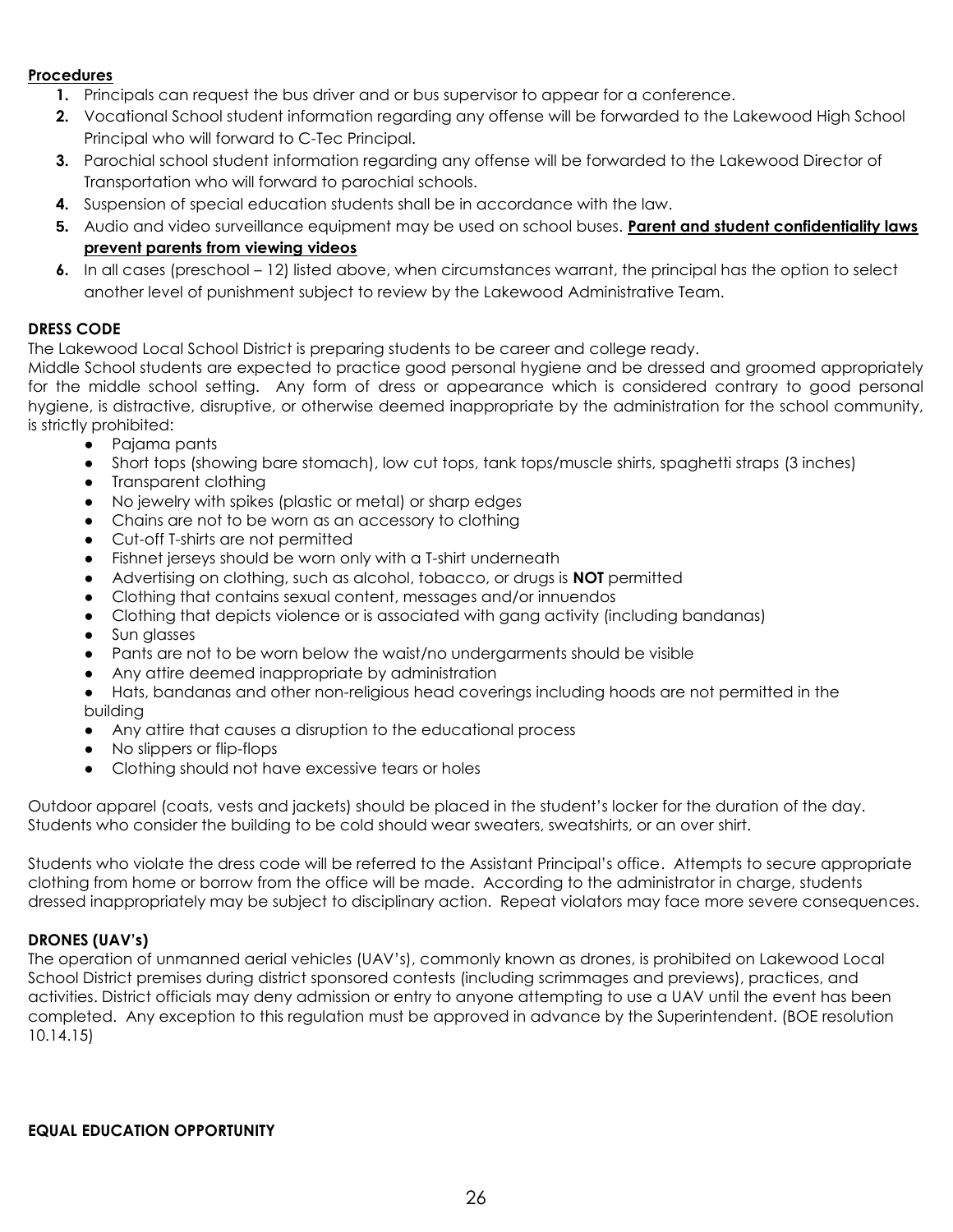The Board of Education declares it to be the policy of this district to provide an equal opportunity for all students, regardless of race, color, disability, religion, sex, ancestry, age, national origin, place of residence within the boundaries of the district, or social economic background, to learn through the curriculum offered in the district.

# **FAMILY EDUCATIONAL RIGHTS AND PRIVACY ACT (FERPA)**

The Family Educational Rights and Privacy Act (FERPA) affords parents and students over 18 years of age ("eligible students") certain rights with respect to the student's education records. These rights are:

- 1. The right to inspect and review the student's education records within 45 days of the day the school receives a request for access. Parents or eligible students should submit to the school a written request that identifies the record(s) they wish to inspect. The school official will make arrangements for access and notify the parent or eligible student of the time and place where the records may be inspected.
- 2. The right to request the amendment of the student's education records that the parent or eligible student believe are inaccurate or misleading. Parents or eligible students may ask the school to amend a record they believe is inaccurate or misleading. They should write the school principal, clearly identify the part of the record they want changed, and specify why it is inaccurate or misleading. If the school decides not to amend the record as requested by the parent or eligible student, the school will notify the parent or eligible students of the decision and advise them of their right to a hearing regarding the request for amendment. Additional information regarding the hearing procedures will be provided to the parent or eligible student when notified of the right to a hearing.
- 3. The right to consent to disclosure of personally identifiable information contained in the student's education records, except to the extent that FERPA authorizes disclosure without consent. One exception, which permits disclosure without consent, is disclosure to school officials with legitimate educational interests. A school official is a person employed by the school as an administrator, supervisor, instructor, or support staff member (including health or medical staff and law enforcement unit personnel); a person serving on the School Board; a person or company with whom the school has contracted to perform a special task (such as an attorney, auditor, medical consultant, or therapist); or a parent or student serving on an official committee, such as a disciplinary or grievance committee, or assisting another school official in performing his or her tasks. A school official has a legitimate educational interest if the official needs to review an education record in order to fulfill his or her professional responsibility. Upon request, the school discloses education records without consent to officials of another school district in which a student seeks or intends to enroll.
- 4. The right to file a complaint with the U.S. Department of Education concerning alleged failures by the school to comply with the requirements of FERPA. The name and address of the Office that administers FERPA are:

Family Policy Compliance Office U.S. Department of Education 400 Maryland Avenue, SW Washington, DC 20202-4605

FERPA: Notice for Disclosure of School Directory Information

The Family Educational Rights and Privacy Act (FERPA), a Federal law, requires that Lakewood Local School District, with certain exceptions, obtain your written consent prior to the disclosure of personally identifiable information from your child's education records. However, Lakewood Local School District may disclose appropriately designed "directory information" without written consent, unless you have advised the district to the contrary in accordance with district with district procedures. The primary purpose of directory information is to allow the Lakewood Local School District to include this type of information in your child's educational records and in certain school publications. Examples include:

- A playbill, showing your student's role in a drama production;
- The annual yearbook;
- Honor roll or other recognition lists;
- Graduation programs; and
- Sports activity sheets, such as wrestling, showing weight and height of team members.

Directory information, which is information that is generally not considered harmful or an invasion of privacy if released, can also be disclosed to outside organizations without a parent's prior written consent. Outside organizations include, but are not limited to, companies that manufacture class rings or publish yearbooks. In addition, two federal laws require local educational agencies (LEAs) receiving assistance under the Elementary and Secondary Education Act of 1965 (ESEA) to provide military recruiters, upon request, with three directory information categories – names, addresses and telephone listings – unless parents have advised the LEA (in writing, by September 15) that they do not want their student's information disclosed without their prior written consent. Unless directed otherwise by parents, non-military organizations will be provided with student information.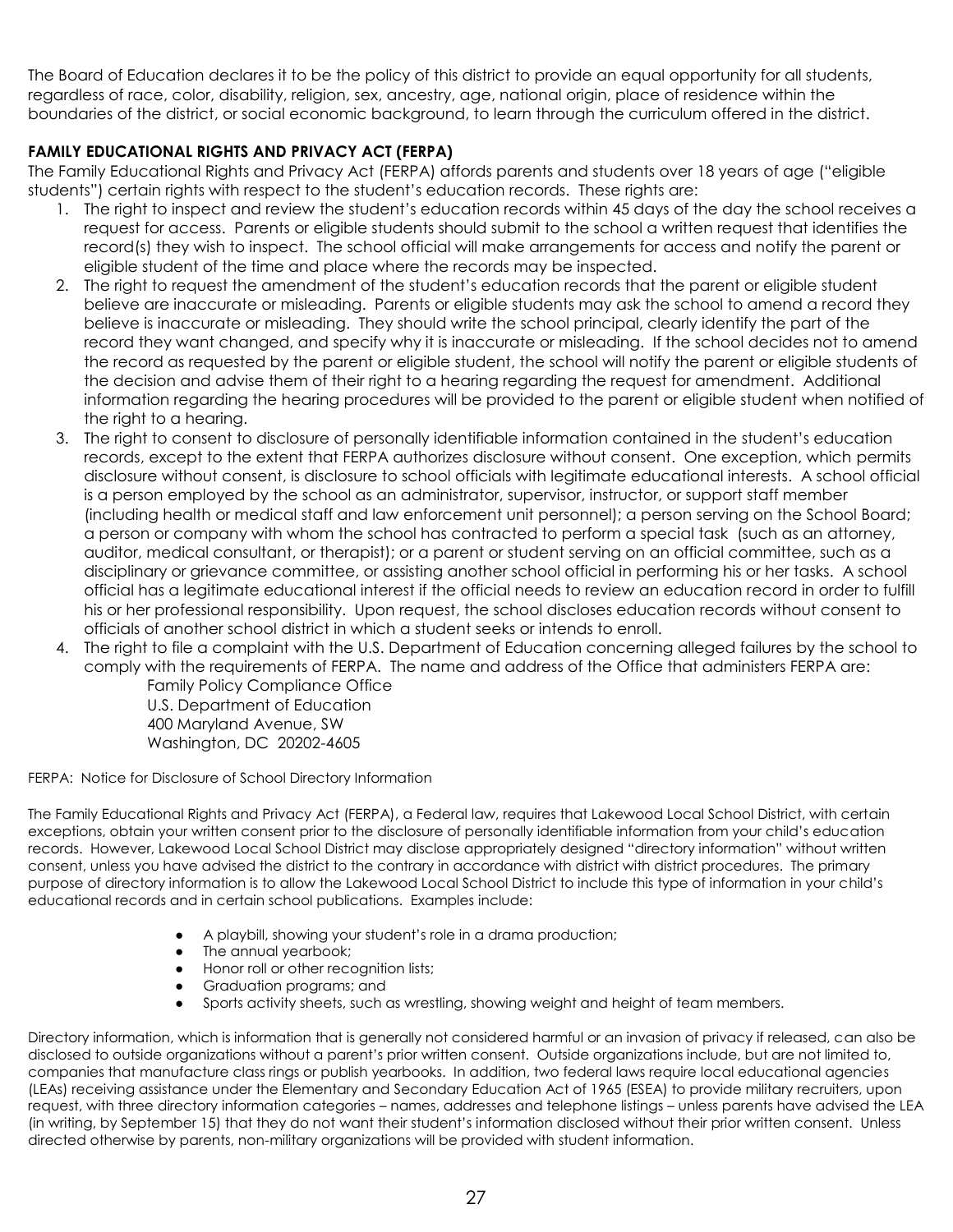# **FEES**

Academic fees will be charged to help defray the cost of consumable supplies used in the class.

- 1. All academic fees **must** be paid by the end of the **first nine weeks** (*October 13th*).
- 2. All students and parents are notified about fees and how much they will be at the beginning of the school year. If your child or children are currently recipients of funds from Ohio Works First or Disability Assistance they are eligible for a fee waiver. A waiver of school fees application and instructions will be provided to each student. Once a waiver of school fees application is completed and returned to the district, the parents will be notified by letter whether the school fees are waived.
- 3. Any non-paid fees will follow a student from grade to grade, building to building. All grade cards will include either a statement or unpaid fees due or show the amount of unpaid fees on the grade card at the end of the grading period. All monetary obligations must be taken care of in order to receive a diploma at graduation.
- 4. The academic fees will be collected at the school's main office. A receipt will be issued to the student. All checks are to be made out to the Lakewood Middle School.
- 5. If you need a waiver of school fees, you may pick a form up at the school office or visit the following website to download and print. [www.lakewoodlocal.k12.oh.us](http://www.lakewoodlocal.k12.oh.us/)

| Copy paper used for reproduction of workbooks,<br>assignments and learning aids | \$10.00 |
|---------------------------------------------------------------------------------|---------|
| Math, Language Arts, Social Studies, Science                                    | \$25.00 |
| Technology Fee                                                                  | \$5.00  |
| Total                                                                           | \$40.00 |

The following fee schedule has been adopted for grades 6, 7, and 8.

#### **FIELD TRIPS**

Field trips are sponsored by classes or organizations to enhance learning and programs. Students must have a current emergency medical form and a signed field trip form to attend.

#### **HALL PASSES**

Students must have a hall pass signed by a staff member to be out in the hall during regularly assigned class periods. Students can expect to be asked for their hall pass while in the hall. Misuse of a pass will result in the temporary loss of hall privileges. Unauthorized use of passes or students being in an unauthorized area may result in disciplinary action.

#### **GUIDANCE**

Guidance services are available for every student in the school. The guidance counselor is available to help students with school, home, and social concerns. Students should feel free to take any problem or question to the counselor. Students wishing to visit the counselor should stop in the office to make arrangements. Parents are encouraged to call the counselor if they have school related concerns that the staff should be aware of.

#### **INDIVIDUALS WITH DISABILITIES**

The Lakewood Local School District provides a variety of special education programs and related services to students identified with disabilities through an evaluation process as defined by the Individuals with Disabilities Improvement Act (IDEIA). If a disability is identified, the child can begin receiving the appropriate special education and related services through an Individual Education Plan. Parents are encouraged to be an active participant in the process. The Americans with Disabilities Act (ADA) and Section 504 of the Rehabilitation Act provide that no individual will be discriminated against on the basis of a disability. This protection applies not just to the student, but all individuals who have access to the district's programs and facilities.

#### **LOST AND FOUND**

If you find items that "appear to be lost" give them to a teacher or turn them into the office. Please report missing items to the office and your teachers.

#### **LUNCH / CAFETERIA**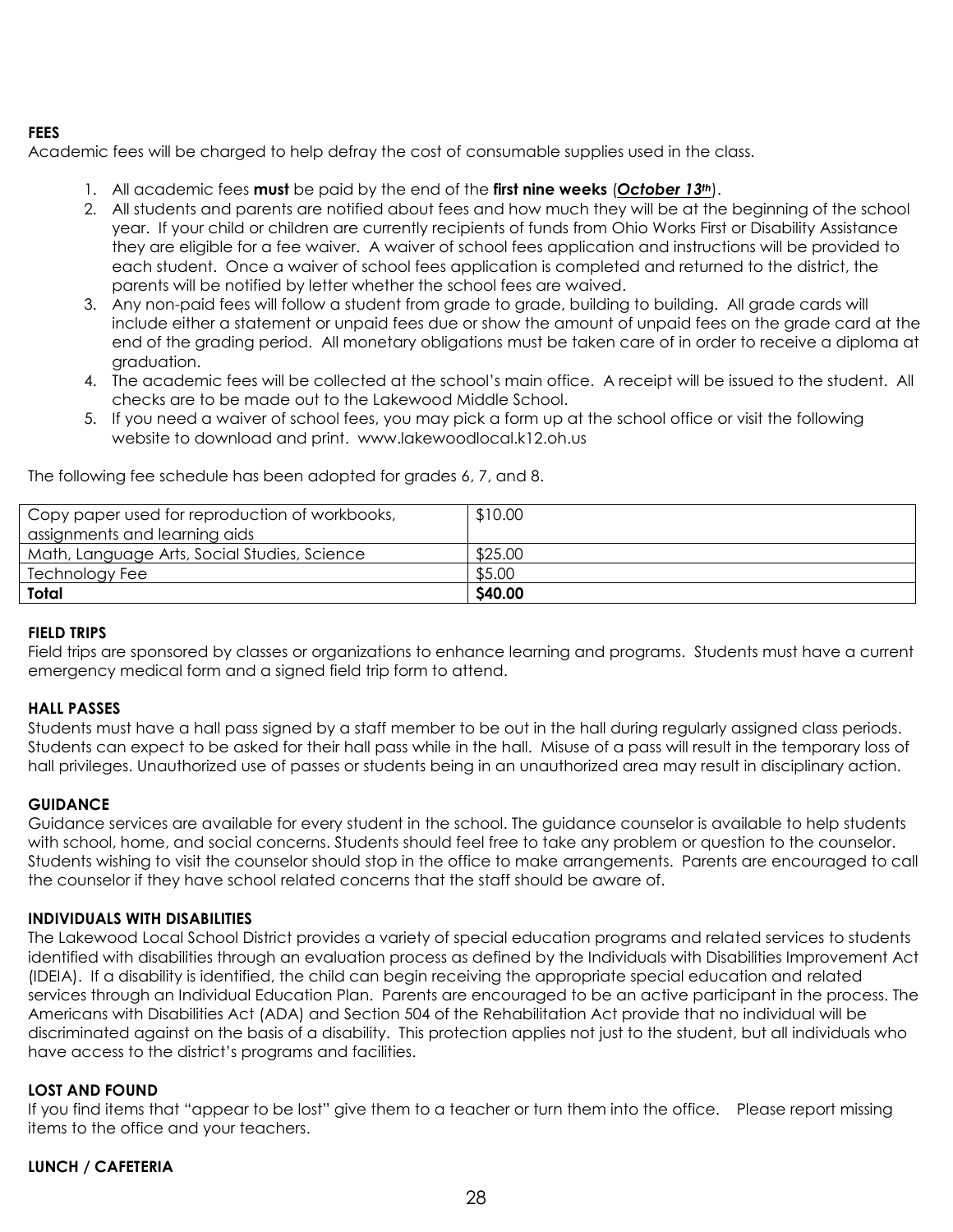All students have a 30 minute, closed lunch period. The lunchroom is operated for the benefit of the students and teachers. A Point of Sale (POS) system is used. Lunches can be purchased on a daily basis or parents may deposit money whenever the student account is low. Parents now have access to [www.payforit.net](http://www.payforit.net/) and can pay online. Information on how to use the system will be sent home the first day of school. Students are given an ID number, which is used to charge their accounts when they go through the cafeteria line. A student breakfast will cost \$1.50 and a reduced breakfast will cost \$0.40. A student lunch will cost \$3.00 and a reduced lunch will cost \$0.40. Extra milk is available and will cost \$0.50. Free and reduced lunch forms are sent home early in the school year or may be obtained in the office. The cafeteria does not allow any lunch charges. Once students report to the cafeteria for lunch, they are not to leave and go to their lockers until lunch is dismissed. Students may use the east restrooms during their lunch period.

#### **Foods of Minimal Nutritional Value and Our Cafeterias**

Lakewood Local Schools may not provide access to Foods of Minimal Nutritional Value (FMNV) during scheduled student meal periods in our school cafeterias. Due to the Healthy Hunger Free Kids Act and the National School Lunch Program regulations, Lakewood could jeopardize the State and Federal subsidies they receive by doing so. What does this mean? Basically, parents are asked not to deliver Foods of Minimal Nutritional Value to their child at lunchtime to the school office or directly to the cafeteria. Items such as carbonated beverages or "fast food" would be examples. If you have any questions, contact our Food Service Director at 928-6791 or [jstover@laca.org.](mailto:jstover@laca.org) Thank you for your cooperation.

#### **Students are not permitted to order lunches from outside sources (UBER EATS, GRUB HUB, DOORDASH, etc.), or have restaurant food dropped off at school for lunch.**

#### **PARENT PICK UP / DROP OFF PROCEDURES**

# **A.M. / ARRIVAL GUIDELINES**

- 1. Parents may drop children off starting at 7:15 a.m. Please use the east drive off of Rt. 40 and drive south. The drop off zone is the curb/sidewalk on the east side of the Middle School. This is the only designated parent drop off zone. Students may enter the East doors of the auditorium at 7:15 a.m.
- 2. Cars should be driven heading east through the driveway between the football stadium and the baseball field.
- 3. Parents should exit onto Lancers Road. If you wish to exit directly onto State Route 40, please use the parking lot at the Lakewood Athletic Complex to turn around and exit. Be sure to yield to oncoming traffic.
- 4. Parents who must enter the building during this time should park in a marked space in the lot in front of the school. Please do not block any school exit, entrance, handicap drop off zone, fire lane, or curbed area.
- 5. For student safety, please yield to the buses when they are pulling in and out of the drop off zone.
- 6. Please help us observe these safety guidelines.

#### **P.M. / DISMISSAL GUIDELINES**

- 1. Parents who must pick-up children or enter the school at dismissal time should enter the east entrance and park in the gravel parking lot of the Lakewood Athletic Complex.
- *2.* For student safety, no car traffic is permitted in front of the Middle School between 2:15 p.m. and 2:35 p.m*.*
- 3. At 2:30 p.m. students will exit LMS and report to the gravel parking lot at the Lakewood Athletic Complex. Please do not be in a hurry when "moving" through the parking lot. Think safety first!
- 4. Please yield to buses and thank you for your cooperation.

#### **PUBLIC RECORDS POLICY**

Access to information concerning the conduct of the people's business is a right of every person in the state. Records of Lakewood Local School District which are not exempt from disclosure under the law are available for inspection and copying in accordance with the Ohio Public Records Act. Requests for records may be made during regular business hours to:

Financial Other Lakewood Local School District Lakewood Local School District 525 E. Main St. 525 E. Main St. P.O. Box 70 P.O. Box 70 Hebron, OH 43025 Hebron, OH 43025 740-928-1928 740-928-5878

Glenna Plaisted, Treasurer/CFO Dr. Mark Gleichauf, Superintendent [gplaisted@lakewoodlocal.org](mailto:gplaisted@lakewoodlocal.org) [mgleichauf@lakewoodlocal.org](mailto:mgleichauf@lakewoodlocal.org)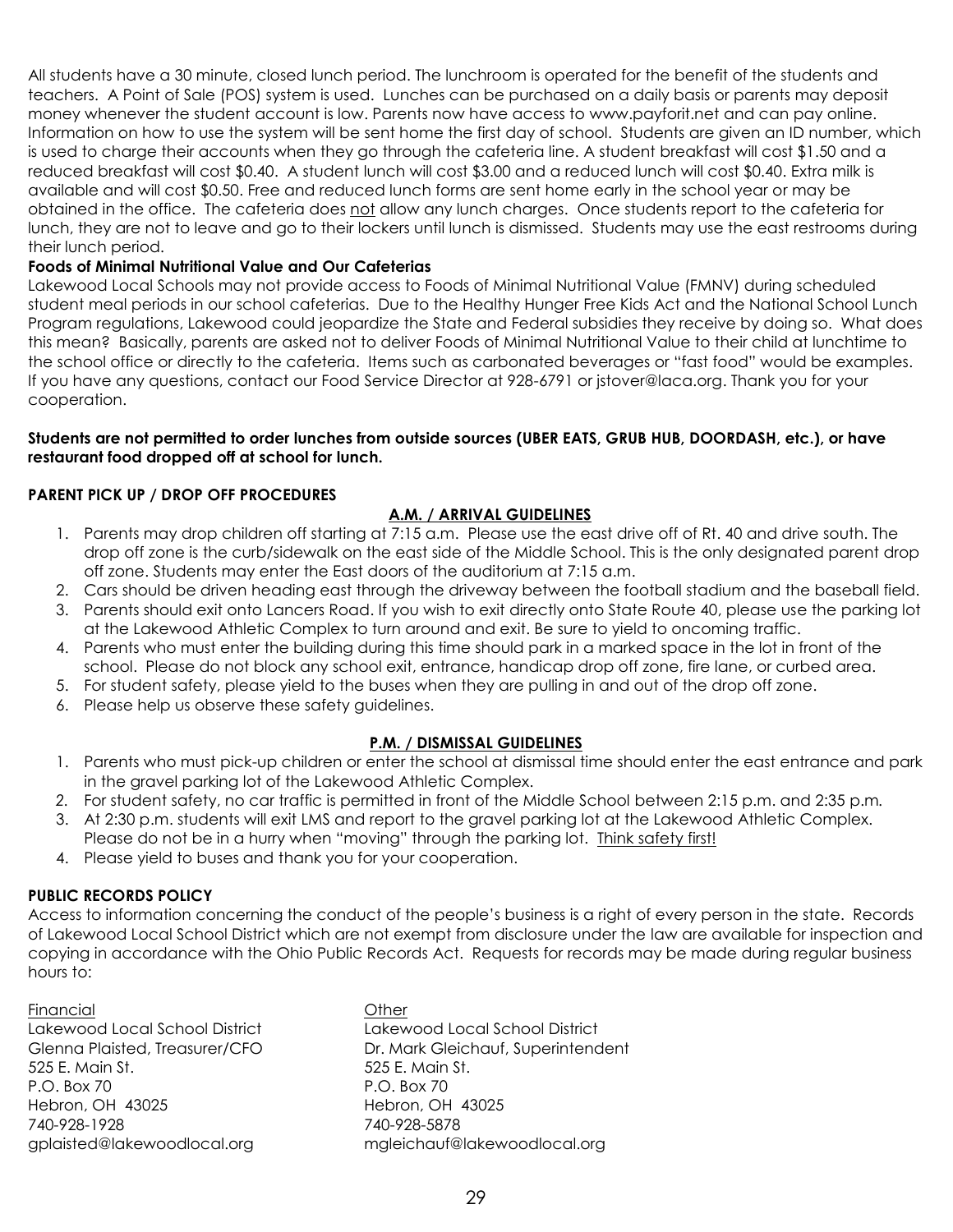You may obtain a copy of the Lakewood Local School District Public Records Policy and/or Records Retention Schedule at the above address and/or view our policy on our website at [www.lakewoodlocal.k12.oh.us](http://www.lakewoodlocal.k12.oh.us/)

#### **SAFETY DRILLS**

Lakewood Middle School will conduct monthly fire drills and the required tornado drills during tornado season. We will also conduct 3-5 security drills that will be situational based on the Lakewood Local Security Levels.

#### **SCHOOL CLOSINGS / DELAYS**

Occasionally, it may become necessary to close school or delay the start of school due to inclement weather or other emergency situations. Please listen to one of the local radio/television stations for this information. School closing/delay announcements will be made starting at 6:00am. School closings/delays will also be posted on the district web page: www.lakewoodlocal.k12.oh.us. You can also register for school closing alerts by registering with our One Call alert and with local television stations by visiting station websites.

#### **SCHOOL LOCKERS**

Students are provided lockers in which to store materials. It is clearly understood that lockers are the property of the school and may be searched at any time if there is reasonable suspicion that a student has violated the law or school policies. Anything that is found in the course of a search that may be evidence of a violation of the law or school policies may be taken and held or turned over to the police. The school reserves the right not to return items which have been confiscated.

#### **SEARCH AND SEIZURE**

Search of a student and his/her possessions, including lockers, may be conducted at any time the student is under the jurisdiction of the Board of Education, if there is reasonable suspicion that the student is in violation of Ohio law or school policies. A search may also be conducted to protect the safety of others. All searches may be conducted with or without the student's consent. Failure to comply with a reasonable search will be considered insubordination.

#### **STUDENT PERSONAL PROPERTY**

Students are responsible for the care of their own personal property. The school will not be responsible for personal property. Valuable or irreplaceable items should not be brought to school. On the first offense, confiscated items will be returned to a parent at the end of the day. On subsequent offenses, the students may be subject to further discipline and the item may be returned after the student complies with any disciplinary consequences that were imposed.

#### **VIDEO SURVEILLANCE**

Video surveillance and electronic monitoring may be in use throughout the school building, school grounds and on school busses. The devices are being used to observe, monitor and/or record the behavior and activity of all persons on school property or grounds, or participating in school functions. Information obtained through video surveillance/electronic monitoring shall be used to enhance security for students, staff and visitors, and to assist in the detection and deterrence of criminal activity (theft/vandalism) and/or violations of Board policy of the Student Code of Conduct.

#### **VISITORS**

Parents are welcome to visit the school anytime. All visitors must use the buzzer system at the main entrance in the front of the school, identify themselves to gain access, and enter the office. Students are **not** permitted to bring friends or relatives from other schools to visit during school hours. School dances are open to Lakewood Middle School students only. Please do not bring visitors to dances. Violators will be sent home.

#### **WELLNESS POLICY**

The Lakewood Board of Education recognizes that good nutrition and regular physical activity affect the health and well-being of the District's students. Furthermore, research suggests that there is a positive correlation between a student's health and well-being and his/her ability to learn. Moreover, schools can play an important role in the development process by which students establish their health and nutrition habits by providing nutritious meals and snacks through the schools' meal programs, by supporting the development of good eating habits and by promoting increased physical activity both in and out of school.

As required by law, the Board of Education will establish a Wellness Policy for the Lakewood Local School District which includes: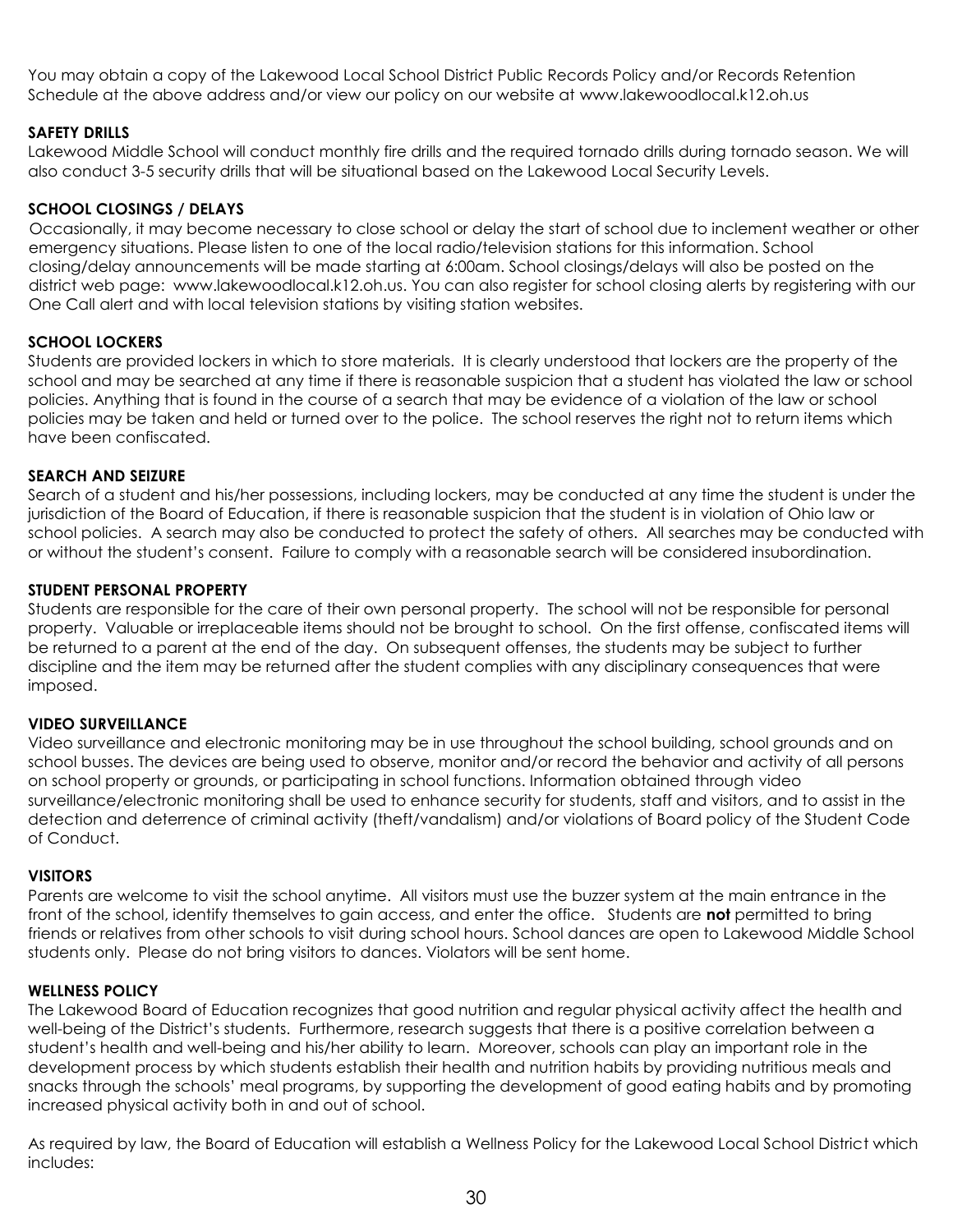- 1. Foods and beverages sold or served at school will meet the nutrition recommendations of the U.S. Dietary Guidelines for Americans.
- 2. Students in all school buildings may have bottled water in the classrooms at the discretion of the building principal.
- 3. Students may participate in a maximum of one celebration involving foods of minimal nutritional value per month during school hours. DUE TO NEW BOARD POLICY, THE BUILDING PRINCIPAL MUST APPROVE ANY CELEBRATION INVOLVING FOODS OF MINIMAL NUTRITIONAL VALUE. Please speak to your child's homeroom teacher before bringing in birthday treats.
- 4. Foods of minimal nutritional value will not be sold or distributed for a time period beginning 30 minutes before school and ending 30 minutes after school daily.

Foods of minimal nutrition value include soda pop, water ices (popsicles), chewing gum, candy and cake. Students who pack their lunches are encouraged to comply with the Wellness Policy by bringing healthy food choices to school. No food from outside sources (restaurants) may be brought into the cafeteria during serving hours.

# **F. EXTRACURRICULAR ACTIVITIES**

# **ATHLETIC ELIGIBILITY**

A student enrolling in the seventh grade for the first time will be eligible for athletic participation at the start of the school year regardless of previous academic achievement. Thereafter, in order to be eligible, a student in grade 7 or 8 must be currently enrolled and must have been enrolled in school the immediately preceding grading period. Also, the student must have received passing grades in 4 of those subjects carried the preceding grading period in which the student was enrolled. (Taken from Bylaw 4-4-5 of the Ohio High School Athletic Association's Constitution) The middle school determines eligibility at the end of the 9 weeks grading period. Therefore, a student who is not passing 4 of his/her classes will be ineligible to participate in contests until the end of the grading period. The student will be able to continue to practice. A student who loses eligibility may regain it at the end of the 9 week grading period if then passing 4 of their subjects.

# **EXTRACURRICULAR MEMBERSHIP**

Membership and participation in extracurricular activities is a privilege. No student is guaranteed this membership**.** Students are reminded and expected to conduct themselves in such a way that their actions will not embarrass themselves or Lakewood Middle School. Take pride in yourself and your school. Violators may be excluded from further participation.

# **NATIONAL JUNIOR HONOR SOCIETY**

Membership in this organization shall be based on Scholarship, Service, Leadership and Character. Membership in this organization is a privilege, not a right. Candidates shall have spent at least one semester in this school, and be members of the sixth, seventh or eighth grade class. Candidates eligible for election to the chapter shall have a minimum scholarship average of 3.25. This scholastic level of achievement shall remain fixed, and shall be the required minimum scholastic level of achievement for admission to candidacy. All students who can rise in scholarship to or above such standard may be admitted to candidacy for election to membership. Their eligibility shall then be considered on their Service, Leadership, Citizenship, and Character as determined through teacher evaluations. A copy of the student activity form application can be obtained from an Honor Society advisor.

# **PHYSICAL EXAMS FOR ATHLETES**

An athletic participation form (physical cards) for participants in grades 7 and 8 must be signed by a physician, the participant and parents. It must be turned into a coach and then filed in the school office. Candidates for a team must have physical papers turned in before they will be permitted to participate in any tryouts or practice. Physicals are good for only one year of participation. (Information is taken from Bylaw 3-4-2 of The Ohio High School Athletic Association's Constitution) Cheerleaders are also required to have a physical.

# **RANDOM URINE DRUG TESTING PROGRAM**

This policy applies to all students grades 7-12 participating on a sanctioned athletic team as defined by the State Athletic Association, an extracurricular activity as defined by the Board, or a student required to have a parking permit. Please refer to board policy for specifics of the program. Consequences of a positive test are as follows: **The 1st Violation**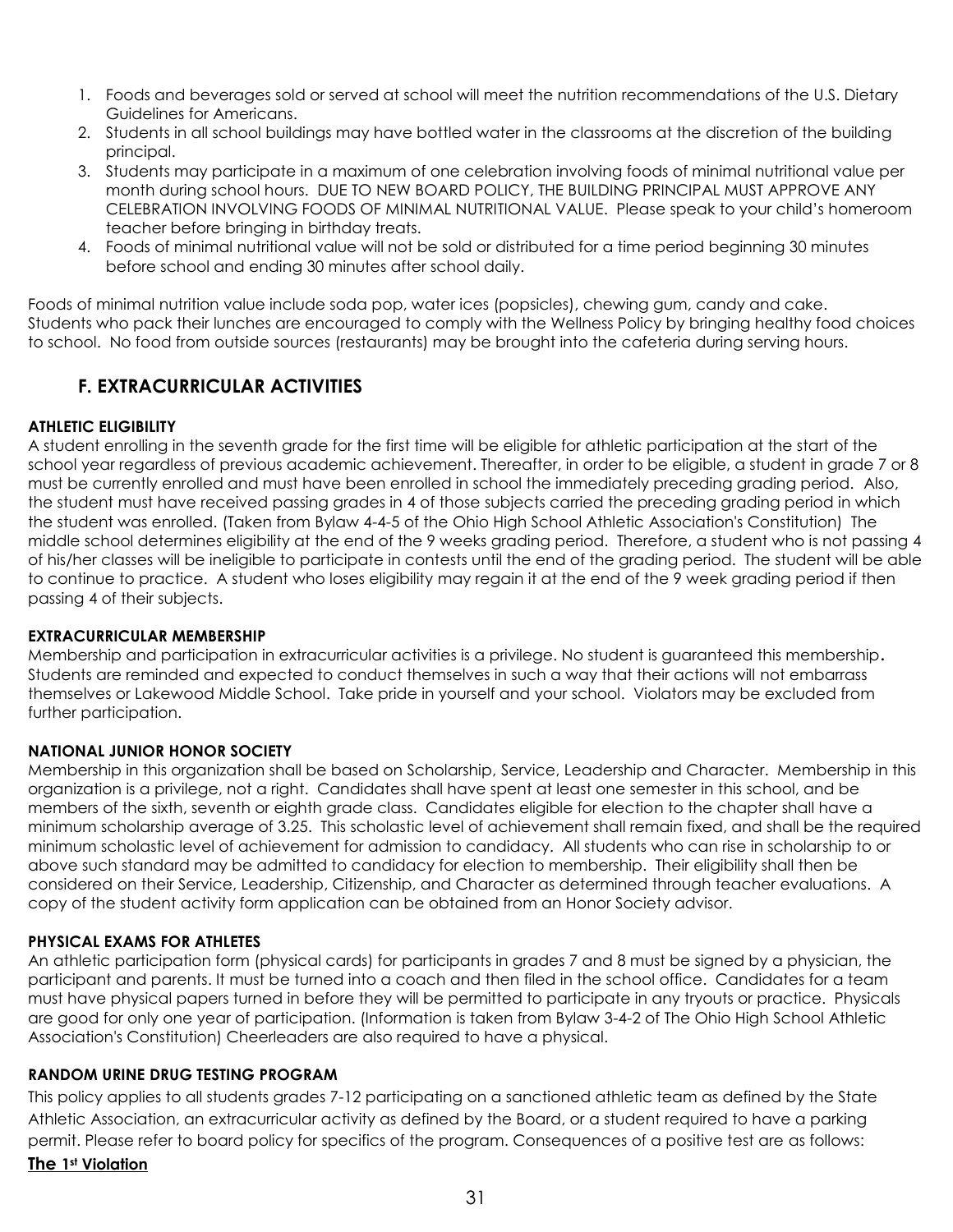For the first positive result, the student will be given the option of:

A) Denial of participation in athletics, extracurricular activities, parking on District property when a permit is required, and social probation for one calendar year. NOTE: Social Probation includes any student being denied the privilege to attend any or all of the school's social events at home or away facilities. This includes, but is not limited to: dances, performances, athletic events, etc.

OR

B) The student will have to make an appointment with a certified chemical dependency counselor (or at an agency certified by the Ohio Department of Health or the Ohio Department of Alcohol and Drug Addiction Services) for chemical dependency assessment and then follow the recommendations of the counselor. The parent/guardian/custodian is responsible for all expenses and for providing the school administrator with documentation that the student completed all recommendations of the counselor. The student will be denied participation for a minimum of 25% of the combined present and next athletic or extracurricular season. The parent/guardian/custodian and student will meet with the school administrator and coach/advisor to determine reinstatement. The student may be required, at parent/guardian/custodian expense, to submit to weekly or random testing for the remainder of the current athletic season.

# **The 2nd Violation**

A) Permanent denial of participation in athletics, extracurricular and social probation during the student's remaining career at Lakewood High School.

OR

B) The student will have to make an appointment with a certified chemical dependency counselor (or at an agency certified by the Ohio Department of Health or the Ohio Department of Alcohol and Drug Addiction Services) for chemical dependency assessment and then follow the recommendations of the counselor. The parent/guardian/custodian is responsible for all expenses and for providing the administrator with documentation that the student completed all recommendations of the counselor. The student will be denied participation for a minimum of 50% of the combined present and next 5 athletic or extracurricular season. The student may be required, at the parent/guardian/custodian's expense, to submit weekly or random testing for the remainder of the current athletic season.

# **The 3rd Violation**

The student will be permanently denied participation in athletics, extracurricular activities and will be placed on social probation immediately.

Violations are cumulative throughout the student's school career. (Grades 7-12)

Students who have had three positive testing results are eligible to appeal their permanent denial of participation to the Superintendent after the following conditions have been met:

- a) The student has remained in the testing pool and has submitted to testing for 12 consecutive months (at the family's expense). All test results must be negative.
- b) Is in good academic standing.
- c) The student had a clean discipline record during the 12 month testing period.

Students whose appeals are denied by the Superintendent may appeal their permanent denial to the Board of Education.

#### **SELF REFERRALS**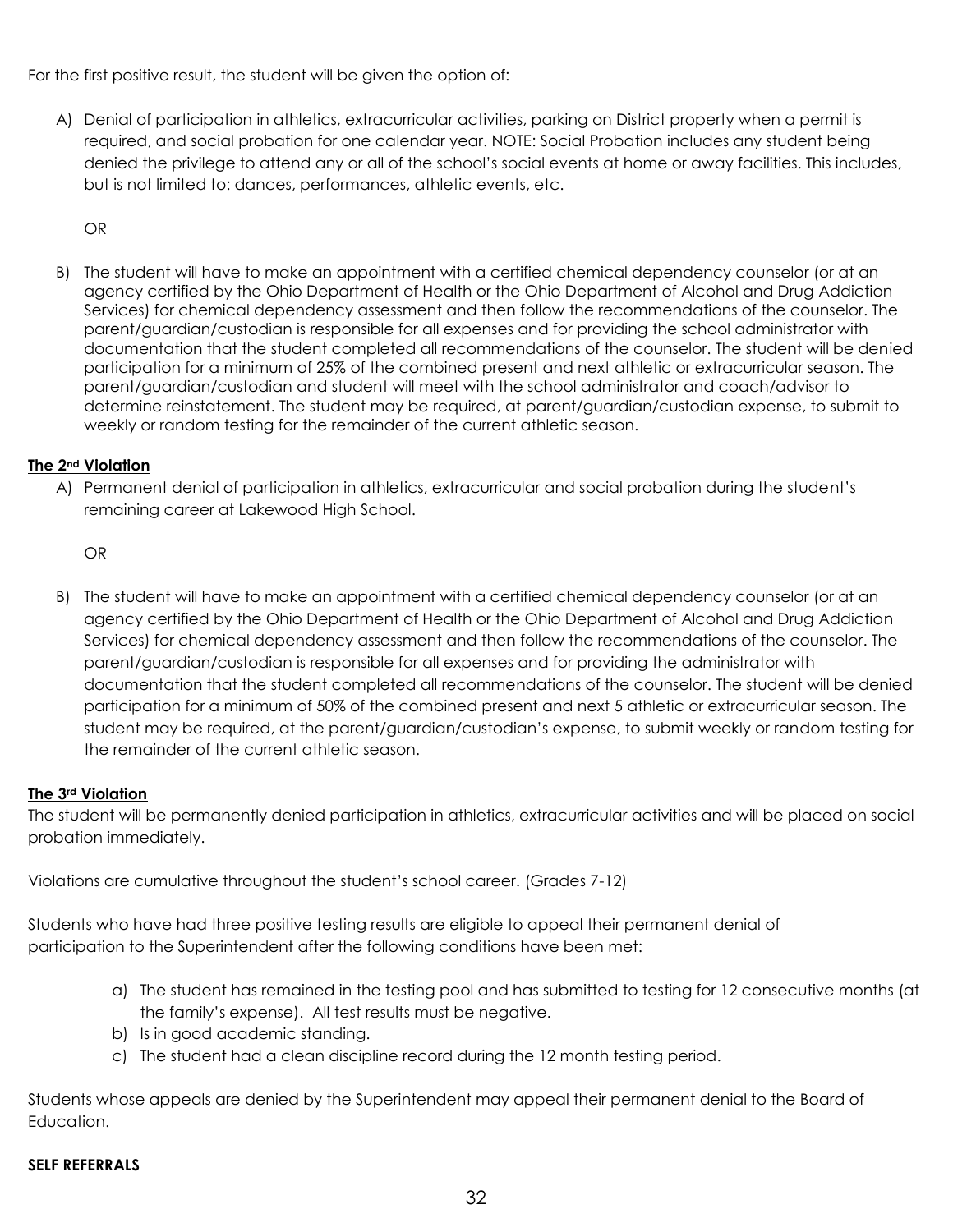A student may give a self-referral, only once in 6 years. **Self-referrals can only happen before being randomly selected for testing.**

A self-referral occurs when a student asks a coach, advisor, director, counselor, administrator or any other school personnel for help and an assessment prior to any known violations of this policy. A self-referral will not be subject to any disciplinary action provided that:

- A) The student completes a drug assessment and counseling program and verification is provided to the principal/designee. The counselor and or agency must be certified by the Ohio Department of Health or the Ohio Department of Alcohol and Drug Addiction Services. Parents/Guardians/Custodians must pay for this expense.
- B) The student agrees to submit to 5 follow-up drug tests within 6 months at no cost to the District. The testing dates will be determined by the principal/designee and testing will be completed by the District's drug testing company. If the student tests positive during the follow-up drug tests, the student will be subject to first-time offense consequences.

#### **STUDENT PARTICIPANTS: RANDOM URINE DRUG TESTING PROGRAM**

| <b>Baseball</b>               | Football*                    | <b>Spring Musical</b>                         |
|-------------------------------|------------------------------|-----------------------------------------------|
| Basketball (boys and girls)*  | Golf (Boys & Girls)*         | Student Council*                              |
| Bowling (Boys & Girls)        | <b>Junior Class Officers</b> | Students Drivers required to have a<br>permit |
| Cheerleading (All)*           | Quiz Bowl                    | Swimming (Boys & Girls)                       |
| Cross Country (Boys & Girls)* | Robotics                     | Track and Field (Boys & Girls)*               |
| Drum Major                    | <b>Senior Class Officers</b> | Volleyball*                                   |
| Fall Play                     | Soccer (Boys & Girls)        | Wrestling*                                    |
| Flag Corp                     | Softball                     |                                               |

\*Denotes LMS student participation:

#### **STUDENT ATTENDANCE AT EXTRACURRICULAR ACTIVITIES**

Attendance at extracurricular activities is a privilege. Examples include, but are not limited to school dances, merit dances, assemblies, athletic events, award nights, banquets, programs, school or class field trips, class picnics and field day. Proper attire is expected for the occasion. Students that are discipline problems in school, at school events or on the buses, may be prohibited from these activities. Students that accrue excessive absences from school may be denied access to these events. *Note*: A student must be in school on the day of a dance or extracurricular activity in order to attend that event. An exception would be a doctor's appointment for that day. The administration feels that attendance at and participation in "extra" activities should be viewed as a reward for students who are good citizens and strive to follow school rules and policies. Students serving In School Detention on the day of an after school activity may not participate in the activity that day.

# **STUDENT COUNCIL**

Your Student Council provides for student activities and serves as a training experience for both leaders and followers. It promotes the common good, gives students a share in the management of the school, and develops high ideals of personal conduct. It also acts as a clearing house for student activities, seeks to interest students in school affairs, and helps solve problems that may arise. Representatives are elected from each grade.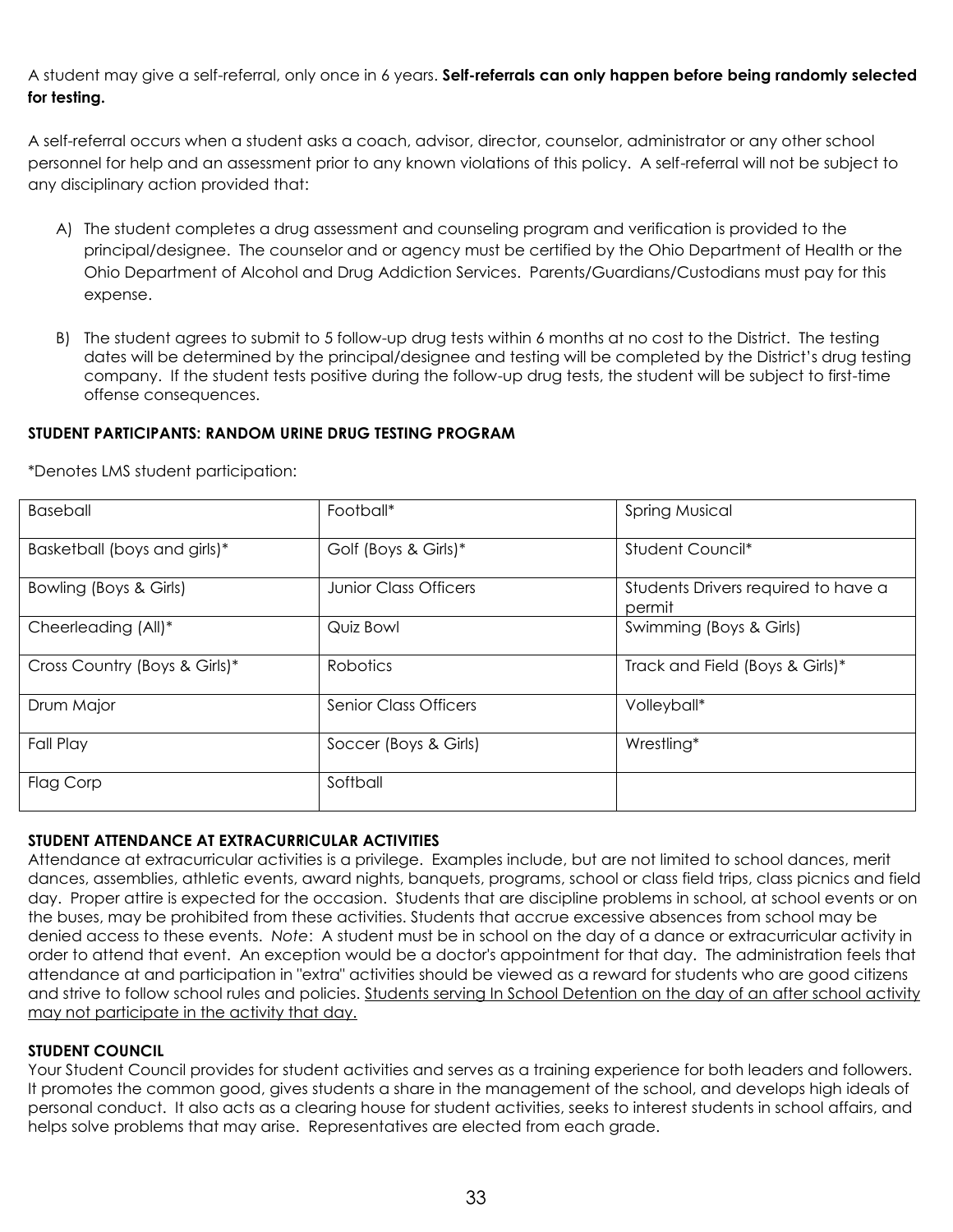#### **IMPORTANT DATES: 2022-23**

| August<br>12<br>$15 - 17$<br>18<br>23    | New Staff Orientation<br>Pre-service/Classroom Prep Days<br>First Day for Pre School & 1-12<br>First Day of Kindergarten                        |
|------------------------------------------|-------------------------------------------------------------------------------------------------------------------------------------------------|
| September<br>5<br>21<br>28               | Labor Day (No School)<br>2 hour delay start (Staff PD)<br><b>MS Parent/Teacher Conferences</b>                                                  |
| October<br>4<br>13<br>14<br>17<br>26     | MS Parent/Teacher Conferences<br>End of 1st Quarter<br>COTA (non-contractual day)<br>Data Analysis/Records Day<br>2 hour delay start (Staff PD) |
| November<br>8<br>11<br>23/28<br>24/25    | Staff In-Service (No School for Students)<br>Veterans Day<br>P/T Exchange Days (No School)<br>Thanksgiving Break (No School)                    |
| <b>December</b><br>16<br>19-30           | End of 2 <sup>nd</sup> Quarter & 1st Semester<br>Christmas Break                                                                                |
| January<br>2<br>3<br>16<br>25            | Data Analysis/Records Day<br><b>School Resumes</b><br>Martin Luther King Jr. Day (No School)<br>2 hour delay start (Staff PD)                   |
| February<br>15<br>17<br>20               | <b>MS Parent/Teacher Conferences</b><br><b>Staff In-Service</b><br>President's Day (No School)                                                  |
| March<br>17<br>$20 - 24$<br>27<br>29     | End of 3rd Quarter<br>Spring Break (No School)<br>Data Analysis/Records Day<br>2 hour delay start (Staff PD)                                    |
| April<br>7<br>9<br>10                    | Good Friday (No School)<br><b>Easter Sunday</b><br><b>School Resumes</b>                                                                        |
| May<br>21<br>25<br>26<br>29<br>$30 - 31$ | Graduation<br>Students Last Day/End of 4th Quarter & 2nd Semester<br>Last Day for Staff/Records Day<br>Memorial Day<br>Potential Make-up days   |
| June<br>1                                | Potential Make-up day                                                                                                                           |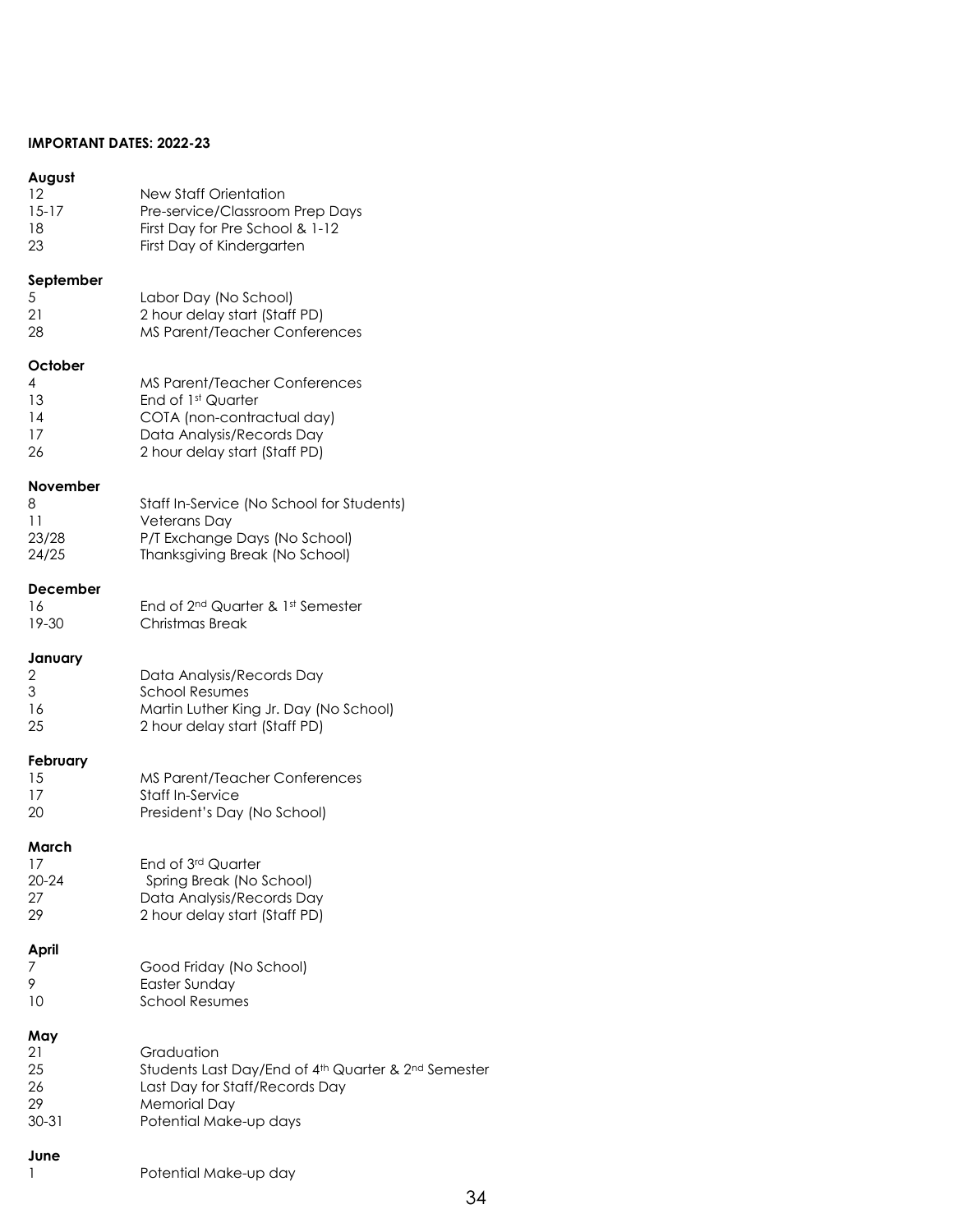If conditions are such that we need additional hours, such hours may be added to currently scheduled days or additional days may be added to the end of the school year.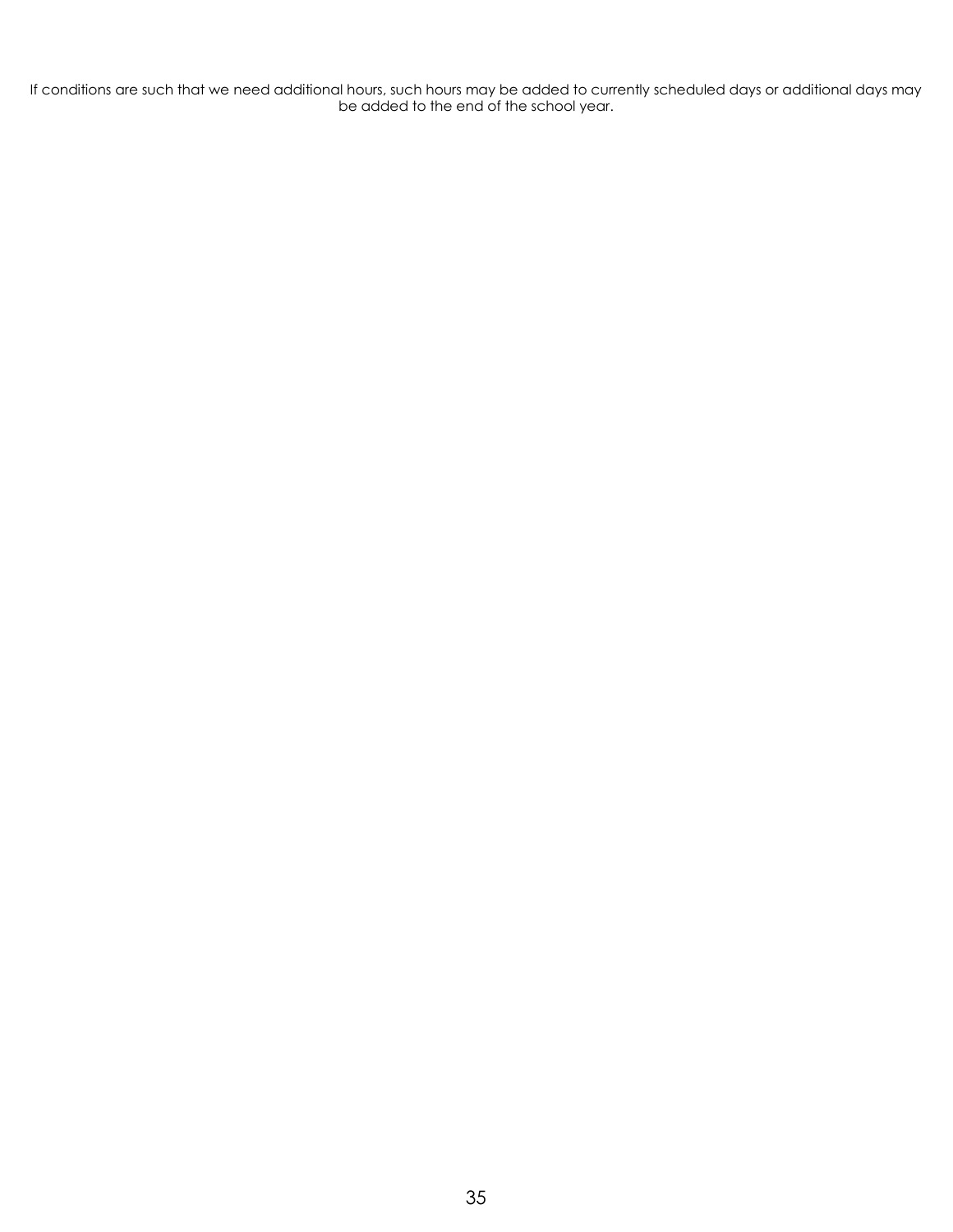# **LAKEWOOD LOCAL SCHOOLS**

**525 E. Main Street, P.O. Box 70**

# **Hebron, OH 43025**

# **Phone (740-928-5878) Fax (740-928-3152)**

# **Notice of Parents Right-to-Know**

**Date: 8/18/22**

**Dear Parent/Guardian:**

**You have the right to know about the teaching qualifications of your child's classroom teacher in a school receiving Title I funds. The federal Every Student Succeeds Act (ESSA) requires that any school district receiving Title I funds must notify parents of each student attending any school receiving Title I funds that they may request, and the district will provide the parents on request (and in a timely manner), information regarding the professional qualifications of the student's classroom teachers, including at a minimum, the following:**

**I. Whether the teacher has met State qualification and licensing criteria for the grade levels and subject areas in which the teacher provides instruction;**

**II. Whether the teacher is teaching under emergency or other provisional status through which State qualification or licensing criteria have been waived;**

**III. Whether the teacher is teaching in the field of discipline of the certification of the teacher; and**

**You may ask for the information by returning this letter to the address listed above. Or you may fax or e-mail your request to the provided fax number or e-mail address. Be sure to give the following information with your request:**

**Child's full name \_\_\_\_\_\_\_\_\_\_\_\_\_\_\_\_\_\_\_\_\_\_\_\_\_\_\_\_\_\_\_\_\_\_\_\_\_\_\_\_\_\_\_\_\_\_\_\_\_\_**

**Parent/guardian full name \_\_\_\_\_\_\_\_\_\_\_\_\_\_\_\_\_\_\_\_\_\_\_\_\_\_\_\_\_\_\_\_\_\_\_\_\_\_\_\_\_\_**

**Address \_\_\_\_\_\_\_\_\_\_\_\_\_\_\_\_\_\_\_\_\_\_\_\_\_\_\_\_\_\_\_\_\_\_\_\_\_\_\_\_\_\_\_\_\_\_\_\_\_\_\_\_\_\_\_\_\_**

**City, State, ZIP \_\_\_\_\_\_\_\_\_\_\_\_\_\_\_\_\_\_\_\_\_\_\_\_\_\_\_\_\_\_\_\_\_\_\_\_\_\_\_\_\_\_\_\_\_\_\_\_\_\_\_**

| Teacher's name |  |
|----------------|--|
|                |  |